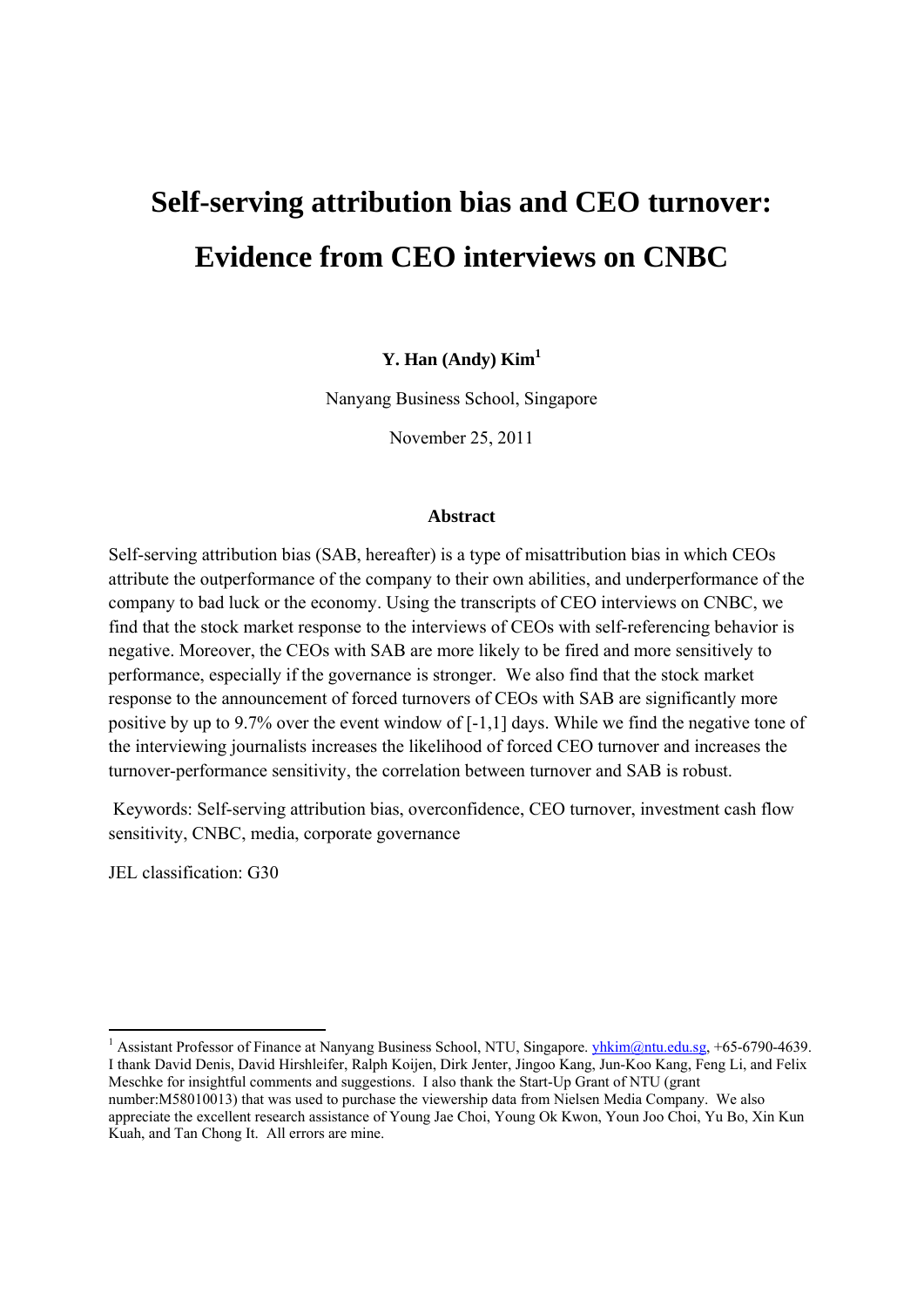#### **I. Introduction**

Self-serving attribution bias (SAB, hereafter) is a type of misattribution bias in which CEOs attribute the outperformance of the company to their own abilities, and underperformance of the company to bad luck or the economy (Miller and Ross, (1975)). Self-serving attribution bias is an important conduit that leads people to become overconfident by attributing their successes to internal factors, such as personal abilities, and their failures to external factors, such as luck (Billett and Qian (2008); Daniel, Hirshleifer, and Subrahmanyam (2001); Gervais and Odean (2001); Hirshleifer (2001); Libby and Rennekamp (2011)). Researchers have found that overconfident CEOs tend to overinvest in projects because of their overestimation of their own ability to generate future returns (Malmendier and Tate (2005)) and that overconfident CEOs tend to overpay for acquisitions (Malmendier and Tate (2008)). Given that CEOs with SAB are more likely to be overconfident, how do investors in the stock market respond when the CEO is revealed to have SAB in his/her interviews on influential financial media, such as CNBC? We hypothesize and find that CEO interviews where the CEO speaks more self-referencing phrases receive significantly lower abnormal returns.

Once the shareholders learn that their CEO has SAB, it *might* be optimal for the shareholders to remove the overconfident CEOs with to prevent future value destruction. However, the relationship between CEO overconfidence and firm value is not uniform. Given that the CEO is risk averse and his/her wealth is not diversified, a rational CEO is predicted to be too conservative in his/her corporate decisions to maximize shareholder value (Jensen and Meckling (1976)). In contrast, since an overconfident CEO (the CEO with SAB) would overestimate his/her ability to deliver the result, a moderately overconfident CEO's corporate

1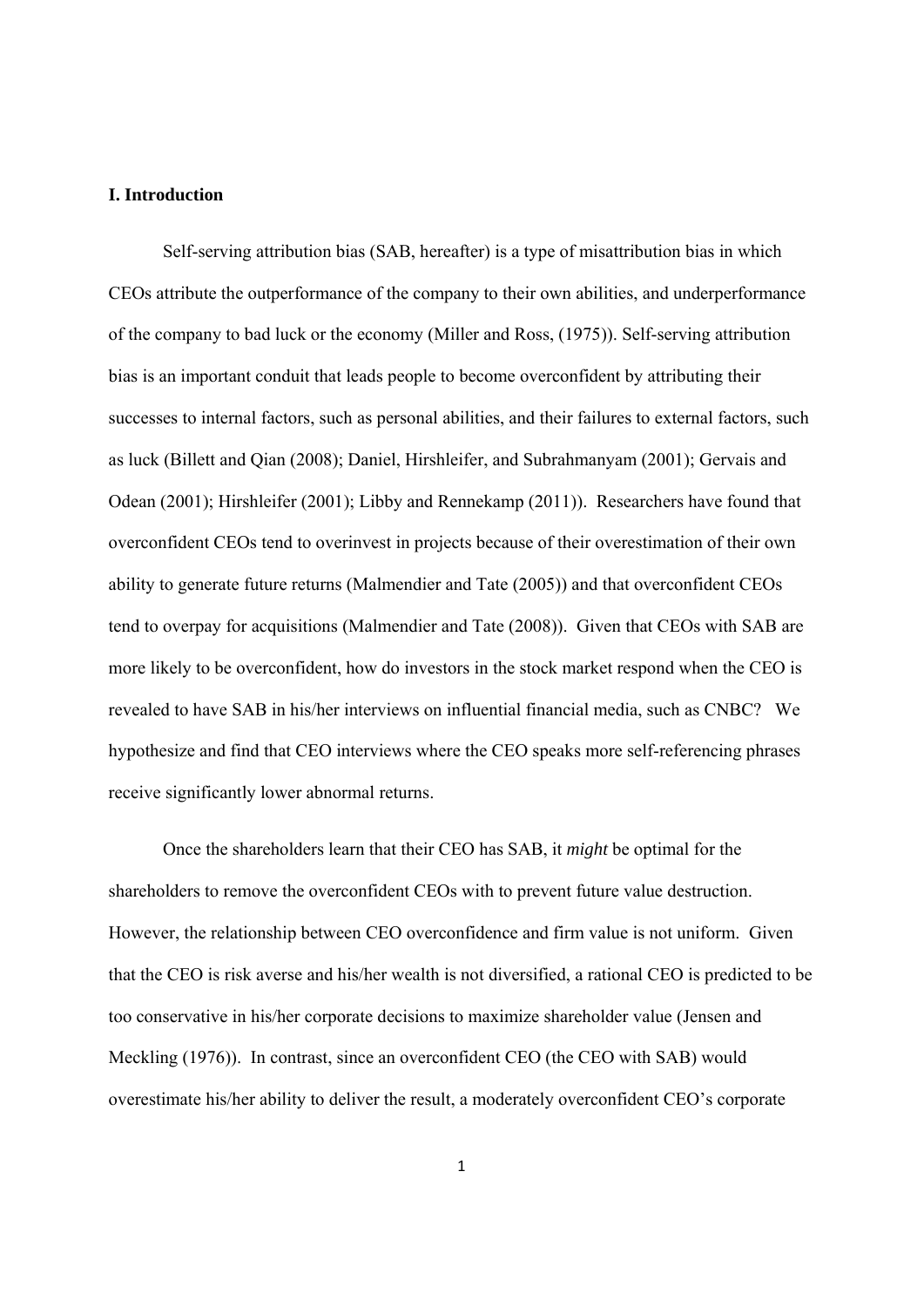decisions would be less conservative and closer to first best solution (Gervais, Heaton, and Odean (2011)). Consequently, researchers have found that excessively overconfident CEOs are more likely to be fired, while moderately optimistic CEOs are not (Campbell, Gallmeyer, Johnson, Rutherford, and Stanley (2011); Goel and Thakor (2008)). Also, Gervais, Heaton, and Odean (2011) argue that optimal CEO incentives would be more sensitive to performance if the CEO is extremely overconfident. Consistent with the prediction, we find that CEOs with SAB are more likely to be fired. We also find that turnover of CEO with SAB is more sensitive to performance, especially when the governance is stronger, such as after Sarbanes Oxley Act of 2002.

We measure the self-referencing behavior and the SAB of CEOs using transcripts of 6,931 CEO interviews on CNBC from 1997 to 2006 as in Kim and Meschke (2011). CEO interviews on financial media are close to the ideal setting for this research: the journalist (show host) frequently asks about the firm's past performance and the CEO answers by attributing the firm's success to specific causes. Although many CEOs must go through interview preparation supported by the companies' Public Relations Division, the unobserved effect of PR training would only add noise to our empirical study and bias against finding the results. Moreover, analyzing the linguistic content of the spoken language of the CEO enables us to estimate crosssectional variation in the psychological bias of the CEOs, namely the SAB.

We use the computational linguistic technique in Li (2010), where he measures the SAB using the management discussion and analyses (MD&A) sections of annual reports of public US public companies. We also use the Linguistic Inquiry and Word Count (LIWC) dictionary. LIWC is one of the most widely used text analysis software developed by James W. Pennebaker, Roger J. Booth, and Martha E. Francis. We first identify the "causal" sentences from the CEOs'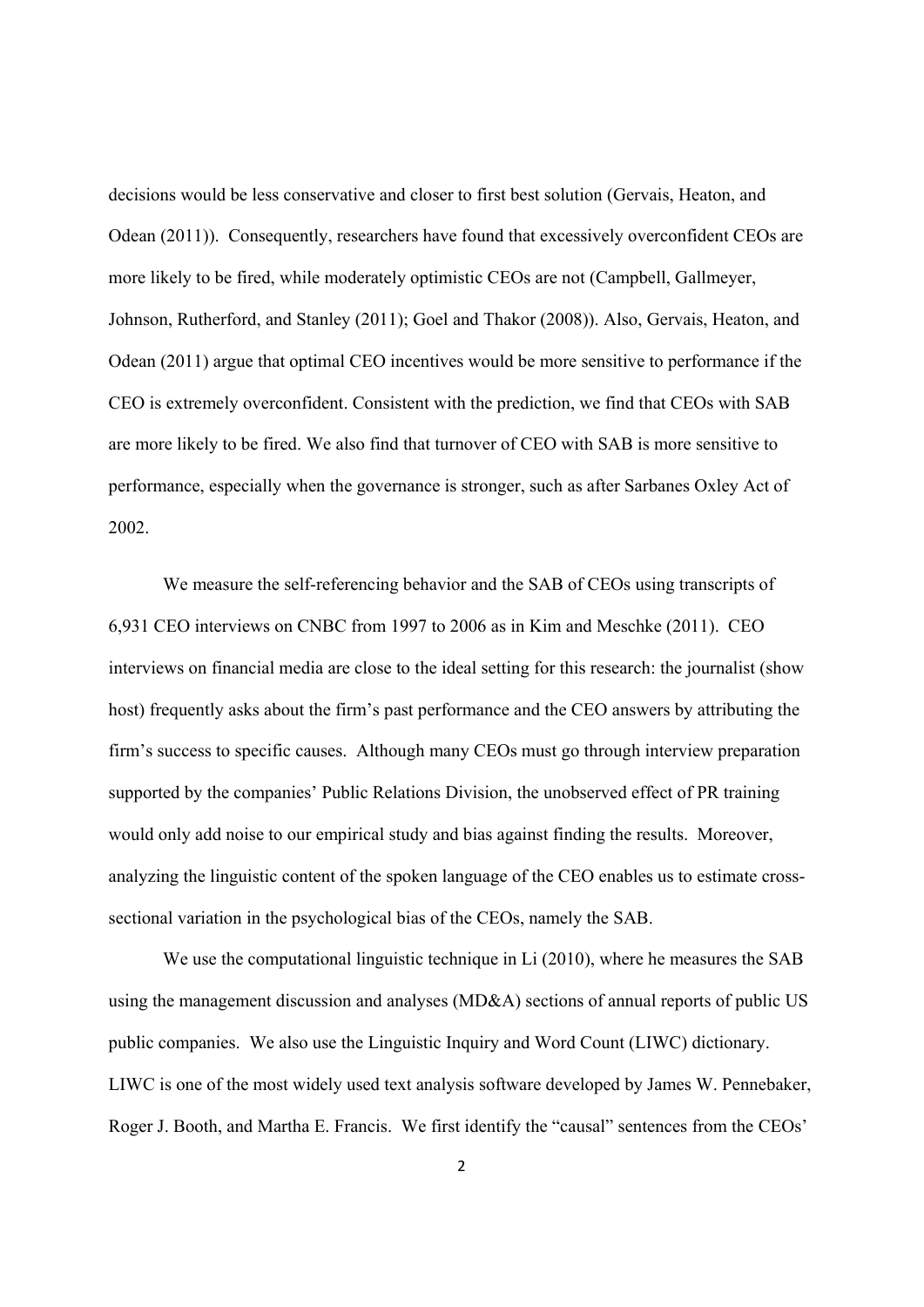words in the transcripts. We capture whether the singular and plural first-person pronouns (the 22 words in LWIC dictionary under "I" and "We" categories, such as I, me, my, we, our, and us) are used in the sentences, and count it as "causal we." Equivalently, we capture whether secondor third-person references (the 47 words in LWIC dictionary under "You," "SheHe," and "They" categories, such as you, your, they, and their), including "competitor(s)," "industry," or "economy," are used in the causal sentences, and count them as "causal\_other." For each interview, "causal we" minus "causal other" divided by the total word count of the CEO is defined as the measure of self-referencing.

We find that the investor response to self-referencing in CEO interviews is significantly negative and permanent. Kim and Meschke (2011) find that CEO interviews on CNBC on average result in the transitory run-up and reversal of the stock price because the CEO cannot release any material information about economic fundamentals of the firm in the financial television interview. Our further analysis of spline regressions clarify that the negative response to self-referencing words of CEO is concentrated only on the top quartile of self-referencing CEOs only. Our test result is consistent with the theoretical prediction by Campbell, Gallmeyer, Johnson, Rutherford, and Stanley (2011) that shareholders do not like CEOs with extreme overconfidence.

Li (2010) is the most closely related paper to ours in that he studies the relationship between SAB of CEOs and corporate financial decisions. By parsing the texts and analyzing the causal sentences in the management discussions and analysis (MD&A) section of annual reports, he measures CEOs' SAB. He finds that CEOs with SAB tend to show symptoms of overconfidence, such as having (1) issuing more forward-looking statements; (2) issuing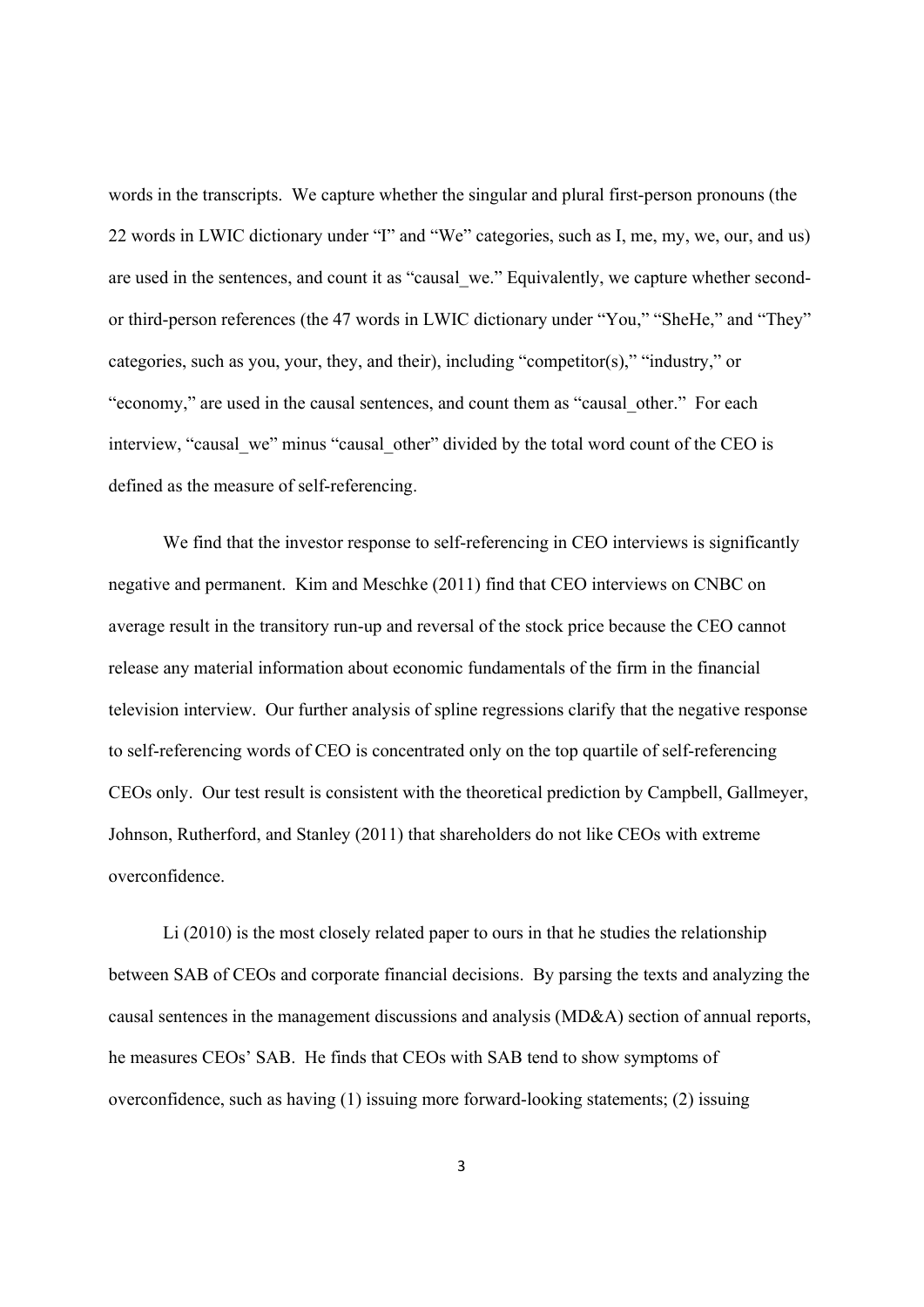management earnings forecasts with positive biases; (3) higher investment-cash flow sensitivity; (4) negative investor response to acquisitions; (5) higher leverage ratio; (6) more repurchases; and (7) less dividend payouts. We also find that CEOs with SAB show higher investment cashflow sensitivity. What is unique to our study is that the language contents used is the direct words of the CEO in response to the questions of the journalist. In contrast, Li's (2010) research is based on the MD&A, which may be written and edited by the financial reporting group of the company. In addition, using hand-collected data of forced CEO turnovers of Execucomp firms from 1993 to 2008, we uniquely link the SAB to the forced CEO turnover. Our results are comparable to the results of Campbell, Gallmeyer, Johnson, Rutherford, and Stanley (2011) who use the conventional executive option based overconfidence measure by Malmendier and Tate (2005) in their CEO turnover model. What is unique to our finding is the larger turnoverperformance sensitivity for the CEOs with SAB, especially under better governance, which is a test of Gervais, Heaton, and Odean (2011).

One may argue that the CEO may be rationally using his/her language tone in selfserving manner when cornered by the journalists who interview them. Indeed, Dyck, Volchkova, and Zingales (2008), Kuhnen and Niessen (2011) document significant impact of media on corporate governance. Therefore, in the robustness check section, we test whether our documented result is a spurious correlation because of omitting the variables about the governance role of the media. Specifically, we use the measure of negative tone of the show hosts and interact it with stock performance. As a result, we document significant governance impact of media even in CEO turnover setting, which is a different contribution of this paper. Still, we show that the correlation between SAB and CEO turnover is robust throughout the specifications.

4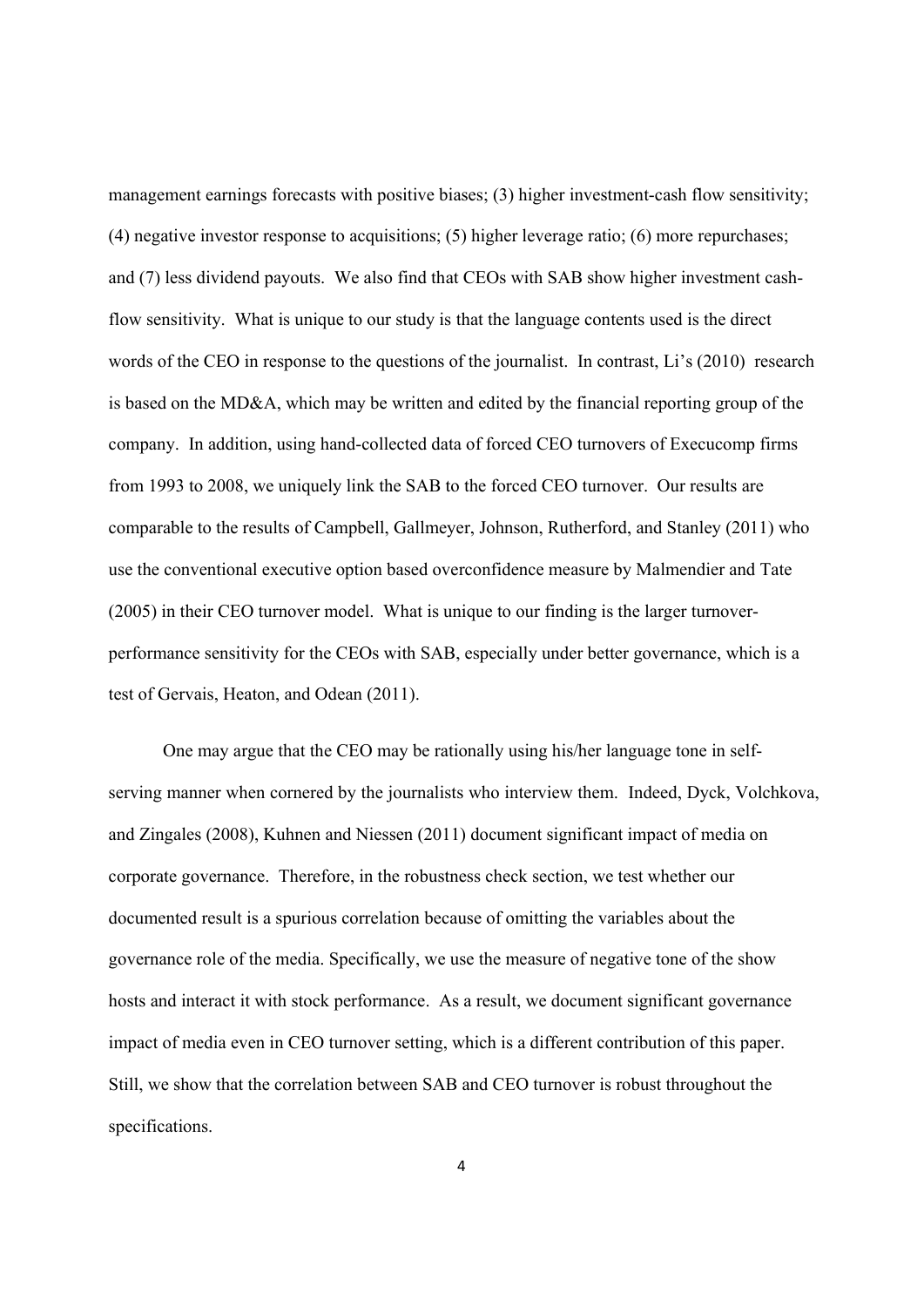# **II. Data**

The empirical research of this paper is based on two hand-collected databases: (1) CEO interviews on CNBC from 1997 to 2006 as in Kim and Meschke (2011); and (2) CEO turnover data from Execucomp from 1993 to 2008. The transcripts of CEO interviews and news articles are collected from Factiva. We then merge each interview observation with stock price data from the Center for Research in Securities Price (CRSP) and accounting data from Compustat by hand matching the company name in the transcript and the company code in standard databases. To be included in the sample, each CEO interview must have valid stock return data for all 120 trading days of the estimation window [-150, -31] and 20 trading days of the event window [-10, +10]. Each transcript is downloaded in XML format. Since the transcripts have the names of the speakers for each sentence, we first collect and compile the list of CEO names and anchor names. Then we split each transcript into the words of the CEO and the words of the show host. For the words of the CEOs, we parse further and measure "causal\_we" and "causal\_other" as discussed in the introduction. Then we construct the "self-referencing" measure, which is defined as follows:

# $Self\_referencing = \frac{Causal\_we - Causal\_other}{Number~of~words~by~CEO}$

Viewership data is obtained from Nielsen Company. We obtain stock price related data from CRSP and accounting related data from Compustat. We obtain institutional ownership from the Thomson Financial 13F database, executive related data from Execucomp, short-sale data from Reg-SHO database, and microstructure data from TAQ database. Appendix B shows the definition of the variables used throughout the paper. The mean, standard deviation, median,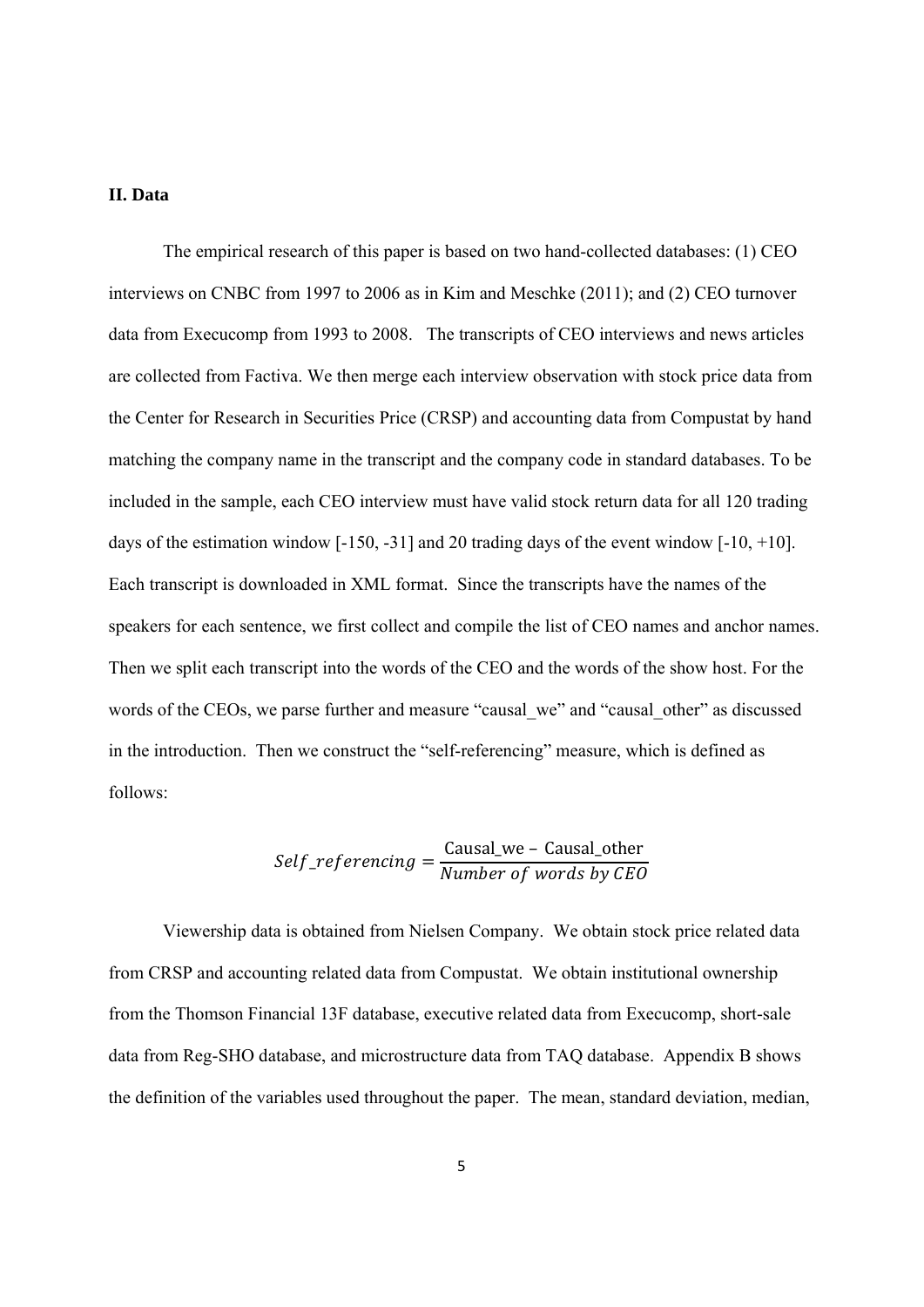$25<sup>th</sup>$  percentile and  $75<sup>th</sup>$  percentile of all the variables used in the CAR regressions of CEO interviews are shown in Panel A of Table 1. The summary statistics of variables used in the rest of the regressions are shown in Panel B of Table 1.

[Table 1 about here]

#### **III. Results**

We first examine whether the stock market investors respond negatively to the CNBC interviews of the CEOs with a high self-referencing tendency. We replicate the same regression as for Table 5 in Kim and Meschke (2011) and add one explanatory variable of the selfattribution measure.

[Table 2 about here]

The results in Panel A of Table 2 suggest that investors respond negatively to interviews of CEOs with self-referencing behavior on the day of the interview. One standard deviation higher self-referencing measure (0.001939) is associated with 20 basis points lower CAR[0] (significant at the 1% level). The sample average CEO word count is 693 words, and the average self-referencing measure is 0.0004, which implies that there is a 0.28 incidence of net self-referencing in a typical CEO interview. One standard deviation higher manifestation of selfreferencing implies 1.34+0.282=1.62 incidences of self-referencing. The effect is somewhat persistent, because the coefficients of the self-referencing on CAR[1,2] regressions are also negative and significant at the 5% level. A one standard deviation higher self-referencing measure is associated with -23 basis points lower CAR[1,2]. The negative response on the day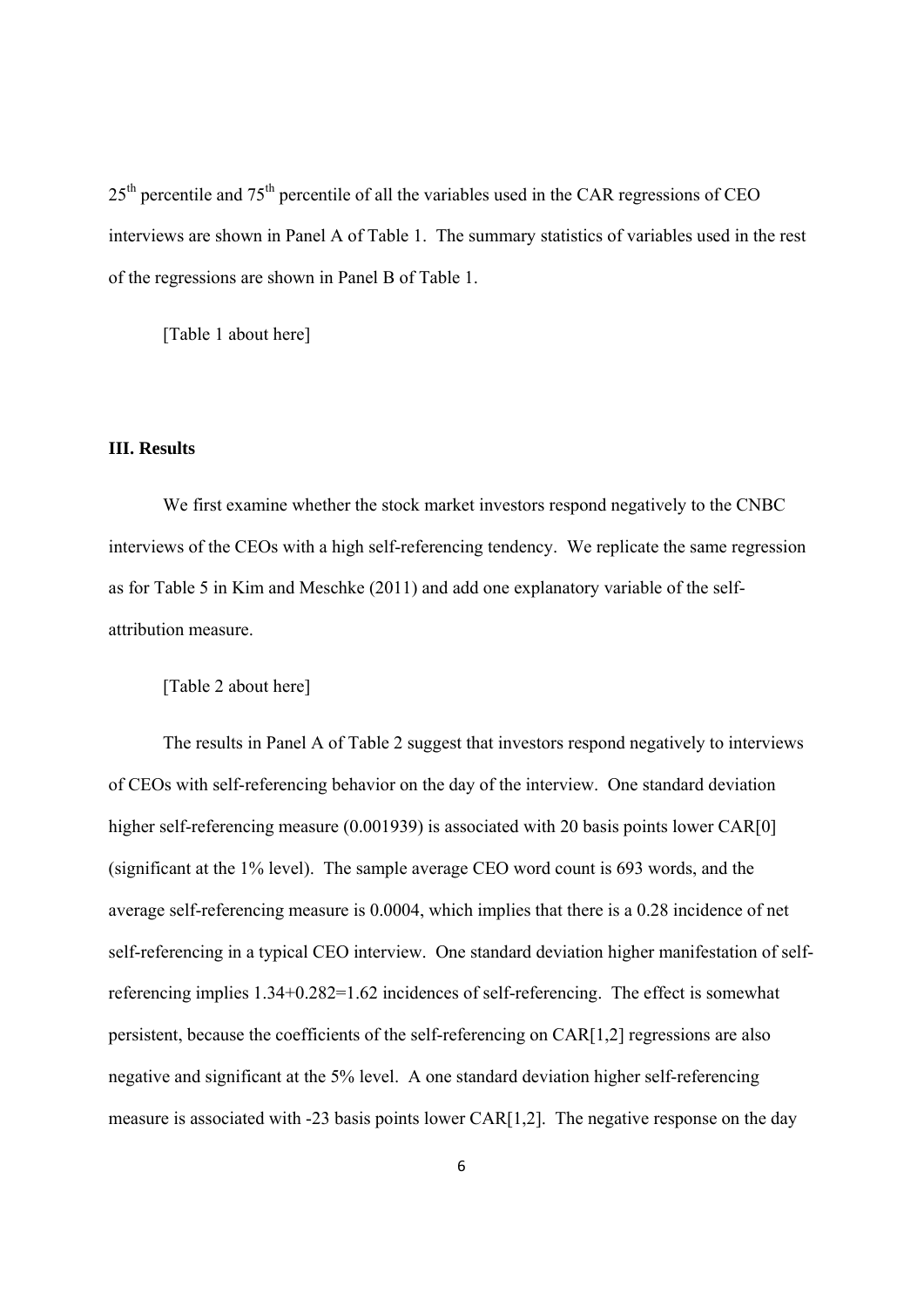of the interview is permanent. Therefore, we conclude that investors do not like to see CEOs with self-serving attribution bias. The remaining results are consistent with what is documented in Kim and Meschke (2011). The investor response to a CEO interview is positively correlated with the attention on the day of the interview, but negatively correlated on the days after the interview. The investor response to a CEO interview is positively correlated with the individual investors' order imbalance and negatively correlated with the fraction of short-selling volume.

Some readers may wonder how the supposedly non-informative CEO interviews could provide any information such that the price response to CEOs with self-referencing words could have negative and permanent. However, the non-informative character of the CEO interviews on CNBC is specifically about non-contaminated CEO interviews only. Also, the transitory pricing pressure and reversal is the average pricing pattern. Moreover, Campbell, Gallmeyer, Johnson, Rutherford, and Stanley (2011) find that shareholders expel the CEOs with extremely high overconfidence. Therefore, it may be that the price response is permanently negative only for the CEOs with extremely high degree of self-referencing in the interview. To identify, we run spline regressions. Specifically, we take the  $75<sup>th</sup>$  percentile of self-referencing measure as the splitting point and construct dummy variables that are  $1$  {Self-referencing>75<sup>th</sup> percentile} and 1{Self-referencing≤75th percentile} then interact these dummy variables with the self-referencing measure. We report the regression result in Panel B of Table 3, which confirms that the negative price response to interview is concentrated on the extreme high self-referencing CEOs. For majority of the CEOs, the price response related to self-referencing is indistinguishable from zero.

7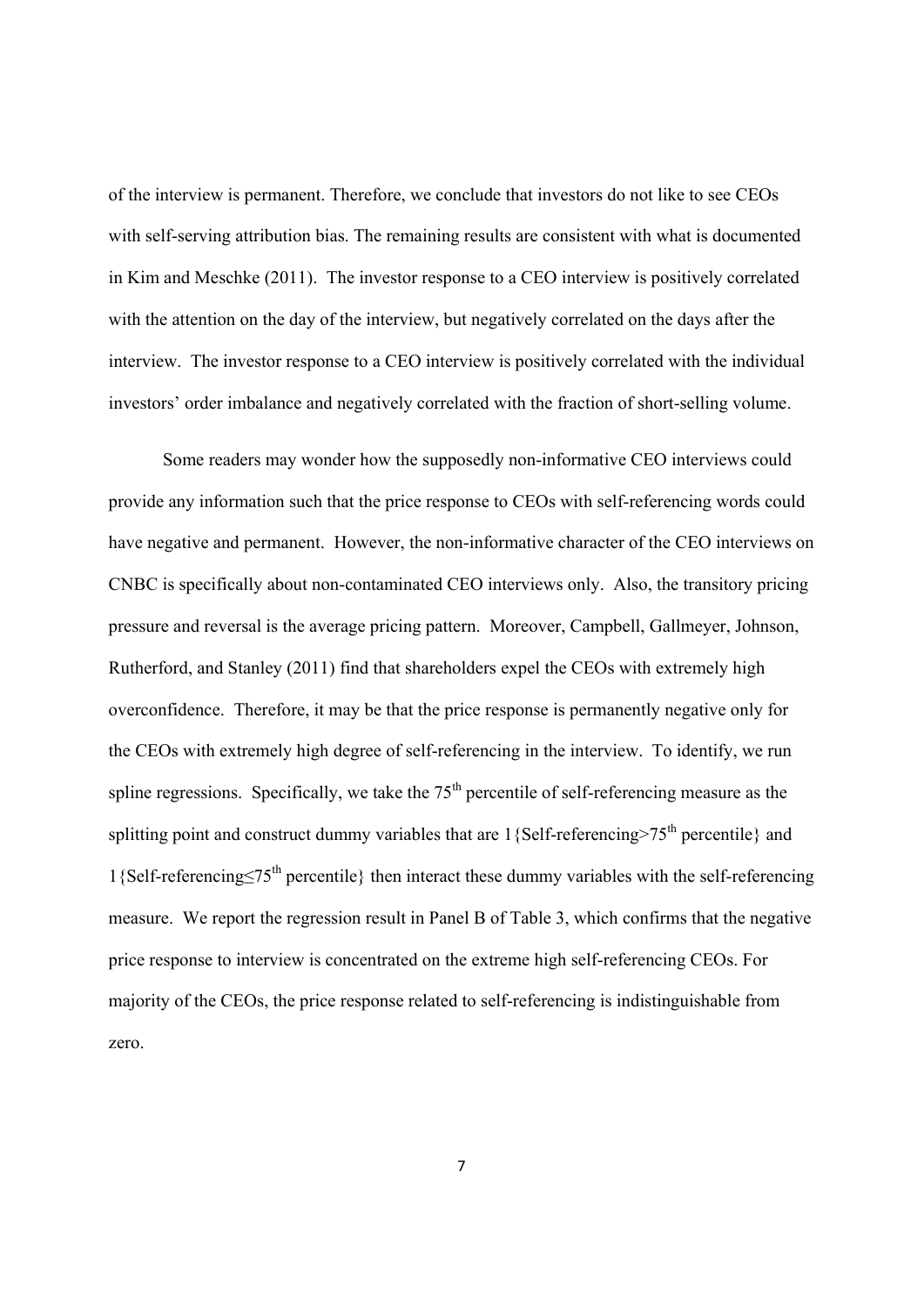In the subsection above, we find evidence that investors do not welcome CEO selfreferencing behavior in media interview settings. Given that CEOs can choose not to show up for media interviews when the company is hit by negative news, we can interpret the selfreferencing in media interviews as attributing good performance to himself/herself or the company. With our evidence that investors dislike the SAB of CEOs, we next investigate whether CEOs with SAB are more likely to be fired, ceteris paribus. Campbell, Gallmeyer, Johnson, Rutherford, and Stanley (2011) find that overconfident CEOs as well as diffident CEOs are significantly more likely to be fired, because overconfident CEOs are more likely to waste money on negative NPV projects, by overestimating the payoffs of the projects. SAB works as a mechanism to nurture and strengthen overconfidence (Li (2010)). Therefore, we hypothesize that CEOs with SAB are more likely to be fired. Gervais, Heaton, and Odean (2011) theoretically predicts that for excessively overconfident managers, it is optimal for the firm to increase the performance sensitivity of the CEO incentives to gain from shifting risk to the CEO. Therefore, we test whether the CEO turnover is more sensitive to performance if the CEO has SAB. Furthermore, if we divide the sample into better-governed firms and worse governed firms, it would be the better-governed firms that shows higher turnover-performance sensitivity for CEOs with SAB. We assume that corporate governance strength was enhanced after SOX, and we assume that firms with higher institutional ownership have better governance.

The CEO turnover data is based on the Execucomp database. CEO turnover observations over 1992~2001 are graciously provided by Dirk Jenter as in Jenter and Kanaan (2011). Data on CEO turnover from 2002~2008 are hand collected using Factiva as in Kim and Kang (2011). We also follow the classification rule of Parrino (1997) in classifying CEO turnover into either forced or voluntary turnover, as is commonly followed in the literature (Bushman, Dai, and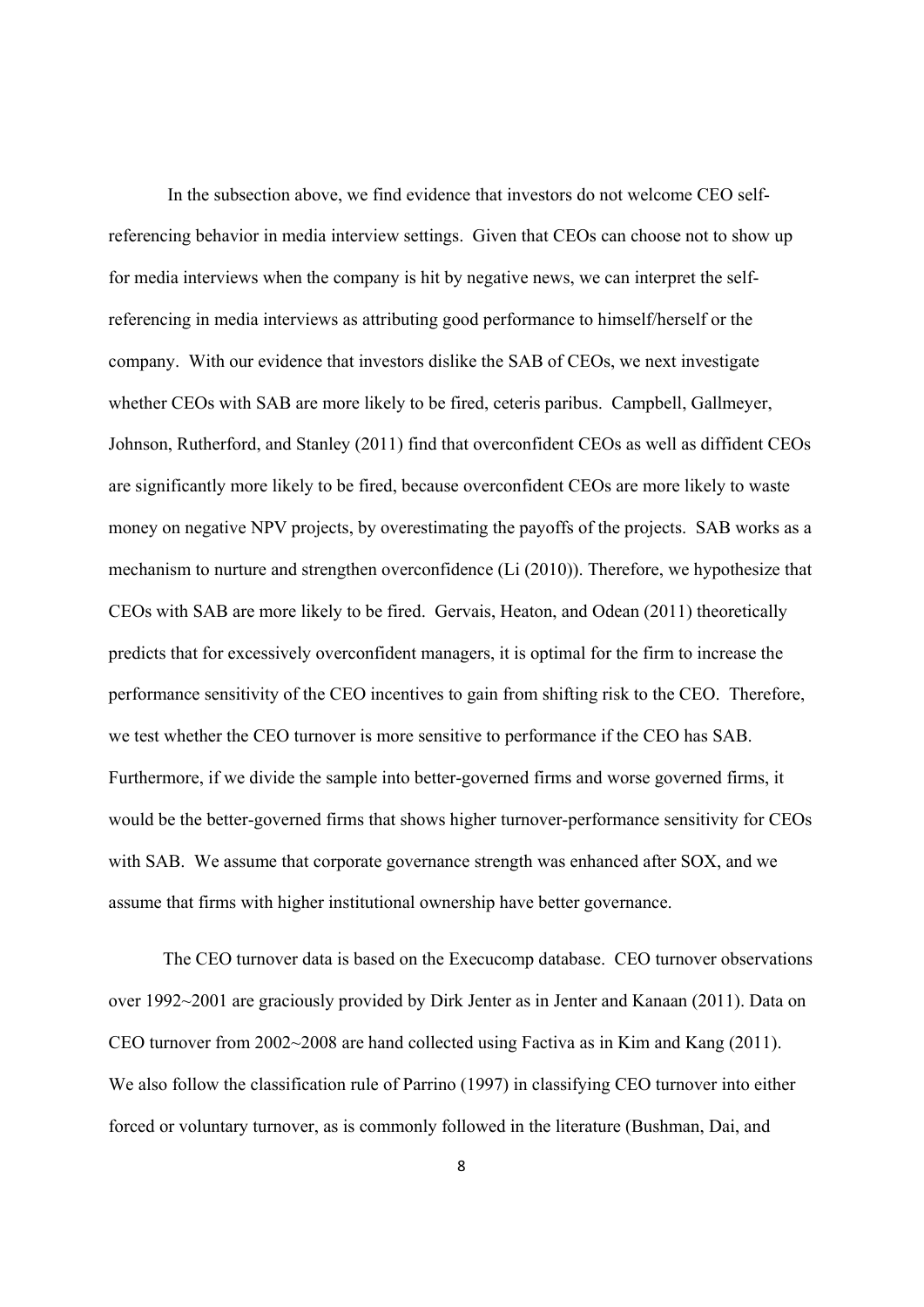Wang (2010); (2011); Campbell, Gallmeyer, Johnson, Rutherford, and Stanley (2011); Fich and Shivdasani (2006); Jenter and Kanaan (2011); Kaplan and Minton (2011); Masulis, Wang, and Xie (2011); and Parrino, Sias, and Starks (2003)). Appendix A describes the procedure in detail. Following Adams and Ferreira (2009), we run a linear probability model of forced CEO turnover with firm and year fixed effects. The linear probability model has an advantage over the logistic model in the sense that (1) the latter often fails to incorporate firm fixed effects in their maximum likelihood procedure, and (2) the interpretation of marginal effects of any interaction terms in the latter model could be problematic as was pointed out by Ai and Norton (2003). Following Li (2010), we construct a SAB measure by regressing the self-referencing measure on firms' abnormal stock market performance, which is measured by the alpha of the Fama-French 4 factor model, using market, size, book to market, and momentum factors (Carhart (1997); Fama and French (1996)), over the estimation window of [-150,-31] trading days prior to CEO interviews.

# Self Referencing =  $\beta_0 + \beta_1 A L P H A_{FF4F} + \varepsilon$

Our estimate of  $\beta_1$  is 0.0273 with a t-statistic of 3.88. We find that CEOs with good abnormal performance tend to attribute the good performance to themselves or their companies as a whole. The SAB measure is constructed as follows:

$$
SAB = 1_{\{ALPHA_{FF4F} \ge 0 \land \varepsilon \ge 0\}} + 1_{\{ALPHA_{FF4F} \le 0 \land \varepsilon \le 0\}}
$$

We label a CEO as having SAB (1) if he/she shows abnormally high self-referencing behavior in a CNBC interview when firm performance is good; and (2) if he/she shows abnormally low self-referencing behavior in a CNBC interview when firm performance is bad.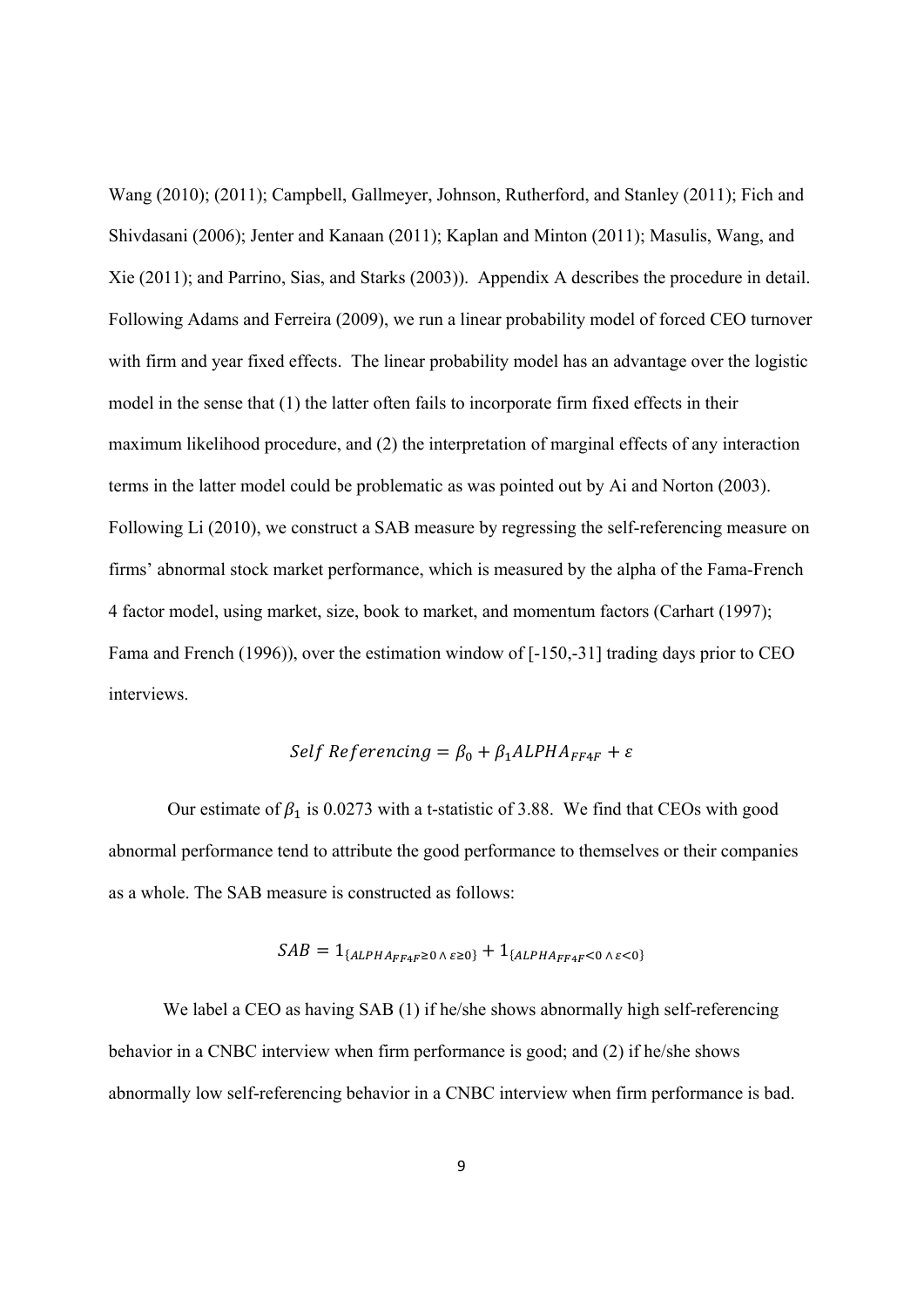For CEOs who gave multiple interviews in a given fiscal year, we take the SAB measure from the most recent interview.

Following the literature on CEO turnover, we use the following control variables: (1) One-year stock performance until the fiscal year end; (2) Return on assets, defined as operating income before depreciation and amortization divided by total assets; (3) Idiosyncratic volatility, measured as the root mean squared error of the monthly market model regression with the S&P 500 index; (4) Firm size, measured as the log of assets; (5) Retirement age dummy that is one when the CEO age is in the range of 63 to 66; (6) High CEO ownership dummy that is one if the stock ownership of the CEO is greater than 5%; (7) CEO tenure from Execucomp, which is augmented by hand-collected information from Factiva; (8) Chairman CEO dummy that is one if the CEO is the chairman of the board, which is obtained from the Risk Metrics database; (9) Proportion of independent directors that is obtained from Risk Metrics; and (10) Dummy variable that is one if the CEO had no CNBC interview in the given fiscal year.

#### [Table 3 about here]

In Table 3, we first run CEO turnover regressions for the firm years in Execucomp where the CEO had a CNBC interview during the fiscal year. We also run regressions with the whole sample of Execucomp firms from 1997 to 2006. If the CEO interview is missing for any firm years, we assign the value of zero to 1{SAB} and assign the value of one to the 1{missing CNBC interview}. We find that the CEOs with SAB are more likely to be fired, other things being equal, which is consistent with Campbell, Gallmeyer, Johnson, Rutherford, and Stanley (2011). CEOs that have SAB in the CNBC interview have a 1.5% higher probability of being forced out. Given that the unconditional probability of being fired is 2.6%, the economic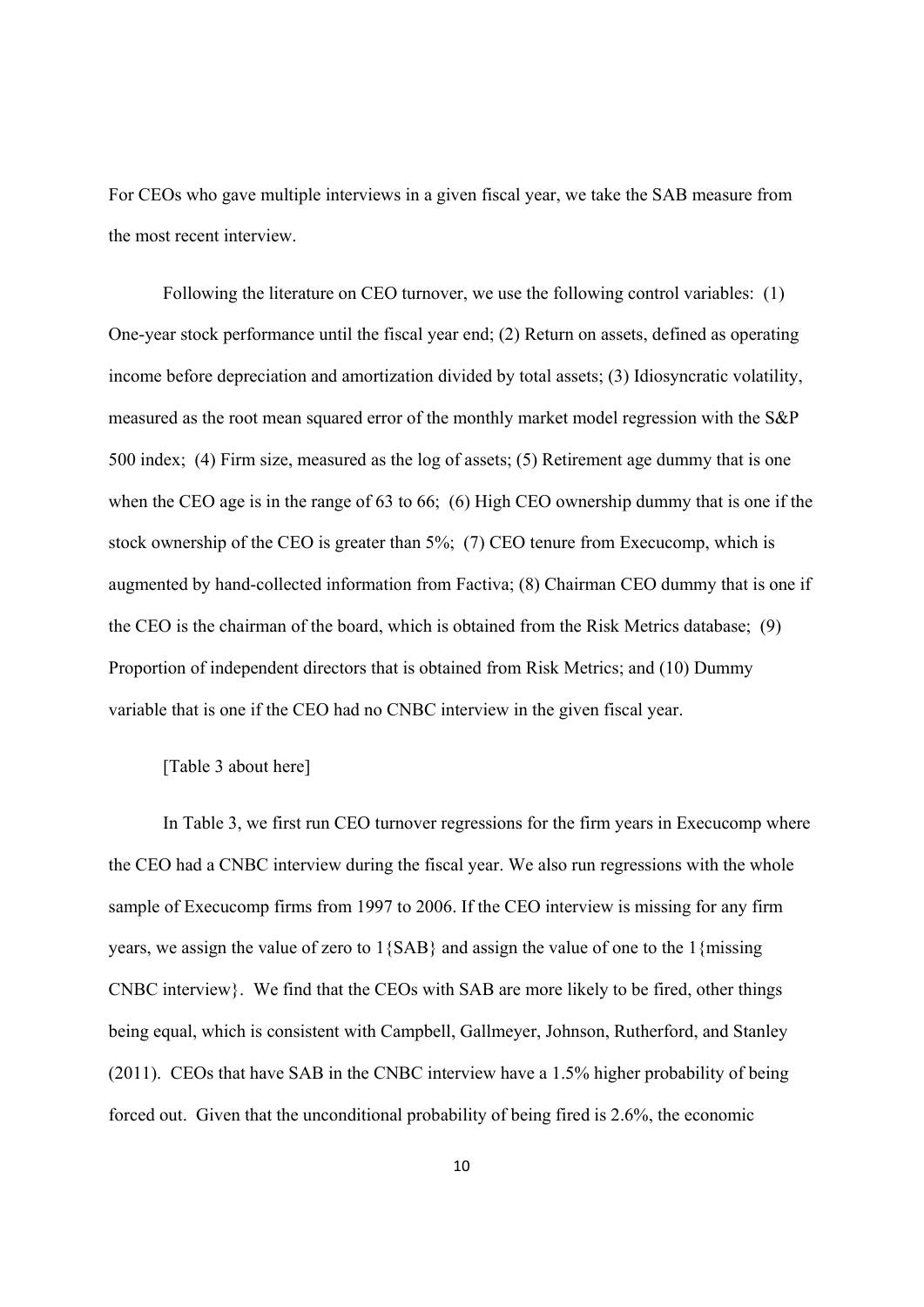magnitude is very large despite the fact that we use a linear probability model. We also find that turnover-performance sensitivity is higher for the CEOs with SAB, which is consistent with the prediction of Gervais, Heaton, and Odean (2011). Moreover, we find that the turnoverperformance sensitivity is disproportionately higher for the firms after SOX, which indicates that better governed firms fire the overconfident CEOs more sensitively to the firm performance.

Next, we investigate the stock price response to the announcement of forced CEO departures and test if the investors welcome the departure of the CEOs with SAB. Given that the stock market response to the revelation of CEOs' SAB through the media is negative and significant, we predict that the investor response to the firing of CEOs with SAB would be positive and significant. We use the Fama-French 4 factor (market, size, book to market, and momentum) model as the asset-pricing model to generate the expected daily return. We set [- 150,-31] trading days relative to the first announcement date of a CEO turnover as the estimation window. To determine the cleanest investor response to the CEO dismissal, we remove the CEO turnovers that were confounded by major corporate events that were captured by our exhaustive list from the databases. We start with 728 forced CEO turnovers from 1993 to 2008. The contaminating events are mergers and acquisitions (SDC Platinum), earnings announcements (IBES), restatements (GAO data) augmented by the restatement data used in Meschke and Kim (2011) and Fahlenbrach, Low, and Stulz, (2010), and class action lawsuits (Stanford Lawsuit Clearing House database). For the CEO dismissal announcements confounded by earnings announcements and merger announcements, we remove the observations if the merger or earnings announcements took place 15 calendar days before or after the CEO turnover announcement date. We also follow stricter rules in removing the CEO dismissals that are potentially associated with accounting restatements or class action lawsuits. If these events took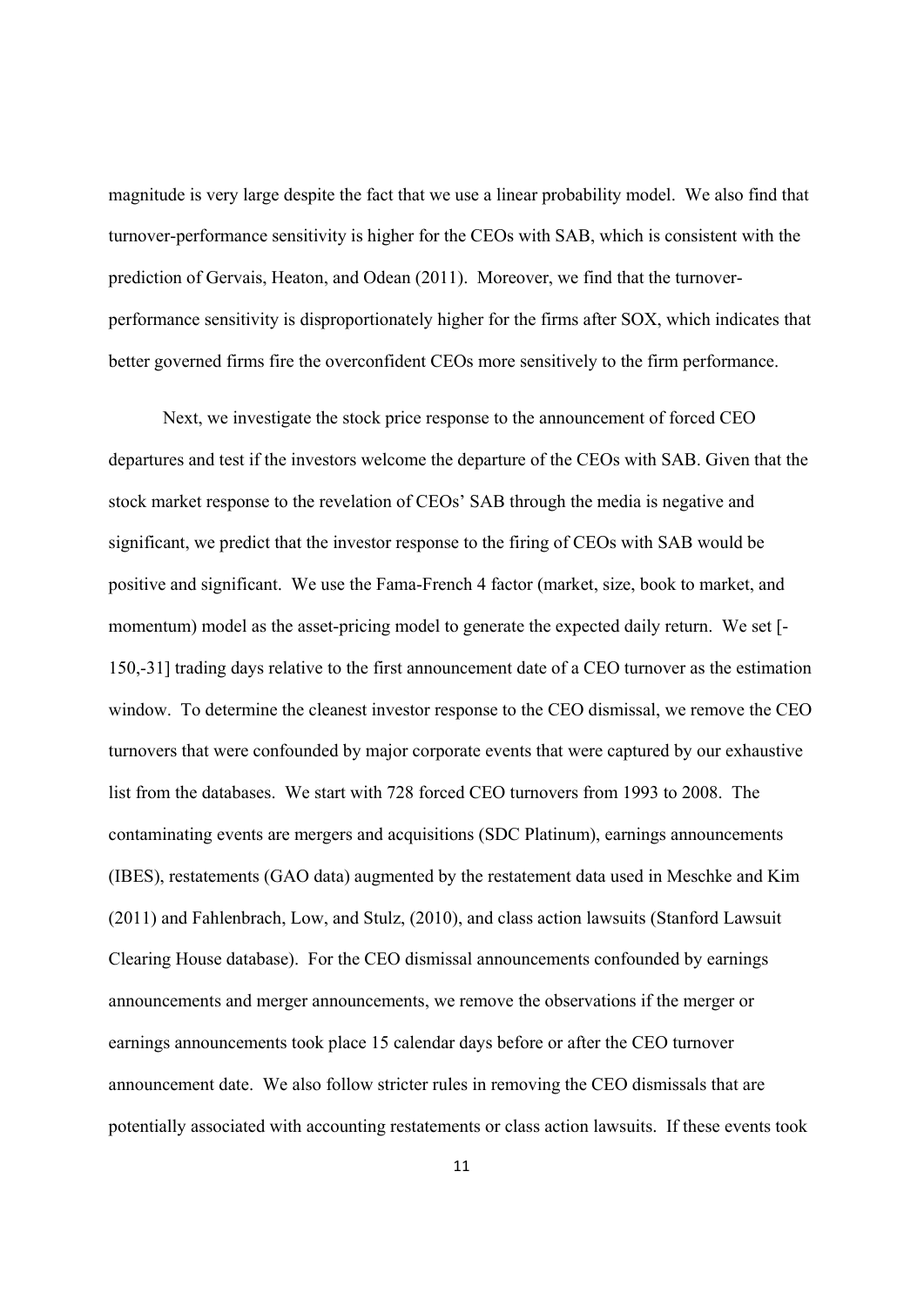place two years before or after the CEO dismissal, we remove the CEO turnover observation. Using this procedure, we are left with 373 forced CEO turnover observations. We first obtain CAR[-1,1] of forced CEO turnover. Then we run multiple regressions as follows:

$$
CAR[-1,1] = β0 + β1SAB + β2SAB * Viewership + β31YrStkPerf + β41{Outsider}
$$
  
+ β<sub>5</sub>log (Assets)<sub>t</sub> + β<sub>6</sub>BEME + β<sub>7</sub>σ<sub>idio</sub> + β<sub>8</sub>NewsNegative  
+ β<sub>9</sub>1{No CNEC interview} + ε

Where CAR[-1,1] is the cumulative abnormal return from one day prior to the CEO departure announcement to one day after the event. 1{Outsider} is the dummy variable that is one if the new CEO is an outsider. In studying the investor response to the announcement of forced CEO turnover, narrowing it down to the perfectly non-confounded events is destined to be imperfect because of the realistically limited databases the researchers have. Therefore, for the unconfounded CEO turnover observations used in the regression, we control for the linguistic tone of news articles about the company over the window of [-10,0] days to control for the qualitative information that is not captured by the conventional databases that we utilize thus far. We obtain all the news articles of the event set in Factiva, where the news sources are the Wall Street Journal and the Dow Jones Newswires. A negative word count is done by referring to the financial words dictionary by Loughran and McDonald (2011). Following Tetlock (2007, 2010), we construct News Negative as the standardized measure of negativity in the linguistic tone of the news articles as follows:

$$
NewsNegative = \frac{\% Negative - \mu_{Negative}}{\sigma_{Negative}}
$$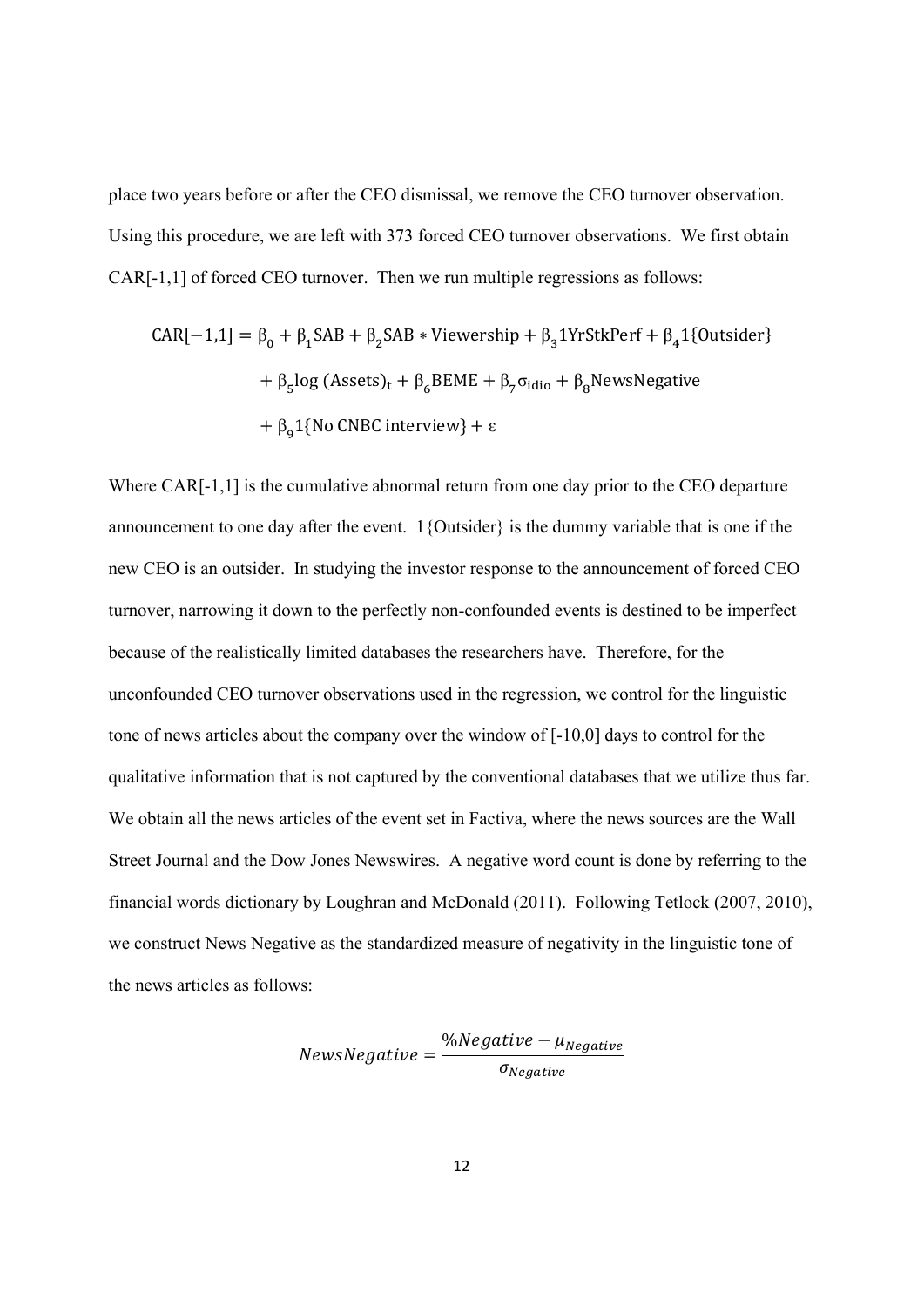$$
\% Negative = \frac{\sum_{t=-10}^{T} \sum_{i=1}^{a} #NegativeWords_{it}}{\sum_{t=-10}^{T} \sum_{i=1}^{a} #Words_{it}}
$$

We set the estimation window of news articles to be a one-year period that stops at eleven calendar days prior to the event date. We divide the estimation window into non-overlapping segments of 11 calendar days. Then, we obtain the %Negative for each segment, which is the total count of negative words divided by total word count of the news articles in the segment.  $\mu_{Ne\,ative}$  is the average %Negative over the estimation window of a one-year period that stops at eleven calendar days prior to the event date. Across all the segments, we then compute the mean ( $\mu_{Negative}$ ) and standard deviation ( $\sigma_{Negative}$ ). For the unconfounded sample of forced CEO turnover, we have 8,592 news articles over the estimation window and 590 news articles over the event window.

#### [Table 4 about here]

Table 4 shows the CAR regression result of forced CEO turnover. The results suggest that investors welcome the dismissal of the CEO with SAB. The CAR[-1,1] is 7.8%~9.7% higher depending on the specification with the t-statistic of 2.16. As was previously documented, investor response to a CEO dismissal is negatively correlated with his/her prior performance and is significantly positive if the successor is an outsider (Parrino (1997)).

Given that SAB fosters overconfidence, we find that investors in the stock market do not particularly like the revelation of CEOs' SAB in the media, and the investors tend to consistently punish overconfident CEOs with SAB. We also examine whether the CEOs with SAB are more likely to make their firms' investments sensitive to cash flow because of previous studies' findings. Malmendier and Tate (2005) find that overconfident CEOs are more likely to depend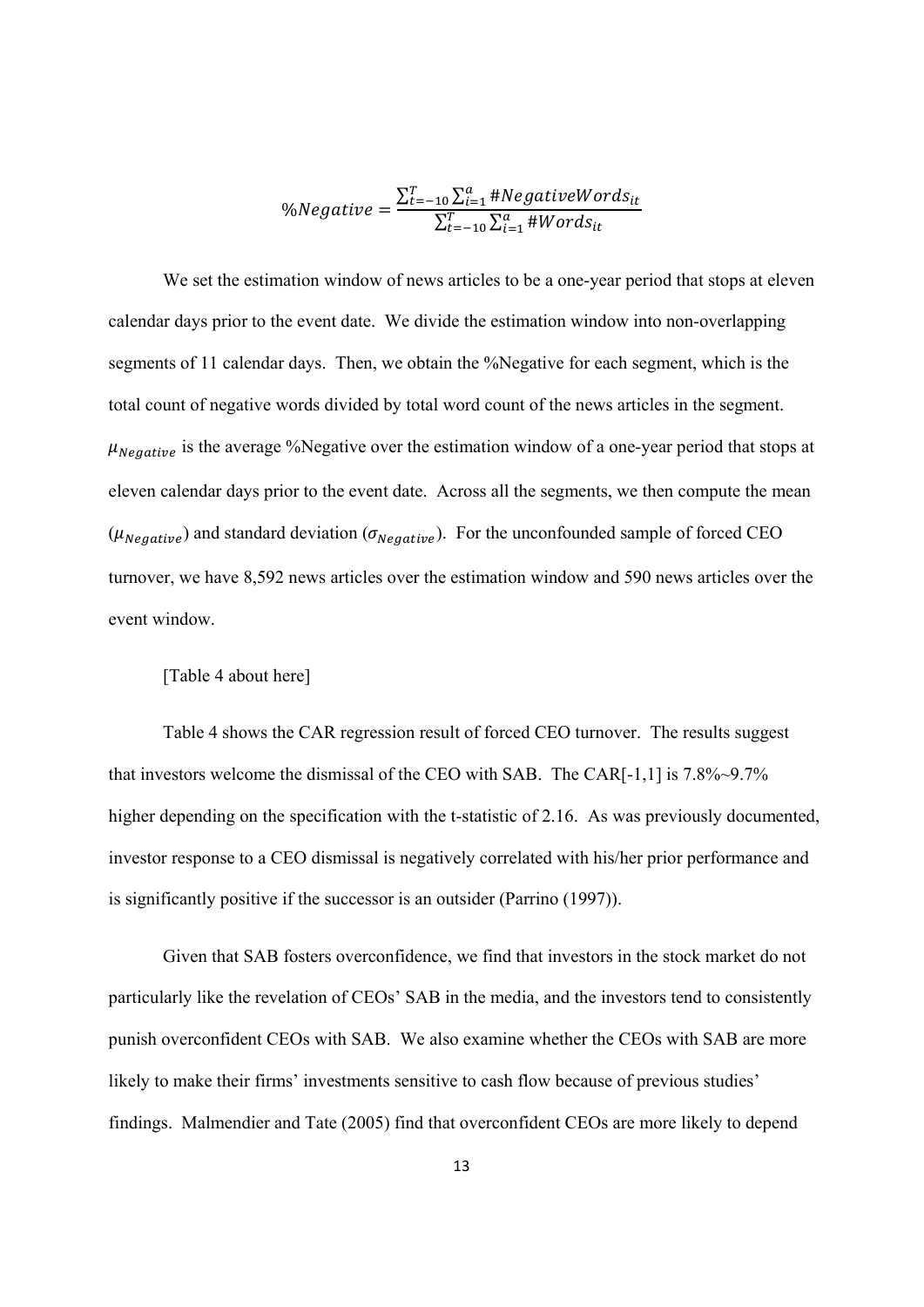heavily on internally generated cash flow for investments, instead of external capital markets, because those CEOs are more optimistic about their investment projects than the investors in the external capital market. Li (2010) also finds that firms with CEOs who show more SAB display higher investment-cash flow sensitivity, because SAB is a trait that leads to overconfidence. We test the same hypothesis by running the investment cash-flow sensitivity regressions, following Malmendier and Tate (2005) using firm and year fixed effects. Table 5 indicates that, indeed, CEOs with SAB tend to increase the investment cash-flow sensitivity of the firm. The coefficient of the interaction between SAB and cash flow is positive and significant at the 1% level.

## [Table 5 about here]

One of the most important empirical testing ground of the investor response to the CEO's investment decision makings depending on the bias of the CEO is the acquisition announcements. We obtain all the acquisition announcements that were completed from SDC Platinum over the period of 1997~2006 where the deal value is at least 5 million dollars. Further restrictions following Güner, Malmendier, and Tate (2008) are as follows: (1) more than 50% target shares are acquired as a result; (2) the acquirer data has to be available in CRSP and Compustat; and (3) exclude leveraged buyouts, recapitalization, self-tenders, subsidiary acquisition, spin-offs, exchange offers, repurchases, minority stake purchases, privatizations, and remaining-interest acquisitions are excluded. As a result, we have 9,031 acquisition announcements over the sample period for the sample of firms that had CEO interviews on CNBC. For each acquisition announcement, we match the maximum of SAB values (as well as maximum of self-serving word counts) of CEO in the interviews during the fiscal year that ended before acquisition. Using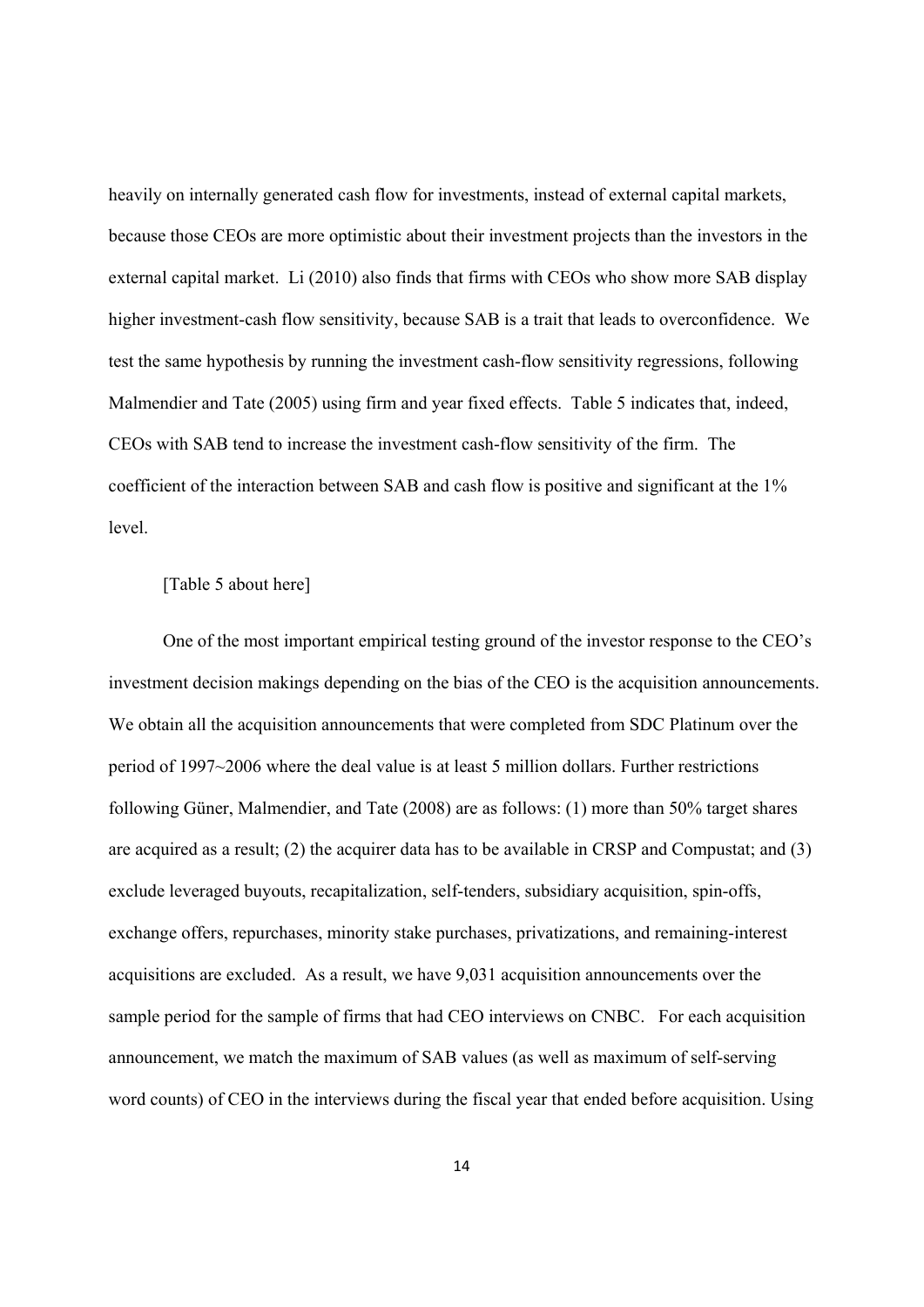Fama-French 4 factor model, we compute the cumulative abnormal return over the [-1,1] trading day window for each acquisition announcements and use it as the dependent variable in the regression.

Our key explanatory variables are SAB, self-serving word count, and its square term. The reason we provide the square term of self-serving word count is because theories by Campbell, Gallmeyer, Johnson, Rutherford, and Stanley (2011), Gervais, Heaton, and Odean (2011) predict that there is an optimal level of CEO overconfidence beyond which the firm value is destroyed. Whereas SAB is simply a dummy variable (first three regressions), self-serving word count enables (last three regressions) to capture a potential concave (hump shaped) relationship between self-serving attribution bias and investor response to acquisition announcements. The Then we follow the literature in providing the control variables such as dummy variable for public targets, dummy variable for diversification, dummy variable for 100% cash deal, size of the firm, and book-to-market. We also run regressions with industry fixed effects and year fixed effects to control for potential omitted variable bias. The first and fourth regressions use 1 digit SIC code in defining diversification merger. The second and fifth regressions use 2 digit SIC code in defining diversification merger. The third and sixth regressions use 3 digit SIC code in defining diversification merger. Since multiple acquisition announcements for the same firm year are used in the sample as separate observations, we use clustered standard error at firm level and year level using two dimension clustering technique by Petersen (2009).

## [Table 6 about here]

The results in the first three columns of Table 6 indicate that investors welcome the acquisition announcements by CEOs with SAB. This seems to be at odds with Li (2010) at first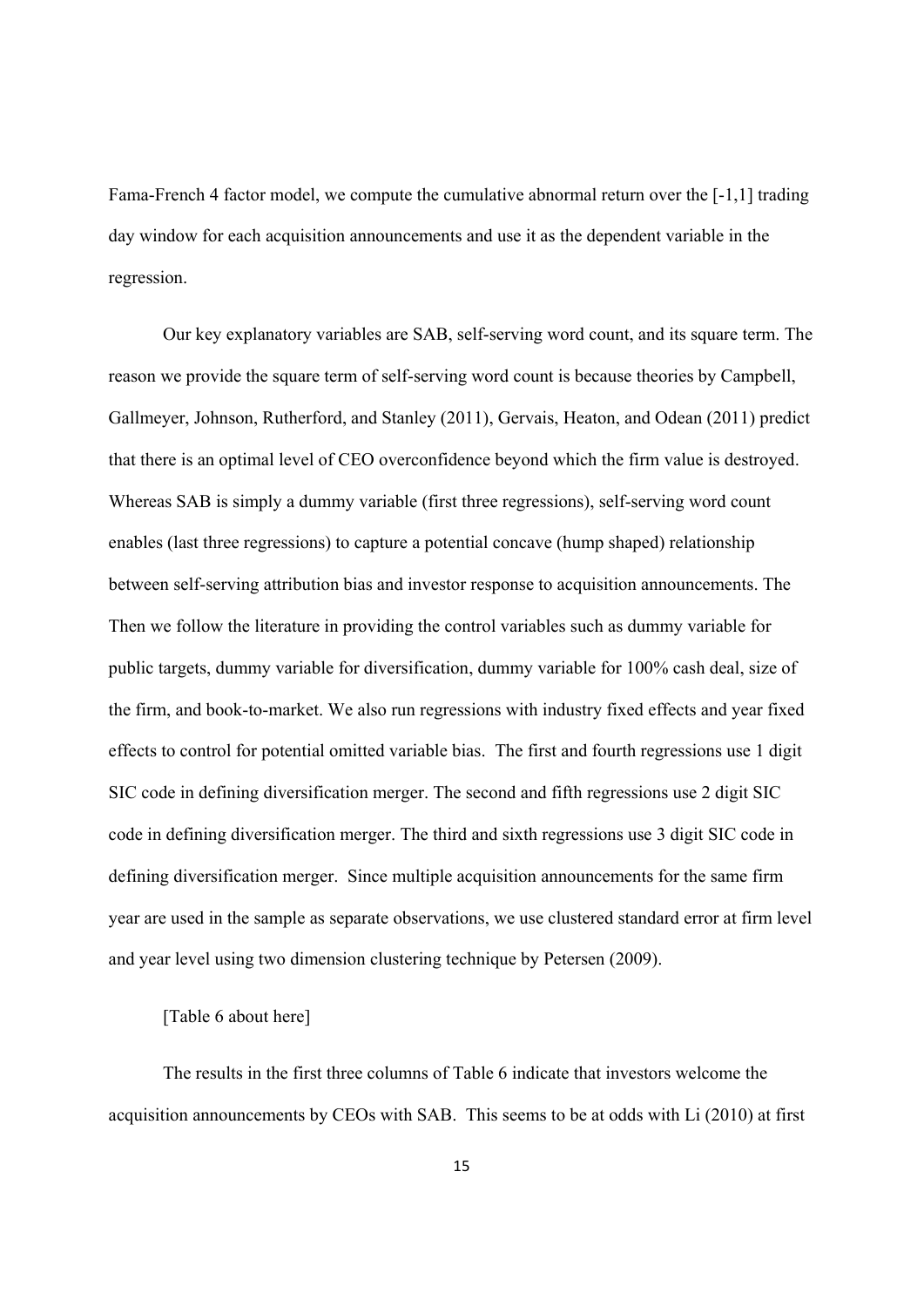glance, because he finds negative and significant coefficients of SAB variable in the similar regressions. However, the theoretical arguments about overconfidence by Campbell, Gallmeyer, Johnson, Rutherford, and Stanley (2011) predict that SAB (as a dynamic measure of overconfidence) of the CEO up to a certain degree is preferable from the perspective of the shareholders. The reason is that overconfident CEOs are more willing to take necessary risks than their rational counterparts due to the overestimation of success probability in the projects by overconfident CEO. In the last three regressions, therefore, replace the SAB dummy with the self-referencing measure (continuous variable) and its square term to identify non-linear relationship. We find a hump shaped relation between self-serving attribution bias and investor response to acquisition announcements. The coefficient of the square term of self-serving word count is statistically significant at one percent level. We reaffirm that shareholders welcome the acquisition decision by overconfident CEOs up to a certain degree. However, we find that the investors do not welcome acquisition decisions by extreme overconfident CEOs. This finding is a new contribution to the literature. Malmendier and Tate (2008) identify an overconfident CEO by defining as the CEO who held an option until the expiration even though the package was at least 40% in-the-money entering its last year, and they find negative correlation between overconfidence and investor response to acquisition announcements. Billet and Qian (2008) document negative relation between CEO overconfidence and acquisition announcement abnormal return, but they use a proxy for CEO overconfidence which is one if the acquisition was a second or more deals in recent five years for the same CEO. Doukas and Petmezas (2007) find similar results with Billet and Qian (2008) throughout merger waves and business cycles. To the best of our knowledge, this is the first paper to document the concave relationship by having a direct measure of self-attribution bias.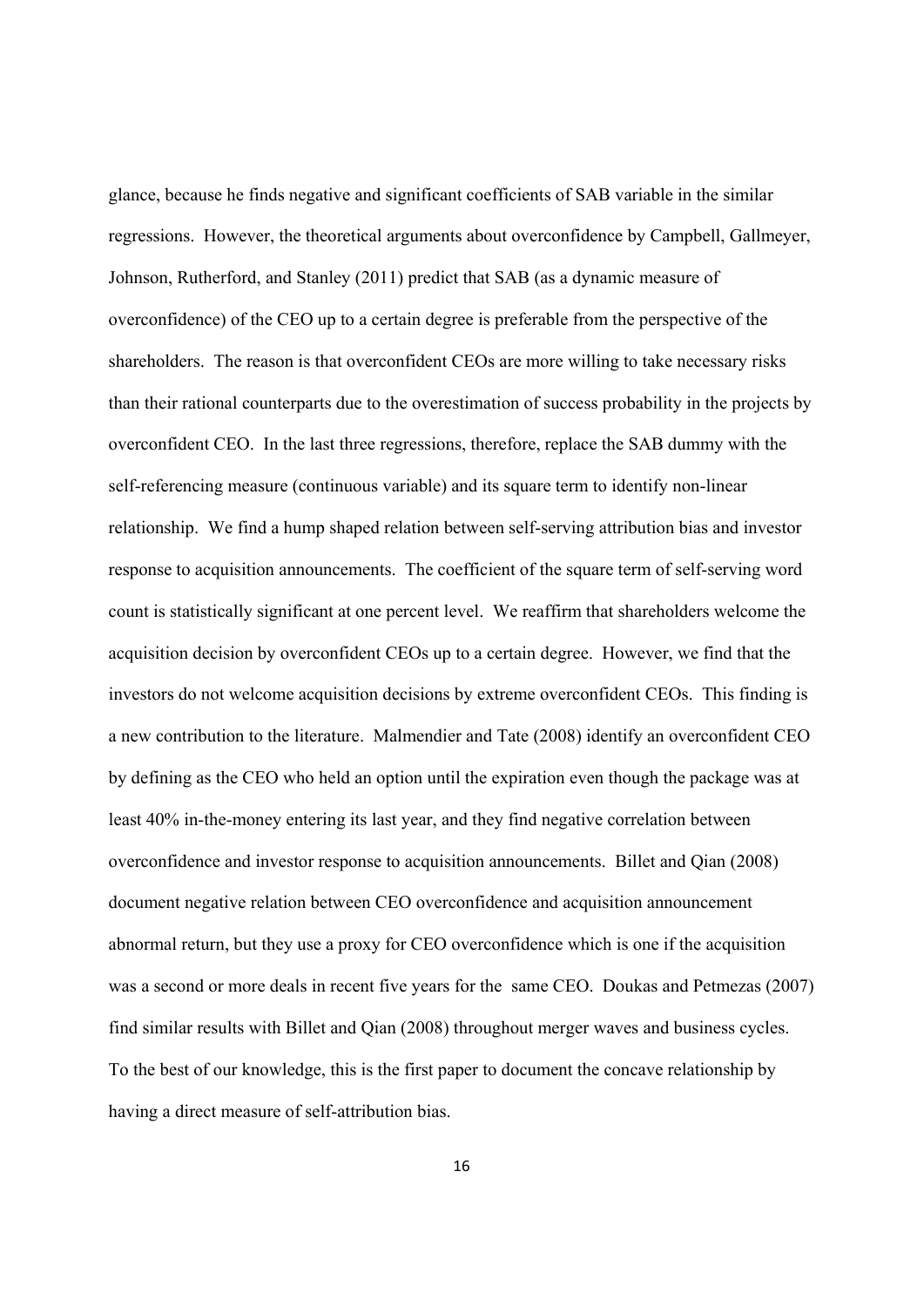#### **Robustness Check**

Gurun (2011) finds that firms that has directors with media experience are more likely to have significantly larger media coverage and more positive coverage. Also, Kim and Meschke (2011) document that CNBC is more likely to interview the CEOs of larger firms and growth firms. One may be concerned that the omitted variable such as book-to-market, which is highly correlated with having CNBC interview, may also be correlated with the error term of the forced turnover regression. Therefore, we include the book-to-market variable and run the same forced turnover regression in Table 7. The results are robust.

### [Table 7 about here]

Kuhnen and Niessen (2011) find that executive compensation is significantly reduced when public opinion measured by the negative tone of the media coverage about executive compensation is high, suggesting significant governance role of the media as in Dyck and Zingales (2002) and Dyck, Volchkova, and Zingales (2008). In every CEO interview, there are CNBC journalists working as the show hosts, i.e. the anchors. These journalists may bring critical questions to the CEO to satisfy the needs of the viewers that are interested in the company's shareholder value, which would increase the viewership of the channel. On the same line of thought, one may argue that the anchors' negative language tone is actually affecting the outcome of implicit incentive (threat of forced turnover), whereas CEOs may be only strategically speaking in more self-serving manner to avoid a decrease in his or her market value of human capital in the CEO labor market. To test this alternative hypothesis, we use the negative tone of the interview hosts and hostesses, and the interaction term between the stock performance and the negative tone of the anchors. The negativity measure is constructed as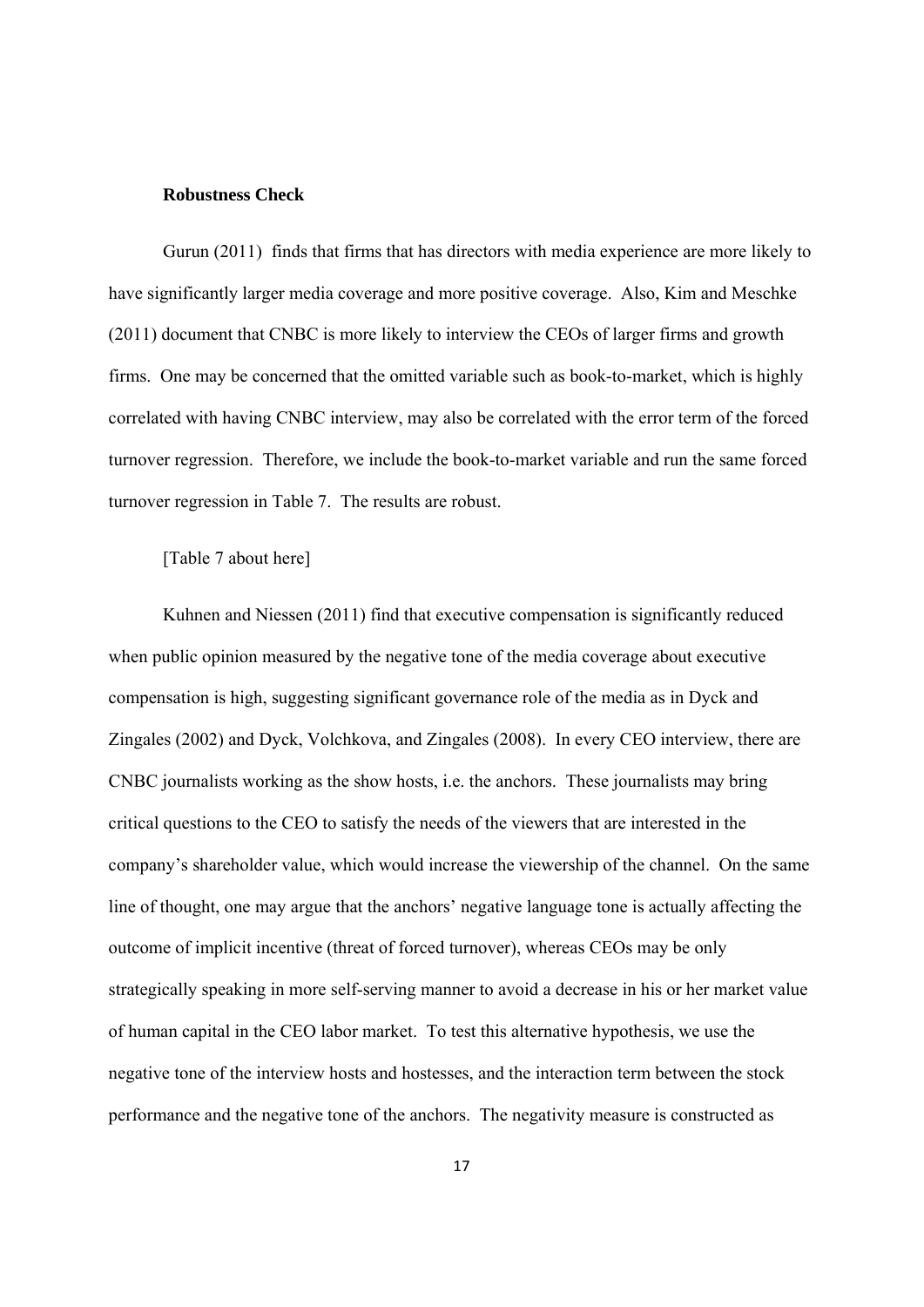follows: Across the entire interview sample, we compute the negative words spoken by the anchor (interview host) and divide by the number of words by the anchor. Then across the interviews, we obtain mean and standard deviation. Then we obtain standardized percentage of negative words. Then for the firm year, we attribute the most recent interview's value of standardized negative words for the firms that had CNBC interview.

#### [Table 8 about here]

The result in Table 8 suggests that the positive correlation between SAB and forced turnover and the higher turnover-performance sensitivity for the CEOs with SAB is robust to the inclusion of journalists' negative language tone. Thus, the result we document in this study is not a spurious correlation coming from omitted variable bias. Moreover, we find significant governance impact of the media even in CEO turnover setting, which is another contribution to the literature. We find that the negative tone of the anchors increases the likelihood of forced CEO turnover. In addition, it appears that the journalists' negative tone makes the forced CEO turnover more sensitive to the firm performance, especially after SOX.

One may question whether our SAB measure and self-referencing measures are capturing the narcissism measure as in Chatterjee and Hambrick (2007). CEO narcissism measures how much a CEO is obsessed with himself/herself in such a way that his/her words would be densely populated with first-person singular pronouns, such as "I, my, me, mine, and myself" regardless of the context of the CEO dialogue. Chatterjee and Hambrick's measure of CEO narcissism is the ratio of the count of first person *singular* pronouns and the count of total first person pronouns in CEO's interview transcript. More precisely, we refer to LIWC dictionary, and use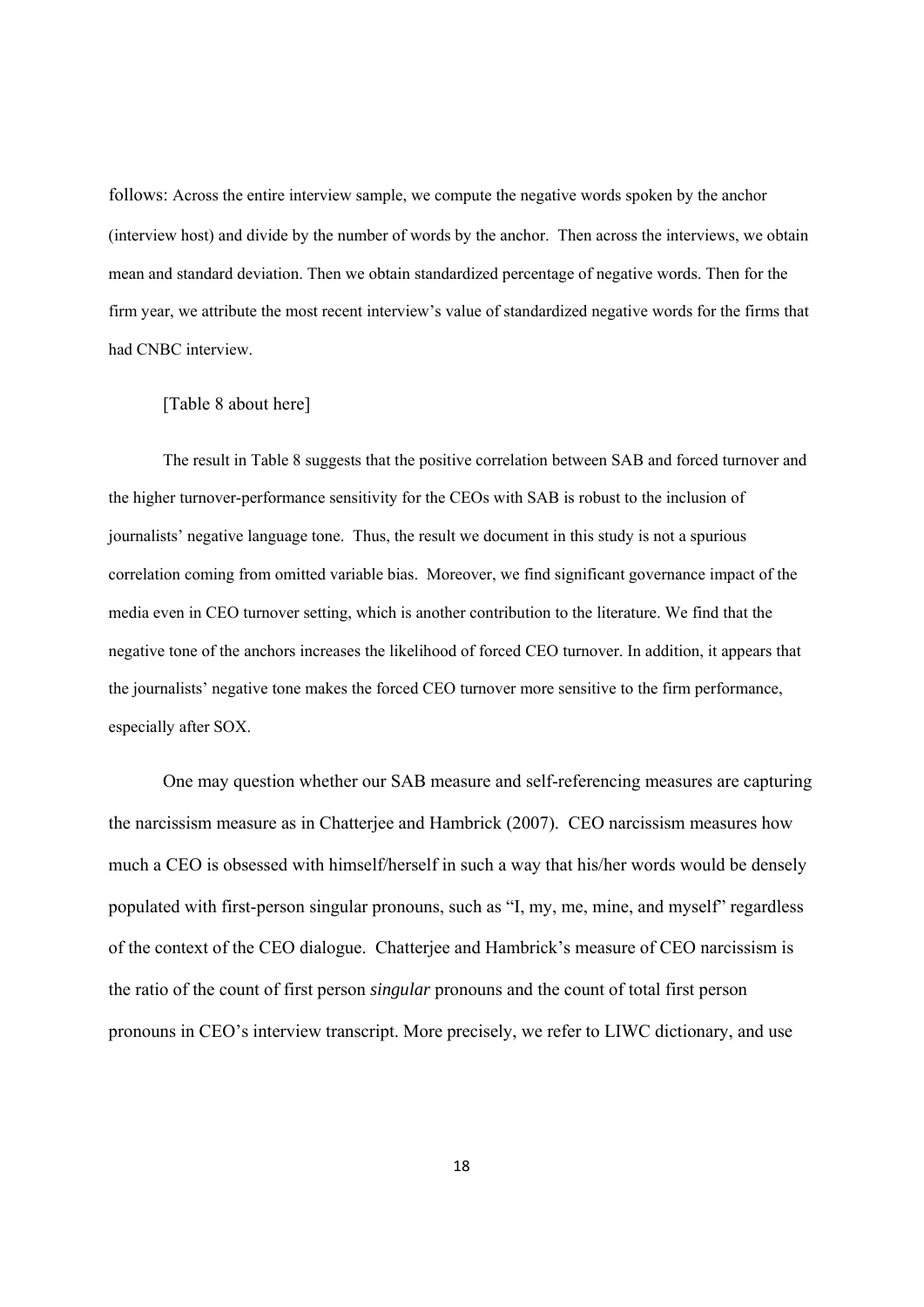the 12 words that belong to "I" category as the first person singular pronouns<sup>2</sup>. We also use the 10 words that belong to "We" category as the first person plural pronouns<sup>3</sup>. We construct the same measure using our CNBC interview scripts, and control for CEO narcissism in our regressions for CEO interview response and CEO turnover.

#### [Table 9 about here]

Panel A of Table 9 is the CAR regression results surrounding the day of CEO interviews as in Table 2, and shows no significant correlation between CEO's narcissism and investor response to his or her CNBC interviews. In Panel B, we include the self-referencing word measures, and still find no significant coefficient for CEO narcissism. Chatterjee and Hambrick (2007) find that CEO narcissism in and of itself does not have valuation implication, but that the narcissistic CEOs pursue more attention drawing investment activities. Therefore, finding narcissism of the CEO in CNBC interview may not have significant impact on price. In Panel C, we run CEO turnover regressions as in Table 3, using CEO narcissism measure. The correlations we document in Table 3 do not change. However, one interesting pattern emerges. Before SOX, narcissistic CEOs were less likely to be fired, ceteris paribus, but after SOX, there is no difference between narcissistic CEOs and non-narcissistic CEOs. Unlike overconfidence, there is no economic theory that predicts a certain correlation between narcissism and forced CEO turnover. However, even though it is somewhat ad-hoc, the result suggests that when governance was poor, the narcissistic CEOs are less likely to be fired, even after controlling for CEO power such as chairman duality and CEO ownership. In Panel D, we run CAR regressions

<sup>&</sup>lt;sup>2</sup> "I," "Id," "I'd," "I'll," "I'm," "Im," "Ive," "I've," "me," "mine," "my," and "myself" belong to the "I" category.

<sup>&</sup>lt;sup>3</sup> "our," "ours," "ourselves," "us," "we," "we'd," "we'll," "we're," "weve," and "we've" belong to the "We" category. We exclude "lets," and "let's" from the dictionary.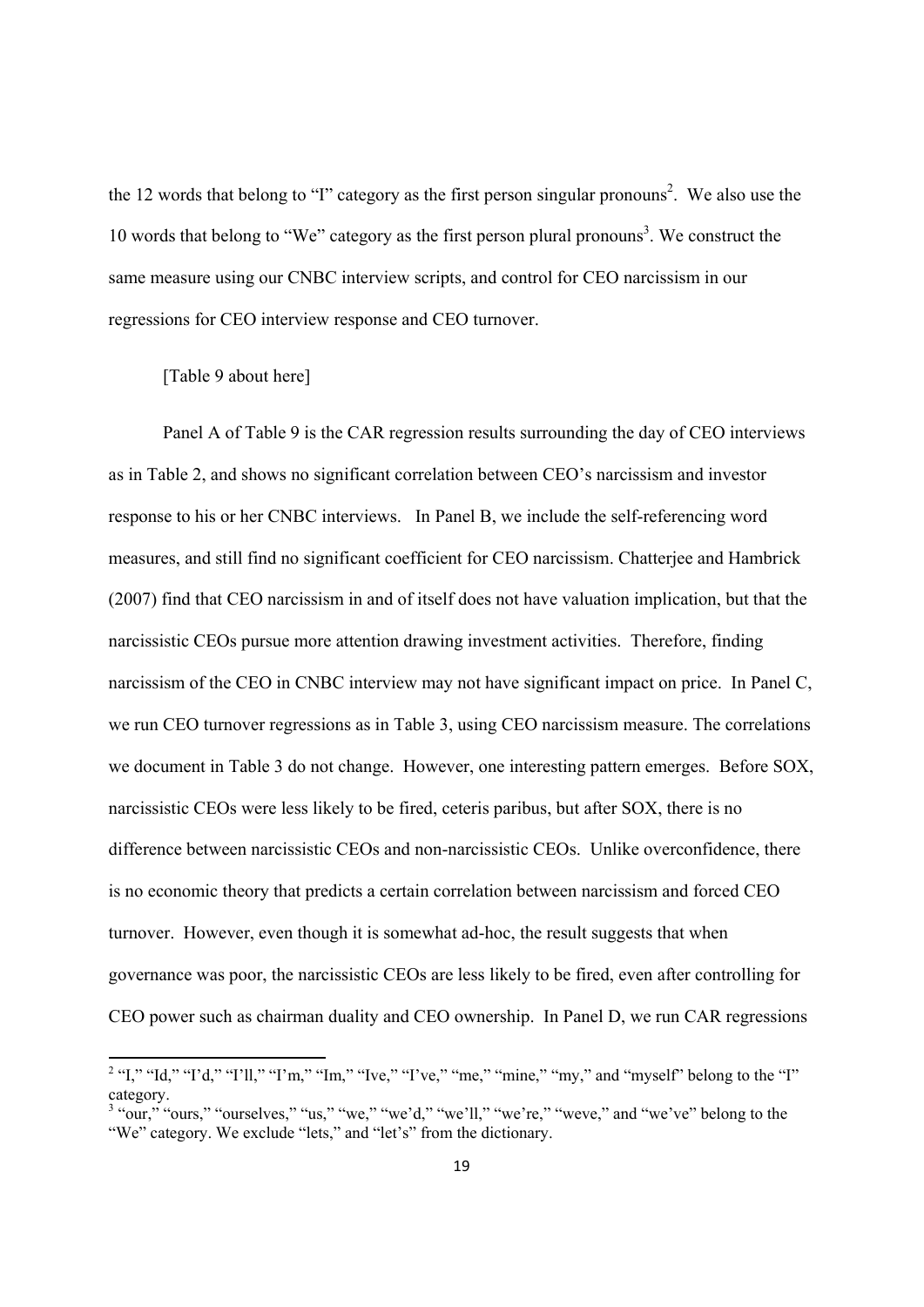based on the announcement of forced CEO turnovers as in Table 4. The result does not change, and the coefficient of CEO narcissism is insignificant. Overall, we confirm that the results that we document in this paper are not driven by narcissism, but by the self-serving attribution bias of the CEO.

# **IV. Conclusion**

Speech reflects the most dominant and consistent personality traits of an individual (Chatterjee and Hambrick (2007)). As long as self-serving attribution bias is a personality trait of a CEO, and as long as the transcripts of CEO interviews capture the spoken language of the CEOs, our dataset enables us to directly quantify the self-serving attribution bias of the top manager. With the novel dataset, we find that stock market investors do not welcome the CEOs who excessively attribute the outperformance of the company to their own ability and the underperformance of the company to bad luck or the economy. In addition, our hand-collected CEO turnover data based on Execucomp enables us to find consistent results with the prediction by Gervais, Heaton, and Odean (2011): CEOs with SAB are more likely to be fired sensitively to performance, especially if the governance is stronger. CEO dismissal event study reveals that the stock market response to the announcement of forced turnover of CEOs with SAB are significantly more positive by up to 9.7% over the event window of [-1,1] days. We also find inverse U-shaped relation between the stock market response to acquisition announcements and the self-attribution bias of the CEO in CNBC interviews.

Given that SAB fosters overconfidence over time, our results have important governance implications. Although shareholders prefer moderately overconfident CEOs due to their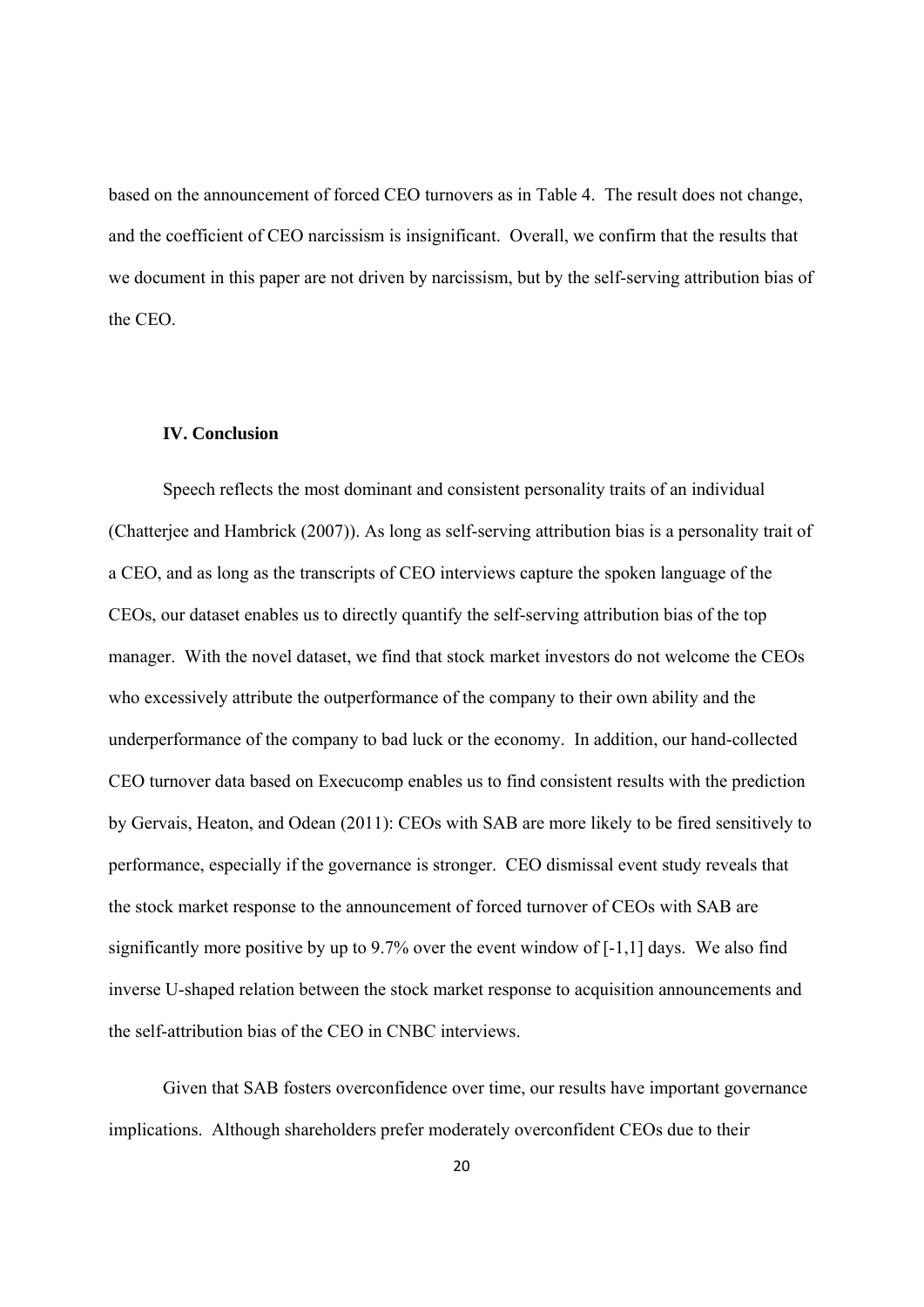willingness to take more risks with their psychological bias, if the bias is extreme, the shareholders fire the CEO more frequently and sensitively to the firm performance. We also document significant governance impact of financial media as in Kuhnen and Niessen (2011) and Dyck, Volchkova, and Zingales (2008). The CEOs are more likely to be fired, and that, more sensitively to firm performance, if the journalists' language tones in the interview is more negative.

Lastly, we add one more piece of evidence that computational linguistic technique enables the investors in the financial market to identify overconfident CEOs by analyzing the transcripts of CNBC interviews of the CEOs. As King (2011) reports, hedge funds are already trading based on the sentiment captured from the transcripts of CEO interviews on CNBC. Our paper suggests that these investors can now (1) have a better refinement of predicting forced CEO turnover events; (2) better predict the pricing patterns on the day of CEO dismissal announcement; and (3) better predict the pricing patterns around the acquisition announcements through quantifying the degree of SAB of the interviewed CEOs.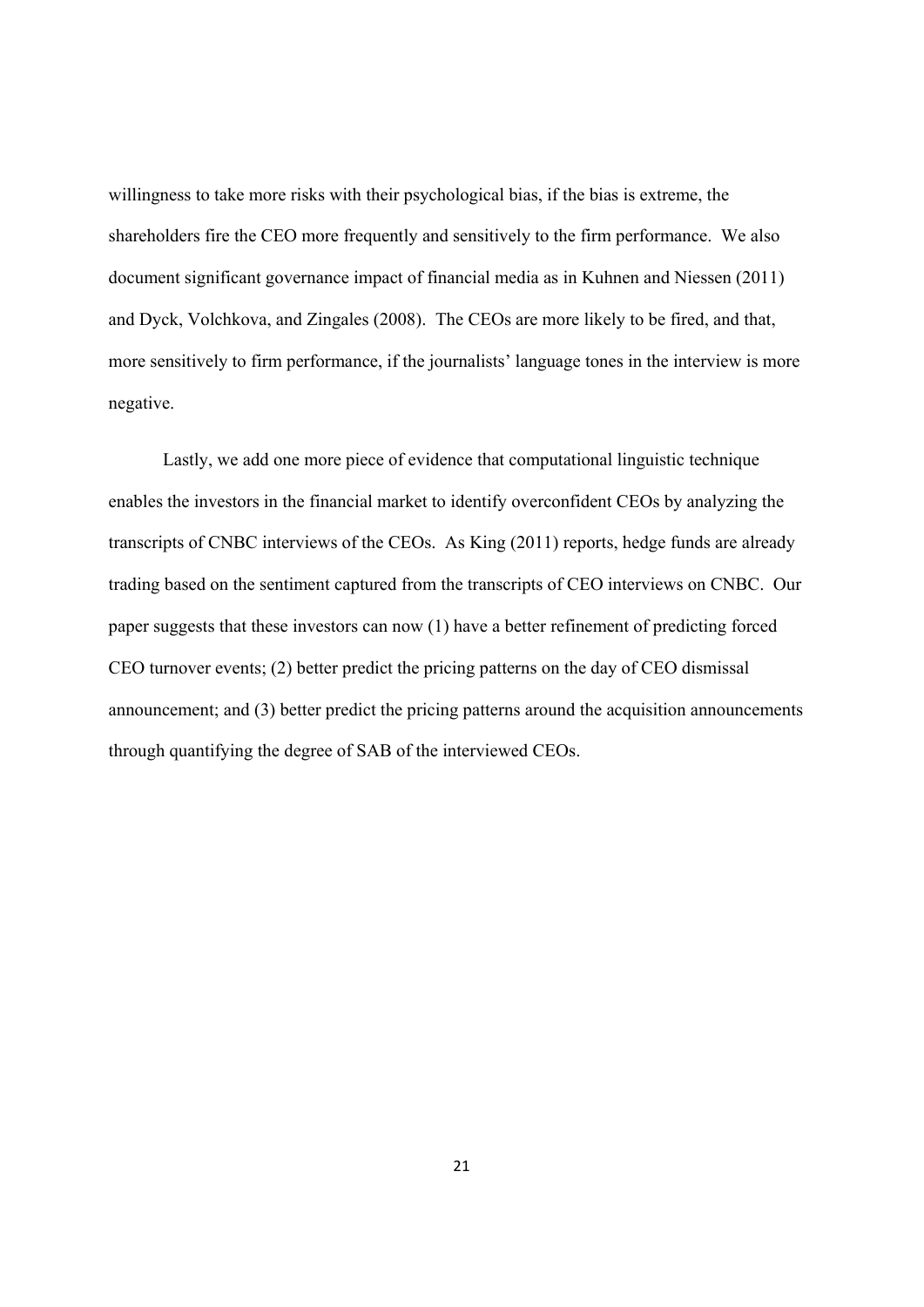#### **Appendix A. Classifying forced versus voluntary CEO turnover following Parrino (1997)**

For each turnover event, we search corresponding newspaper articles in Factiva. A succession is classified as forced if the news articles report that the CEO is fired, forced, ousted, or departed due to unspecified policy differences. For the remaining transitions, the CEO is considered to be forced out if the incumbent CEO is under the age of 60 and the news articles do not report the reason for the departure such as death, poor health, or accepting another position (elsewhere or within the firm). In addition, even though the CEO is said to have accepted a position outside the firm, if the firm is not a public company, but a private consulting business, the incidence is considered to be a forced turnover because the move is from a big public corporation (Execucomp firms are typically the top 1500 largest public firms in the US) to a smaller private company. However, moves to the federal or local government are not classified as forced. A "retirement" announcement of a CEO younger than 60 is considered to be a forced turnover if the succession plan was not announced at least six months prior to the actual transition. Even for departures that were classified as forced, we reclassify them as voluntary if the departure is due to some undisclosed personal or business reasons that are unrelated to the firm's activities. In total, we find 738 forced turnovers and 2161 voluntary turnovers over the sample period.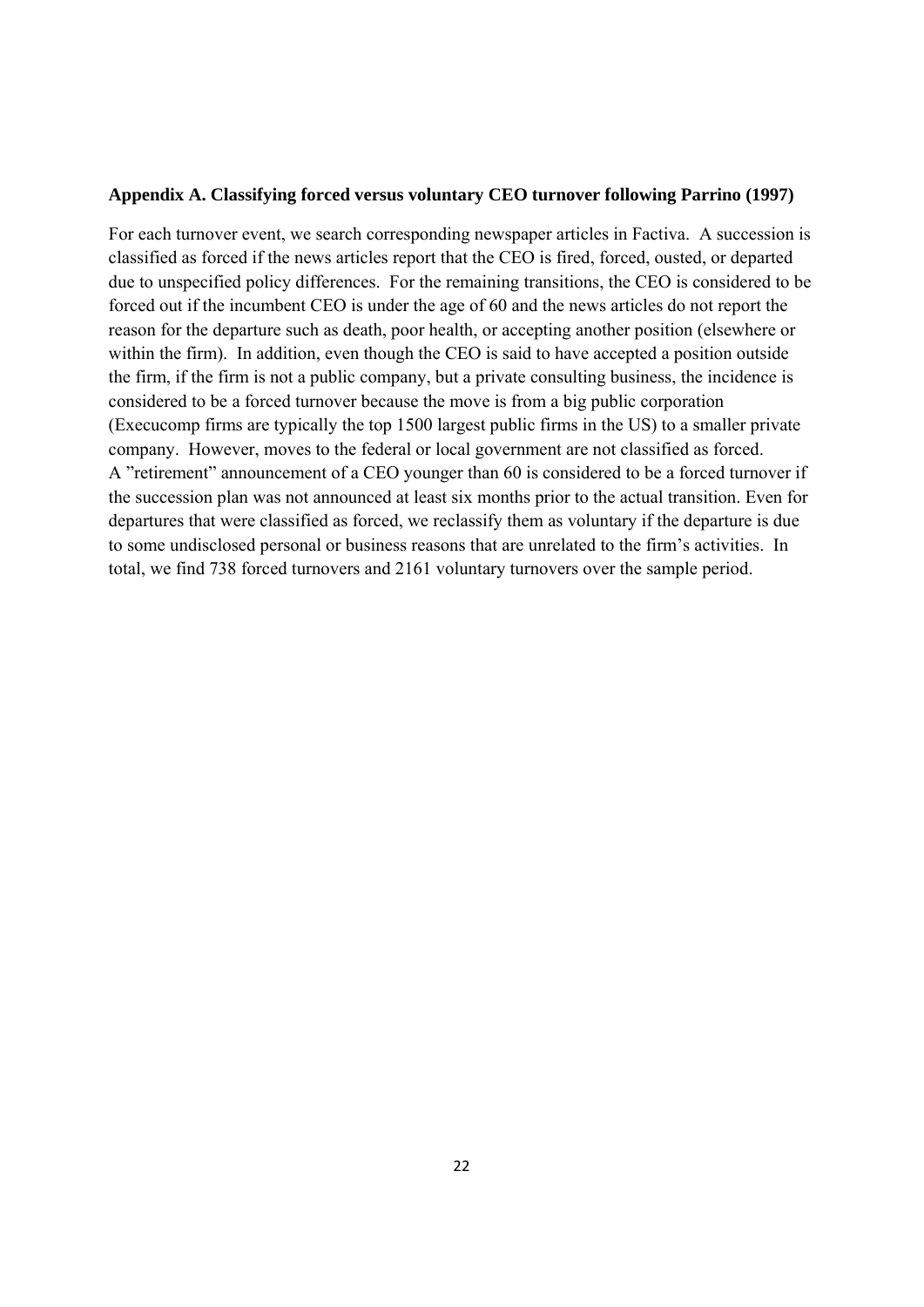#### **Appendix B. Variable Definition**

Self referencing is measured as follows: From the CNBC interview scripts, we narrow them down to only the words spoken by the CEOs. We identify causal sentences where CEO said "because" or "hence." For the sentences with "because," we search whether first person pronouns, e.g. "we" or "I", were spoken subsequently. For sentences with "hence," we search whether first person pronouns were spoken in the previous sentence. If we identify these pronouns , we count it as one case of self-referencing ("causal\_we"). We do the same exercise to find the cases of referencing others in causal sentences by using the list of words in the LWIC (Linguistic Inquiry and Word Count) dictionary by Pennebaker, Booth, and Francis under "You" "SheHe" and "They" following Li (2010). In addition, we use "economy," "industry," and "competitor(s)" as the third-person pronoun category, because attributing poor performance of the company to industry competitors and the economy would be a manifestation of self-serving attribution bias. If we identify these words, we count it as one case of other-referencing (causal\_other). For each interview script, we count the number of words by the CEO and measure the net self referencing using the following definition:

 $Self\_referencing = \frac{Causal\_we - Causal\_other}{Number~of~words~by~CEO}$ 

Viewership is the viewership of CNBC from the Nielsen Company, and is given in million people units. Institutional ownership is obtained from the Thomson Financial 13F database.

Average share turnover is the average number of shares traded divided by the total number of shares outstanding over the estimation window of [-150, -31] trading days before the interview.

Illiquidity is the mean adjusted illiquidity measure by Amihud (2002). For each trading day, we take the absolute value of the return divided by the total dollar volume of the stock. Then, over the one-year period prior to the interview, we take the average illiquidity of the stock and divide it by the average of the illiquidity measure of all the stocks in the CRSP universe over the same period.

Firm age is the year of the interview minus the minimum of two: the first year that the company appeared in Compustat or the first year the company appeared in CRSP.

Ln(BEME+1) is the natural log of the book to market of the firm prior to the interview plus one.

Ln(ME) is the natural log of the market value of equity as of the fiscal year end prior to the interview.

Abnormal small order imbalance is the order imbalance of small trades on the day of the interview minus the average order imbalance of small trades over the estimation window of the [-80,-11] trading day window. Small order imbalance is the dollar volume of buyer-initiated trades minus seller-initiated trades divided by the aggregated dollar volume of trades whose order signs are determined using the Lee-Ready (1991) algorithm. Small trade size group is trades with a dollar volume of less than or equal to \$5,000 in 1991 real US dollars.

Fraction of short volume is the short selling volume in the Reg SHO database divided by the total trading volume on the day of the interview.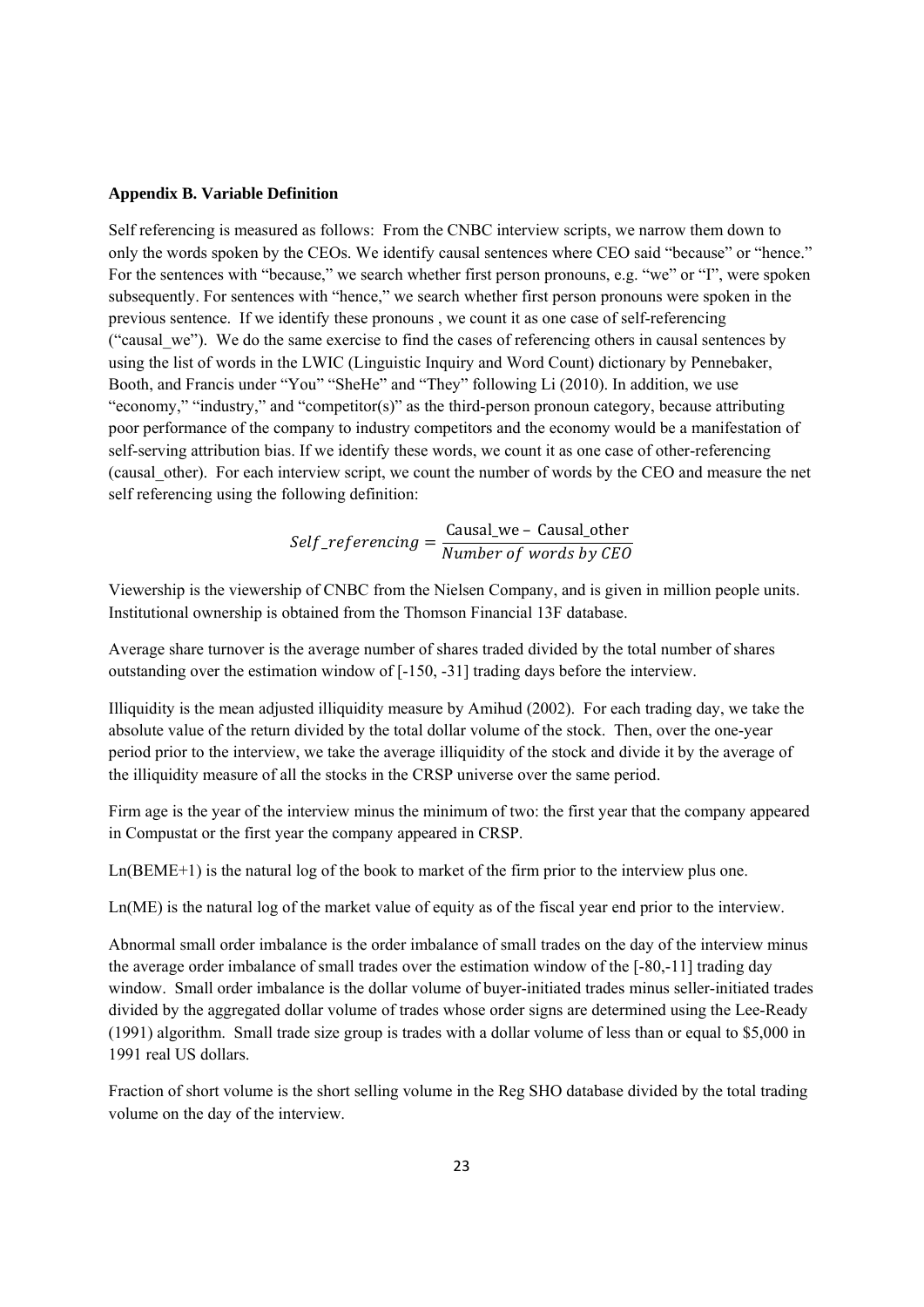1{Laughter} is a dummy variable that is one if any of the speakers in the interview laughed during the interview. The laughter is captured in the transcript as "(laughter), (laughs), or (laughing)." CEO (Host)

Word Count is the count of the words spoken by the CEO (Host) in the transcript.

CEO (Host) Hesitate is the count of hesitating words of the CEO (Host) in the transcript that are recorded as "--," "……," "(unintelligible)," or "(inaudible)" divided by the total word count of the CEO (Host).

CEO (Host) Positive is the count of positive words of the CEO (Host) in the interview divided by the total word count of the CEO (Host).

CEO (Host) Negative is the count of negative words of the CEO (Host) in the interview divided by the total word count of the CEO (Host).

Article Word Count is the aggregate count of words about the company in all the newspapers in Factiva over the [-7,0] calendar days relative to the interview.

Article Positive (Negative) is the aggregate count of positive (negative) words about the company in all the newspapers in Factiva divided by the aggregated word count of the news articles over the [-7,0] calendar days relative to the interview. We use the Harvard IV Dictionary to count the words of each category, such as positive and negative.

SAB is defined as follows: We first run the following regression based on the whole CNBC interview sample.

$$
Self Referencing = \beta_0 + \beta_1 ALPHA_{FF4F} + \varepsilon
$$

Then the SAB measure is constructed as follows:

$$
SAB = 1_{\{ALPHA_{FF4F} \ge 0 \land \varepsilon \ge 0\}} + 1_{\{ALPHA_{FF4F} \le 0 \land \varepsilon \le 0\}}
$$

1yr Stock performance is the one-year stock market return until the end of fiscal year t.

ROA is operating income before depreciation and amortization divided by assets.

Idiosyncratic volatility, measured as the root mean squared error of the monthly market model regression with the S&P 500 index.

Firm size, measured as the log of assets.

Retirement age dummy that is one when the CEO age is in the range of 63 to 66.

High CEO ownership dummy that is one if the stock ownership of the CEO is greater than 5%.

CEO tenure from Execucomp, which is augmented by hand-collected information from Factiva.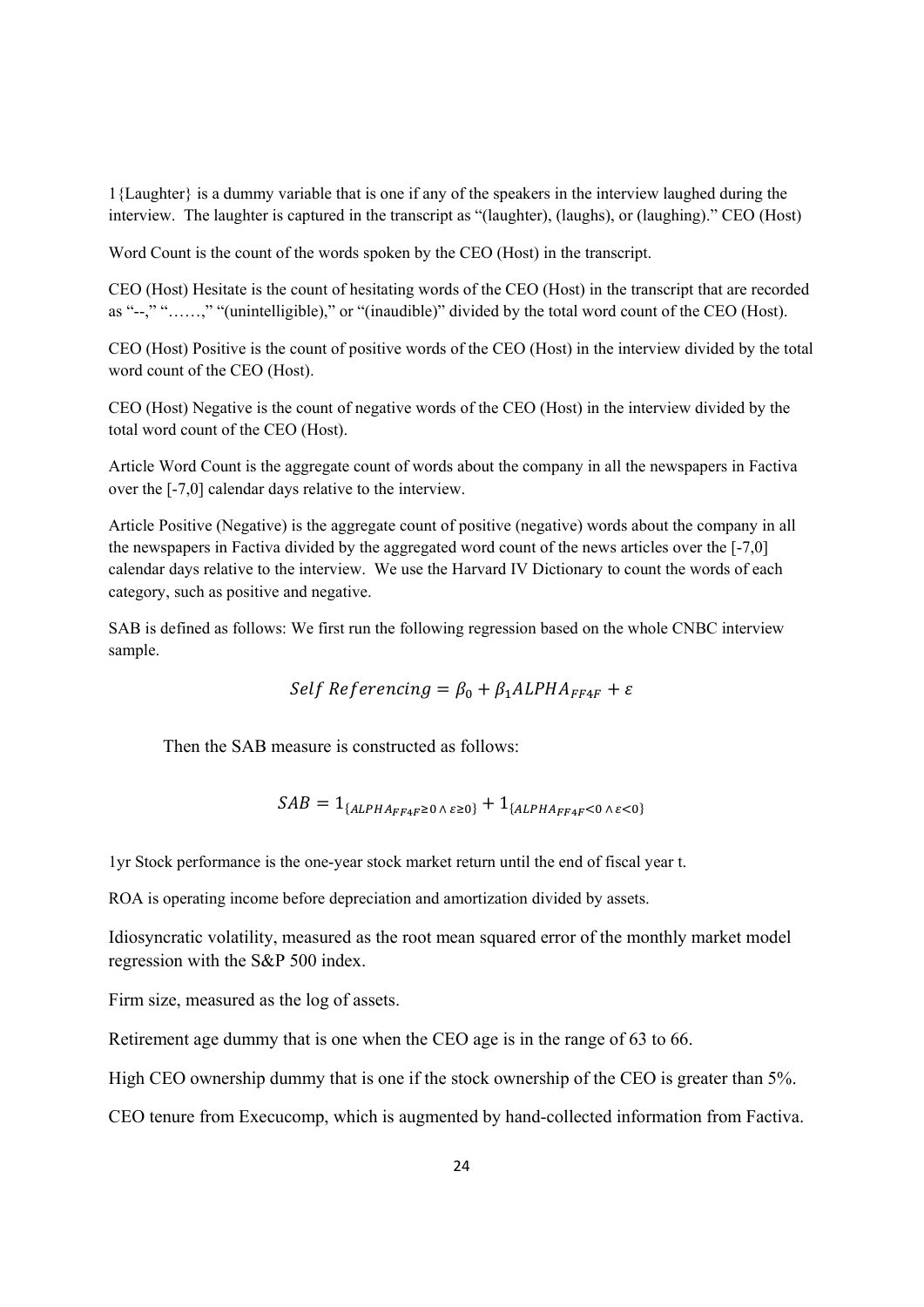Chairman CEO dummy that is one if the CEO is the chairman of the board, which is obtained from Risk Metrics database.

Proportion of independent directors that is obtained from Risk Metrics.

Investment is defined as the capital expenditure divided by lagged property, plant, and equipment.

Cash flow is defined as the net income plus depreciation divided by lagged property, plant, and equipment.

Q is Tobin's Q, which is defined as book value of assets plus market value of equity minus book value of equity divided by book value of assets.

CEO narcissism is the ratio between the number of first person *singular* pronouns ("I" words) in the CEO's interview transcript and the number of all first person pronouns ("I" words and "We" words) in the CEO's interview transcript.

$$
CEO\ Narcissism = \frac{\#"I" words}{\#"I" words + \#"We" words}
$$

We refer to LIWC (Linguistic Inquiry and Word Count) dictionary by Pennebaker, Booth, and Francis. "I," "Id," "I'd," "I'll," "I'm," "Im," "Ive," "I've," "me," "mine," "my," and "myself" belong to the "I" category. "our," "ours," "ourselves," "us," "we," "we'd," "we'll," "we're," "weve," and "we've" belong to the "We" category. We exclude "lets," and "let's" from the dictionary.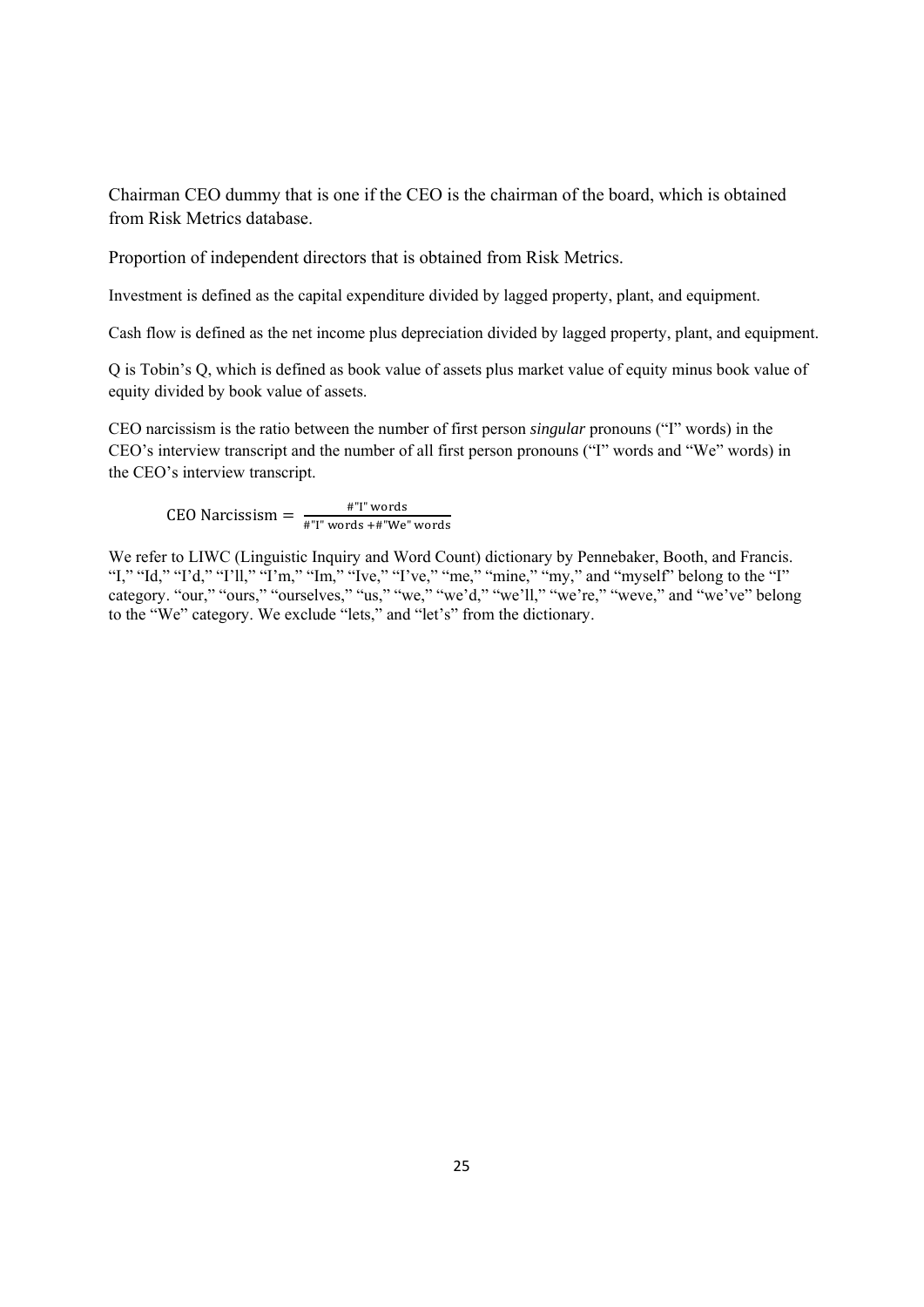# **Table 1. Summary Statistics**

# **Panel A. CEO interview sample summary statistics**

| Variable                       | N    | Mean   |           | Std. Dev. 25th percentile Median 75th percentile |                  |        |
|--------------------------------|------|--------|-----------|--------------------------------------------------|------------------|--------|
| Self-referencing               | 6931 | 0.0004 | 0.0017545 | $\boldsymbol{0}$                                 | $\boldsymbol{0}$ | 0.0005 |
| Viewership                     | 6931 | 0.3223 | 0.1015    | 0.2470                                           | 0.3150           | 0.3860 |
| <b>Institutional Ownership</b> | 6931 | 0.5637 | 0.2786    | 0.4093                                           | 0.6236           | 0.7728 |
| Average Share Turnover         | 6931 | 0.0123 | 0.0205    | 0.0043                                           | 0.0078           | 0.0150 |
| Firm Age                       | 6931 | 32     | 19        | 16                                               | 30               | 49     |
| Illiquidity                    | 6931 | 0.0026 | 0.0063    | 0.0001                                           | 0.0002           | 0.0014 |
| $Ln(BEME+1)$                   | 6931 | 0.3541 | 0.4022    | 0.1445                                           | 0.2693           | 0.4384 |
| Ln(ME)                         | 6931 | 8.2262 | 1.9383    | 6.9199                                           | 8.2327           | 9.5948 |
| Abnormal Small Order Imbalance | 1757 | 0.0187 | 0.2103    | $-0.0602$                                        | 0.0241           | 0.1185 |
| Fraction of Short Volume       | 1022 | 0.2095 | 0.3184    | 0.1325                                           | 0.1852           | 0.2500 |
| 1{Laughter}                    | 6931 | 0.0584 | 0.2346    | 0.0000                                           | 0.0000           | 0.0000 |
| CEO Word Count                 | 6931 | 702    | 392       | 491                                              | 603              | 759    |
| <b>CEO</b> Hesitate            | 6931 | 0.0027 | 0.0064    | 0.0000                                           | 0.0000           | 0.0034 |
| <b>CEO</b> Positive            | 6931 | 0.0524 | 0.0162    | 0.0429                                           | 0.0516           | 0.0615 |
| CEO Negative                   | 6931 | 0.0138 | 0.0107    | 0.0075                                           | 0.0118           | 0.0173 |
| <b>Host Word Count</b>         | 6931 | 330    | 176       | 224                                              | 300              | 392    |
| <b>Host Hesitate</b>           | 6931 | 0.0025 | 0.0049    | 0.0000                                           | 0.0000           | 0.0035 |
| <b>Host Positive</b>           | 6931 | 0.0375 | 0.0147    | 0.0277                                           | 0.0359           | 0.0452 |
| <b>Host Negative</b>           | 6931 | 0.0179 | 0.0097    | 0.0112                                           | 0.0166           | 0.0231 |
| Article Word Count             | 2047 | 3,767  | 10,143    | 491                                              | 1,246            | 3,332  |
| <b>Article Positive</b>        | 2047 | 0.0502 | 0.0195    | 0.0400                                           | 0.0493           | 0.0591 |
| <b>Article Negative</b>        | 2047 | 0.0218 | 0.0112    | 0.0146                                           | 0.0211           | 0.0282 |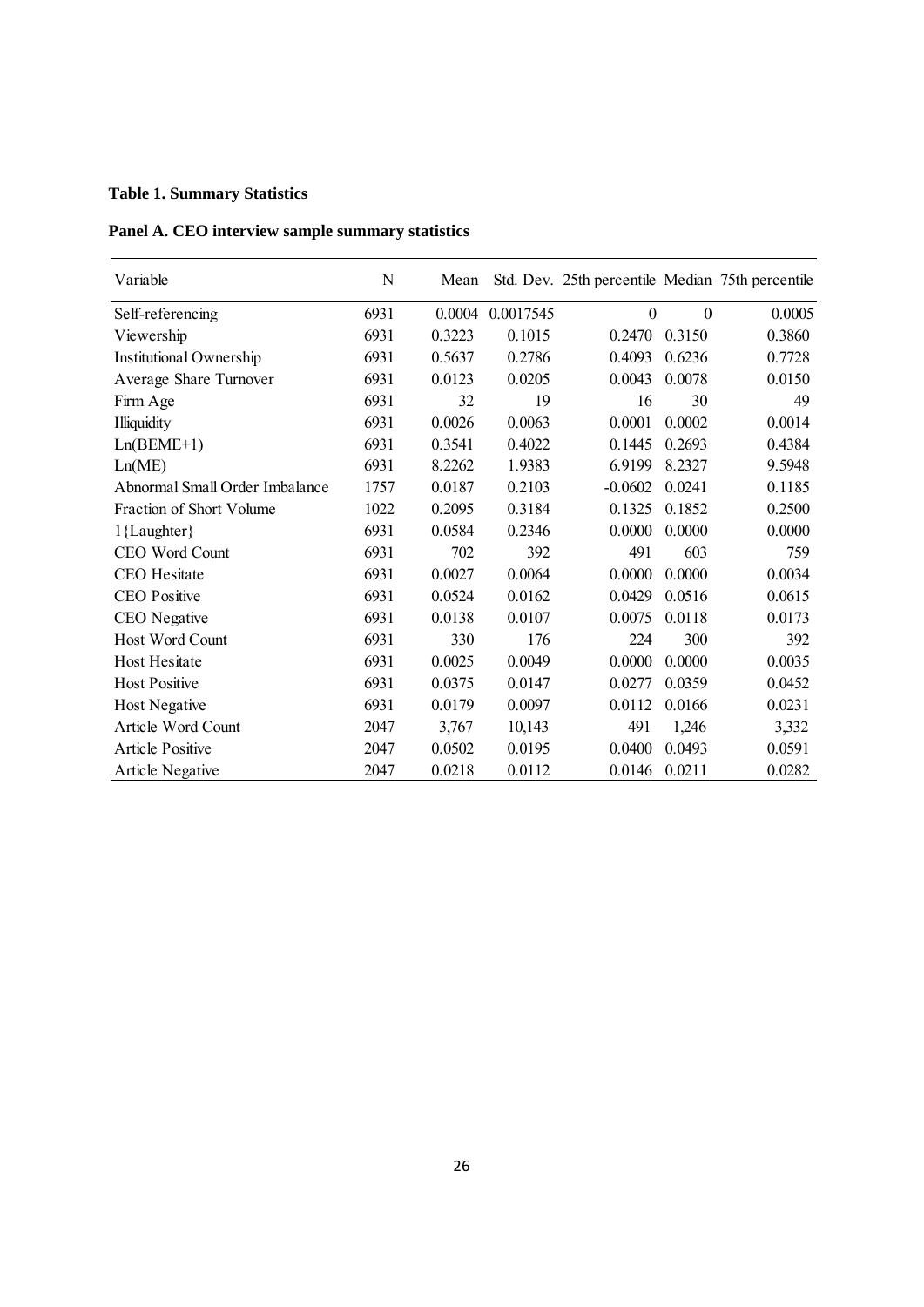| Variable                    | N     | Mean   |        | Std. Dev. 25th percentile |        | Median 75th percentile |
|-----------------------------|-------|--------|--------|---------------------------|--------|------------------------|
| 1{Forced CEO turnover}      | 15386 | 0.0268 | 0.1614 | 0.0000                    | 0.0000 | 0.0000                 |
| SAB                         | 2146  | 0.0630 | 0.2429 | 0.0000                    | 0.0000 | 1.0000                 |
| 1 yr Stock performance      | 15386 | 0.1514 | 0.5221 | $-0.1296$                 | 0.0978 | 0.3384                 |
| <b>ROA</b>                  | 15386 | 0.1520 | 0.1248 | 0.0825                    | 0.1409 | 0.2100                 |
| Idiosyncratic volatility    | 15386 | 0.1061 | 0.0622 | 0.0670                    | 0.0928 | 0.1291                 |
| Size:Ln(Assets)             | 15386 | 7.6728 | 1.6722 | 6.4651                    | 7.4719 | 8.7223                 |
| 1{CEO Retirement Age} 15386 |       | 0.0898 | 0.2858 | 0.0000                    | 0.0000 | 0.0000                 |
| 1{CEO High Ownership} 15386 |       | 0.1283 | 0.3344 | 0.0000                    | 0.0000 | 0.0000                 |
| CEO Tenure                  | 15386 | 7.8875 | 8.0059 | 2.0000                    | 5.0000 | 11.0000                |
| 1{Chairman CEO}             | 15386 | 0.7470 | 0.4347 | 0.0000                    | 1.0000 | 1.0000                 |
| %Ind.Directors              | 15386 | 0.6607 | 0.1745 | 0.5556                    | 0.6667 | 0.8000                 |
| Chg.TDC1                    | 13417 | 0.3570 | 3.5675 | $-0.7493$                 | 0.1865 | 1.5311                 |
| Investment                  | 14851 | 0.2933 | 1.2429 | 0.1264                    | 0.2075 | 0.3416                 |
| Cash Flow                   | 14851 | 0.8406 | 6.4782 | 0.1642                    | 0.3959 | 0.8836                 |
| $\overline{Q}$              | 14851 | 2.0436 | 1.7100 | 1.1961                    | 1.5570 | 2.2703                 |

**Panel B. CEO turnover sample summary statistics**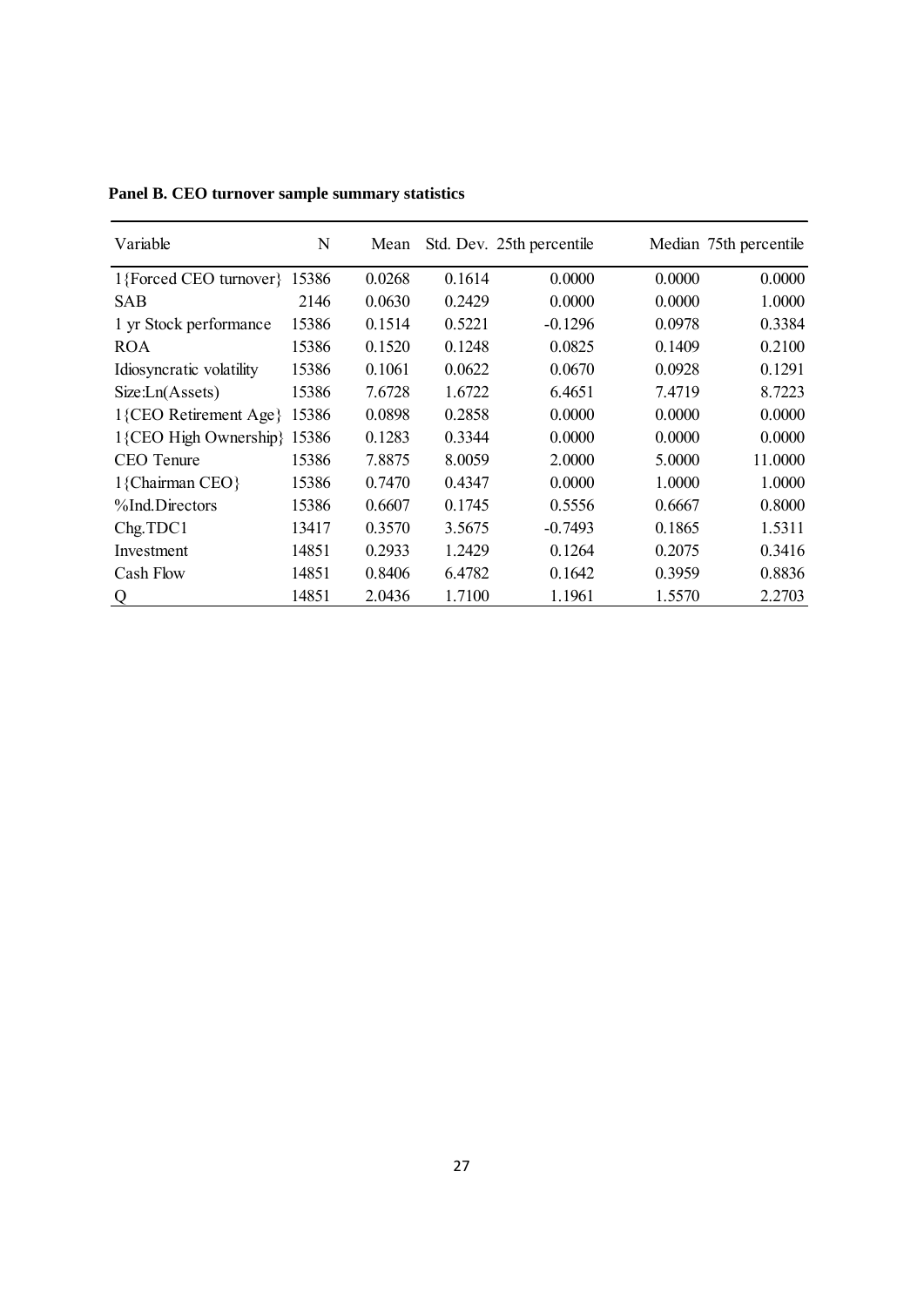| Table 2. Investor response to CNBC interviews with self-referencing CEOs |  |  |  |
|--------------------------------------------------------------------------|--|--|--|
|--------------------------------------------------------------------------|--|--|--|

| Dependent Variable:            | CAR[0]         | CAR[0]        | CAR[1,2]      | CAR[1,2]      |
|--------------------------------|----------------|---------------|---------------|---------------|
| Self Referencing               | $-103.375$ *** | $-108.62$ *** | $-122.884$ ** | $-124.232$ ** |
|                                | $(-3.057)$     | $(-3.066)$    | $(-2.334)$    | $(-2.478)$    |
| Viewership                     | $1.832**$      | 1.31          | $-1.989**$    | $-1.128$      |
|                                | (2.11)         | (1.44)        | $(-2.179)$    | $(-1.168)$    |
| Abnormal Small Order Imbalance | $5.205$ ***    | $5.151$ ***   | $0.666$ **    | $0.752$ **    |
|                                | (6.45)         | (6.35)        | (1.97)        | (2.47)        |
| Fraction of Short Volume       | $-0.01$        | $-0.142$      | $-0.286$ ***  | $-0.232$ ***  |
|                                | $(-0.072)$     | $(-1.132)$    | $(-4.176)$    | $(-2.983)$    |
| Institutional Ownership        | 0.452          | 0.32          | 0.468         | 0.561         |
|                                | (0.91)         | (0.65)        | (1.06)        | (1.30)        |
| Avg. Turnover                  | $-11.866$ **   | $-12.181$ **  | $-12.339$ **  | $-12.094$ **  |
|                                | $(-1.969)$     | $(-2.040)$    | $(-2.270)$    | $(-2.253)$    |
| Firm Age                       | 0.006          | 0.008         | $0.006 *$     | $0.006*$      |
|                                | (1.32)         | (1.62)        | (1.79)        | (1.65)        |
| Illiquidity                    | $-18.105$      | $-13.076$     | $-75.725$ *** | $-80.205$ *** |
|                                | $(-0.744)$     | $(-0.531)$    | $(-3.029)$    | $(-3.205)$    |
| $Ln(BEME+1)$                   | $-0.597$ **    | $-0.551$ **   | $0.4***$      | $0.409$ ***   |
|                                | $(-2.294)$     | $(-2.037)$    | (2.97)        | (3.17)        |
| Ln(ME)                         | $-0.445$ ***   | $-0.456$ ***  | $-0.005$      | $\theta$      |
|                                | $(-5.086)$     | $(-5.041)$    | $(-0.125)$    | $(-0.003)$    |
| 1{Laughter}                    |                | $0.565*$      |               | $-0.13$       |
|                                |                | (1.81)        |               | $(-0.716)$    |
| CEO Word Count                 |                | $-0.356$ ***  |               | $0.179$ ***   |
|                                |                | $(-5.317)$    |               | (2.58)        |
| <b>CEO</b> Hesitate            |                | $-0.146$ **   |               | $-0.041$      |
|                                |                | $(-2.070)$    |               | $(-0.666)$    |
| <b>CEO</b> Positive            |                | $0.368$ ***   |               | $-0.113*$     |
|                                |                | (3.38)        |               | $(-1.726)$    |
| CEO Negative                   |                | $-0.117$      |               | 0.022         |
|                                |                | $(-1.555)$    |               | (0.27)        |
|                                |                |               |               |               |

|  |  |  |  |  | Panel A. Interview CAR regression with self-referencing measure |  |
|--|--|--|--|--|-----------------------------------------------------------------|--|
|--|--|--|--|--|-----------------------------------------------------------------|--|

(continued in the next page)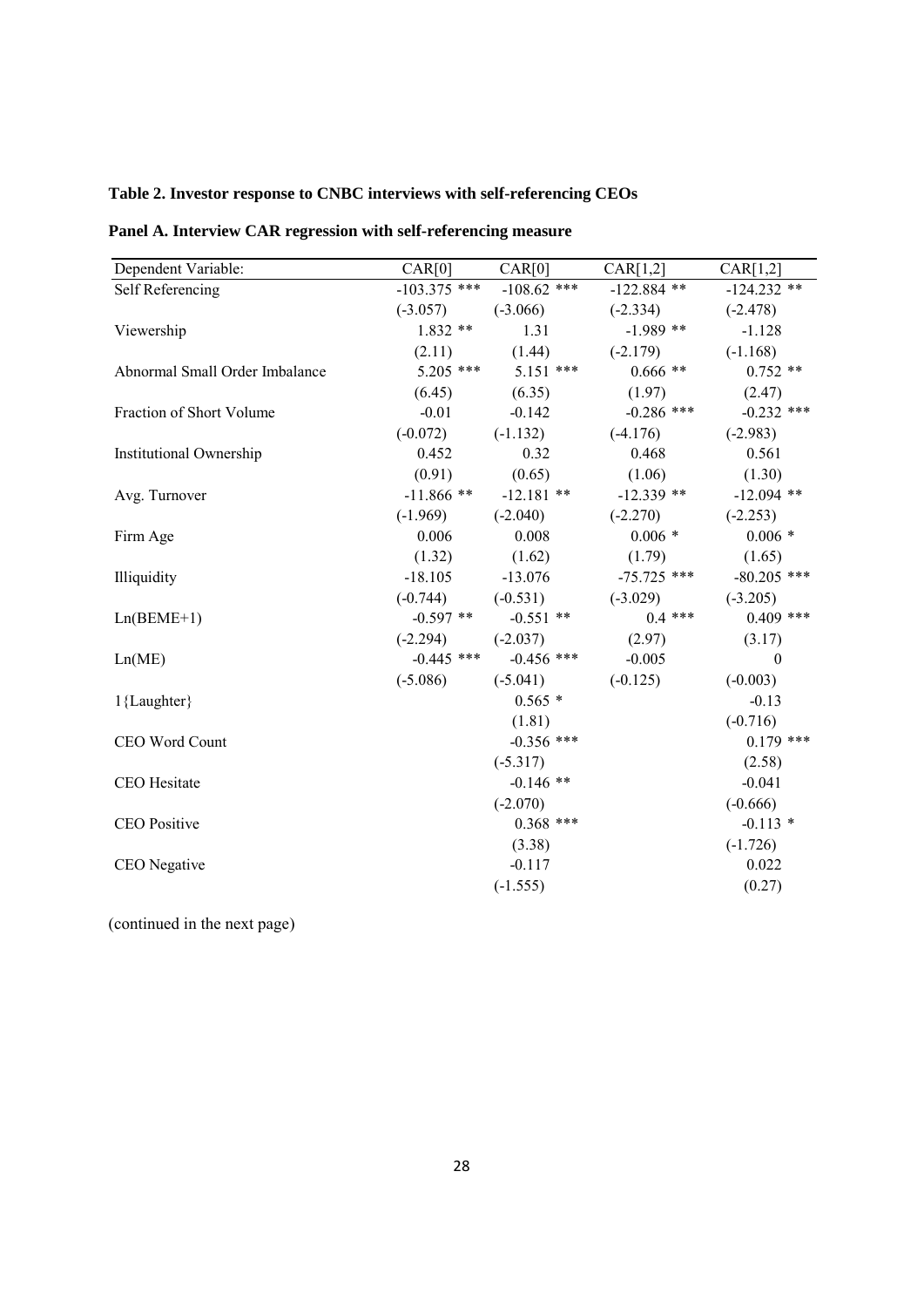| Dependent Variable:                   | CAR[0]      | CAR[0]      | CAR[1,2]   | CAR[1,2]     |
|---------------------------------------|-------------|-------------|------------|--------------|
| (continued)                           |             |             |            |              |
| Host Word Count                       |             | $0.162*$    |            | 0.017        |
|                                       |             | (1.87)      |            | (0.26)       |
| Host Hesitate                         |             | $-0.007$    |            | $0.174$ ***  |
|                                       |             | $(-0.092)$  |            | (2.99)       |
| <b>Host Positive</b>                  |             | $0.201$ *** |            | 0.053        |
|                                       |             | (2.59)      |            | (0.85)       |
| <b>Host Negative</b>                  |             | $-0.062$    |            | $-0.011$     |
|                                       |             | $(-1.097)$  |            | $(-0.176)$   |
| Article Word Count                    |             | 0.036       |            | 0.052        |
|                                       |             | (0.26)      |            | (0.62)       |
| <b>Article Positive</b>               |             | 0.064       |            | $0.217$ **   |
|                                       |             | (0.61)      |            | (2.51)       |
| <b>Article Negative</b>               |             | 0.215       |            | 0.088        |
|                                       |             | (1.02)      |            | (0.77)       |
| 1{Missing Order Imbalance}            | 0.072       | $-0.053$    | 0.164      | $0.252*$     |
|                                       | (0.19)      | $(-0.141)$  | (1.43)     | (1.82)       |
| 1{Missing Fraction of Short Turnover} | $-0.429$ ** | $-0.335*$   | $0.359**$  | $0.445$ **   |
|                                       | $(-2.471)$  | $(-1.732)$  | (2.07)     | (2.49)       |
| 1{Confounded Interview}               | $-0.663$    | $-0.688$    | 0.234      | 0.244        |
|                                       | $(-1.471)$  | $(-1.483)$  | (0.64)     | (0.69)       |
| 1{Unconfounded Interview}             | 0.27        | 0.221       | 0.096      | 0.131        |
|                                       | (1.63)      | (1.32)      | (0.72)     | (1.01)       |
| noarticles                            |             | $-0.261$    |            | 0.166        |
|                                       |             | $(-1.457)$  |            | (0.69)       |
| constant                              | $8.059$ **  | $8.463*$    | $-9.632**$ | $-10.083$ ** |
|                                       | (2.00)      | (1.85)      | $(-2.107)$ | $(-2.180)$   |
| <b>Industry FE</b>                    | Yes         | Yes         | Yes        | Yes          |
| Year FE                               | Yes         | Yes         | Yes        | Yes          |
| N                                     | 6931        | 6931        | 6931       | 6931         |
| Adj. $R2$                             | 0.018       | 0.022       | 0.018      | 0.019        |

Linear regressions are used. For variable definition, please refer to Appendix B. Standard errors are clustered at the firm level. \*, \*\*, \*\*\* indicate statistical significance at the 10%, 5%, 1% levels by a twotailed test.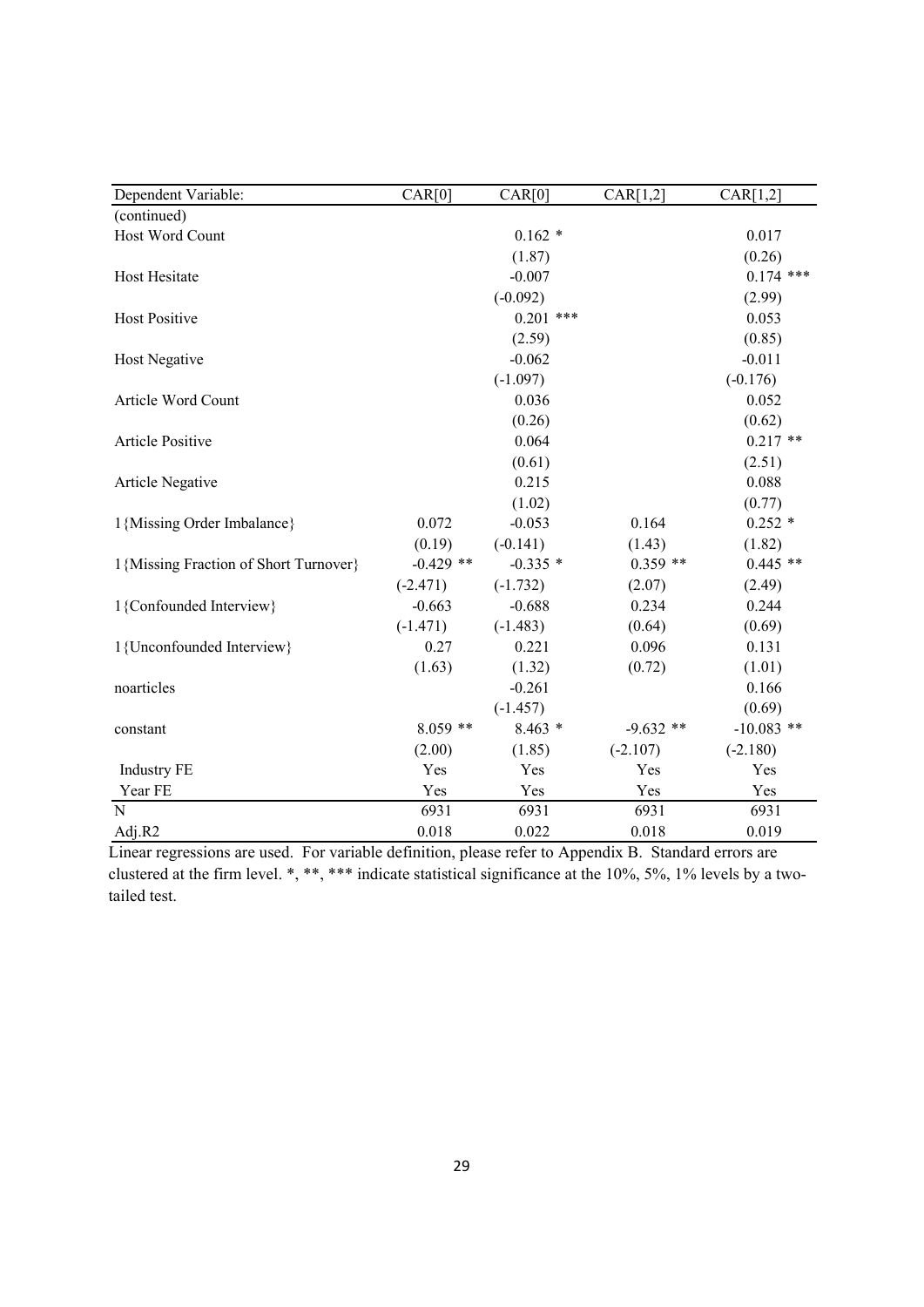| Dependent Variable:                       | CAR[0]         | CAR[0]        | CAR[1,2]       | CAR[1,2]       |
|-------------------------------------------|----------------|---------------|----------------|----------------|
| Self Referencing*1{Self Ref. $\leq$ =75%} | $-30.822$      | $-4.959$      | $-39.374$      | $-54.43$       |
|                                           | $(-0.313)$     | $(-0.048)$    | $(-0.332)$     | $(-0.452)$     |
| Self Referencing*1{Self Ref. >75%}        | $-111.34$ ***  | $-119.98$ *** | $-132.051$ **  | $-130.309$ *** |
|                                           | $(-3.006)$     | $(-3.187)$    | $(-2.538)$     | $(-2.587)$     |
| Other explanatory variables               | Yes            | Yes           | Yes            | Yes            |
| Transcript content variables              | N <sub>0</sub> | Yes           | N <sub>0</sub> | Yes            |
| News article variables                    | N <sub>0</sub> | Yes           | N <sub>0</sub> | Yes            |
| <b>Industry FE</b>                        | Yes            | Yes           | Yes            | Yes            |
| Year FE                                   | Yes            | Yes           | Yes            | Yes            |
| N                                         | 6931           | 6931          | 6931           | 6931           |
| Adj. $R2$                                 | 0.018          | 0.022         | 0.018          | 0.019          |

**Panel B. Spline regression by the interval of self referencing** 

Linear regressions are used. For variable definition, please refer to Appendix B. Standard errors are clustered at the firm level. \*, \*\*, \*\*\* indicate statistical significance at the 10%, 5%, 1% levels by a twotailed test.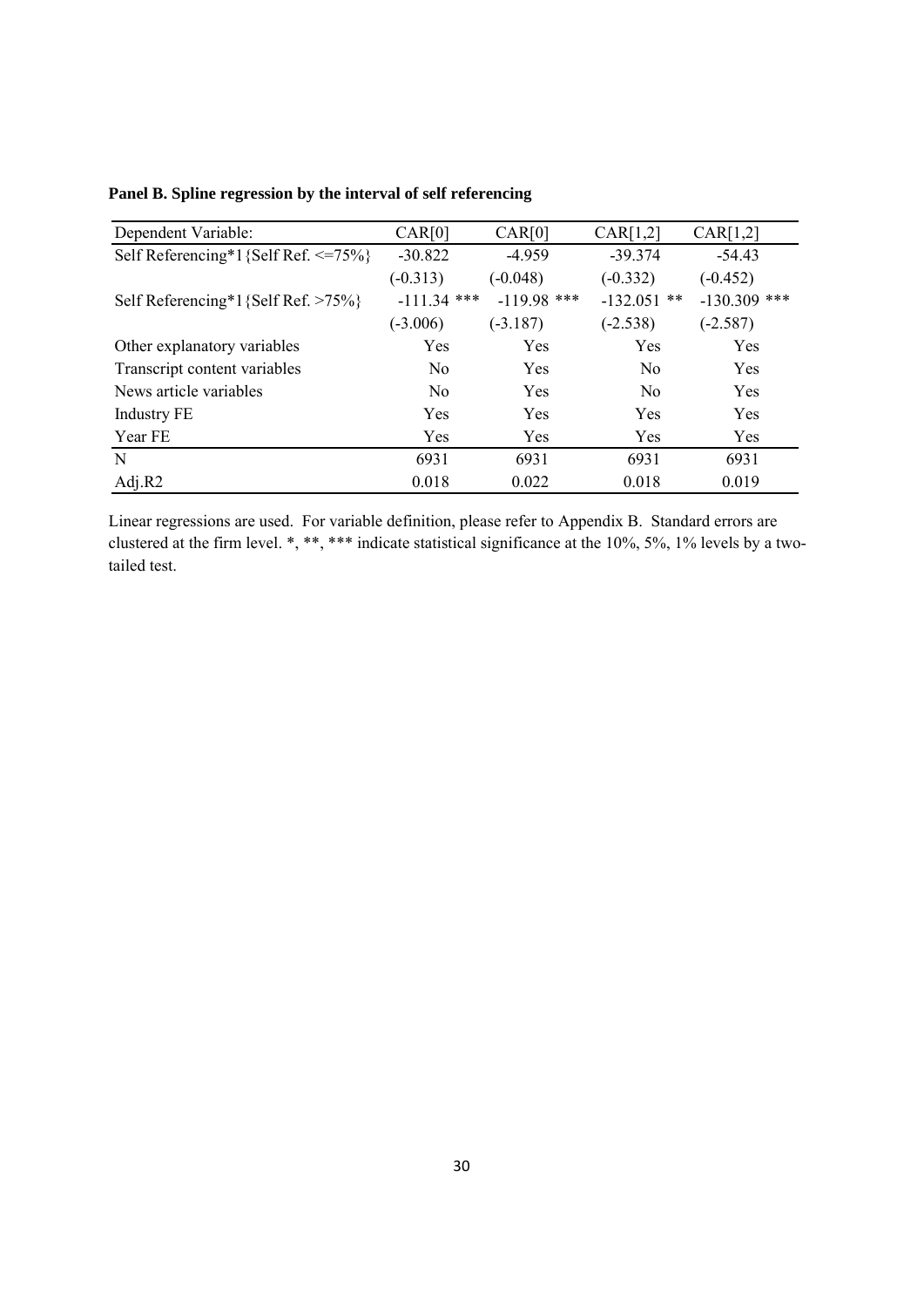#### **Table 3. SAB and CEO turnover**

#### **Linear probability model of forced CEO turnover and firm year fixed effects**

| Sample: Execucomp         |                | Firm year with CEO Interviews |              | All Firm Years |                  |                |
|---------------------------|----------------|-------------------------------|--------------|----------------|------------------|----------------|
|                           | All            |                               | <b>SOX</b>   | $\mathbf{All}$ |                  | SOX            |
|                           |                | Before                        | After        |                | Before           | After          |
| $1{SAB}$                  | $0.015*$       | 0.008                         | $0.024$ *    | $0.015*$       | 0.007            | $0.017 *$      |
|                           | (1.83)         | (0.67)                        | (1.95)       | (1.93)         | (0.59)           | (1.73)         |
| 1{SAB}*1yrStock Perf.     | $-0.015$ **    | $-0.015$ **                   | $-0.024$ **  | $-0.022$ *     | $-0.01$          | $-0.042$ **    |
|                           | $(-2.51)$      | $(-2.09)$                     | $(-2.21)$    | $(-1.72)$      | $(-0.75)$        | $(-2.20)$      |
| lyear Stock performance   | $-0.016$       | $-0.001$                      | $-0.09$ ***  | $-0.01$ ***    | $-0.009$ ***     | $-0.007$       |
|                           | $(-1.34)$      | $(-0.07)$                     | $(-3.00)$    | $(-4.39)$      | $(-3.62)$        | $(-1.52)$      |
| <b>ROA</b>                | $-0.055$       | $-0.068$                      | $-0.017$     | $-0.101$ ***   | $-0.106$ ***     | $-0.122$ ***   |
|                           | $(-1.52)$      | $(-1.25)$                     | $(-0.39)$    | $(-4.61)$      | $(-3.26)$        | $(-3.03)$      |
| idiosyncratic volatility  | 0.111          | 0.027                         | 0.22         | 0.08           | 0.093            | $-0.094$       |
|                           | (1.07)         | (0.23)                        | (1.16)       | (1.60)         | (1.64)           | $(-0.86)$      |
| ln(A <sub>s</sub> )       | 0.003          | $-0.001$                      | 0.006        | $-0.012$ **    | $-0.006$         | $-0.018$       |
|                           | (1.04)         | $(-0.12)$                     | (1.35)       | $(-2.01)$      | $(-0.72)$        | $(-1.44)$      |
| 1{CEO Retirement Age}     | $-0.009$       | $-0.011$                      | $-0.01$      | $-0.013$ ***   | $-0.013$ **      | $-0.009$       |
|                           | $(-0.64)$      | $(-0.51)$                     | $(-0.52)$    | $(-3.86)$      | $(-2.45)$        | $(-1.51)$      |
| 1{CEO High Ownership}     | $-0.022$ *     | $-0.019$                      | $-0.039$ **  | $-0.021$ **    | $-0.013$         | $-0.036*$      |
|                           | $(-1.91)$      | $(-1.04)$                     | $(-2.47)$    | $(-2.25)$      | $(-1.04)$        | $(-1.96)$      |
| CEO Tenure                | $\overline{0}$ | $\mathbf{0}$                  | $\mathbf{0}$ | 0.02           | $-0.019$ ***     | 0.048          |
|                           | $(-0.06)$      | (0.44)                        | $(-0.50)$    | (0.42)         | $(-2.64)$        | (0.54)         |
| 1{Chairman CEO}           | $-0.003$       | $-0.006$                      | 0.001        | $-0.007$       | 0.004            | $-0.013$       |
|                           | $(-0.24)$      | $(-0.30)$                     | (0.04)       | $(-1.34)$      | (0.66)           | $(-1.52)$      |
| %Ind.Directors            | $-0.043$ *     | $-0.048$ *                    | $-0.036$     | 0.006          | $-0.037*$        | 0.043          |
|                           | $(-1.94)$      | $(-1.80)$                     | $(-1.01)$    | (0.41)         | $(-1.85)$        | (1.52)         |
| 1{Missing CNBC Interview} |                |                               |              | 0.002          | $\boldsymbol{0}$ | 0.003          |
|                           |                |                               |              | (0.38)         | $(-0.05)$        | (0.38)         |
| constant                  | 0.01           | 0.034                         | 0.058        | 0.021          | $0.165$ **       | $-0.139$       |
|                           | (0.27)         | (0.62)                        | (0.58)       | (0.17)         | (2.01)           | $(-0.27)$      |
| <b>Industry FE</b>        | Yes            | Yes                           | Yes          | N <sub>0</sub> | N <sub>o</sub>   | N <sub>0</sub> |
| Firm FE                   | N <sub>o</sub> | No                            | No           | Yes            | Yes              | Yes            |
| Year FE                   | Yes            | Yes                           | Yes          | Yes            | Yes              | Yes            |
| ${\bf N}$                 | 2146           | 899                           | 1247         | 15386          | 7762             | 7624           |
| R2                        | 0.012          | 0.012                         | 0.012        | 0.03           | 0.033            | 0.036          |

Linear regressions are used. For variable definition, please refer to Appendix B. The dependent variable is one if the firm has a forced CEO turnover in fiscal year t+1. For missing SAB in the regressions, we attribute the value of zero and we identify it using the 1{Missing CNBC interview} dummy. All the explanatory variables and controls are measured as of fiscal year t. Standard errors are clustered at the firm level. \*, \*\*, \*\*\* indicate statistical significance at the 10%, 5%, 1% levels by a two-tailed test.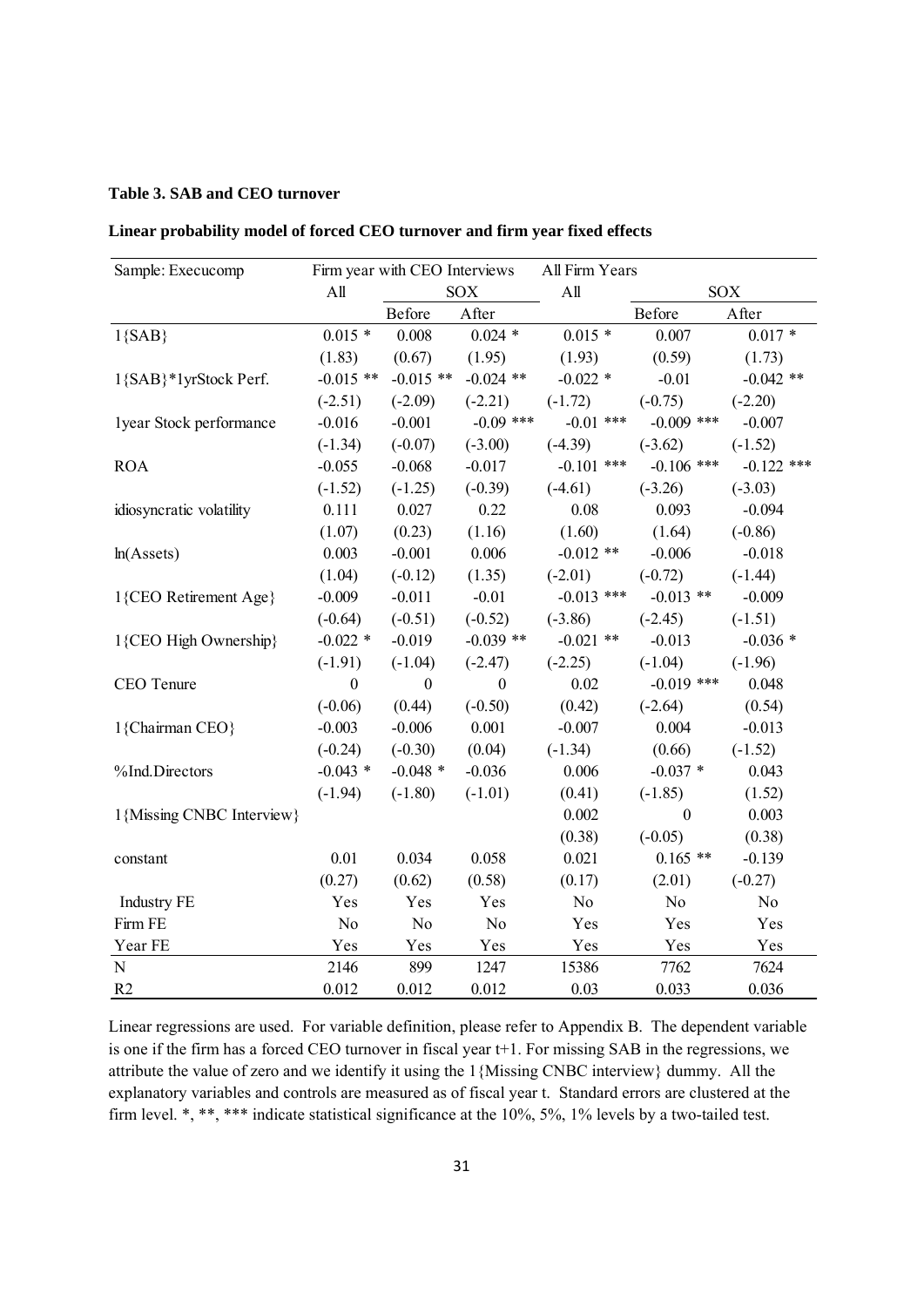| Dependent Variable: CAR[-1,1] of forced CEO turnover announcement |                |                |              |  |  |  |
|-------------------------------------------------------------------|----------------|----------------|--------------|--|--|--|
| $1{SAB}$                                                          | $0.058*$       | $0.078$ **     | $0.097**$    |  |  |  |
|                                                                   | (1.93)         | (2.16)         | (2.16)       |  |  |  |
| 1Yr.Stk.Perf.                                                     | 0.008          | $-0.032$ *     | $-0.039*$    |  |  |  |
|                                                                   | (0.24)         | $(-1.74)$      | $(-1.77)$    |  |  |  |
| 1{Outsider Succession}                                            | $-0.014$       | $0.038$ **     | $0.042$ **   |  |  |  |
|                                                                   | $(-0.33)$      | (2.14)         | (2.18)       |  |  |  |
| Size:Ln(Assets)                                                   | $\theta$       | 0.009          | 0.007        |  |  |  |
|                                                                   | (0.01)         | (1.58)         | (1.12)       |  |  |  |
| <b>BEME</b>                                                       | $-0.041$       | 0.022          | 0.022        |  |  |  |
|                                                                   | $(-0.71)$      | (1.49)         | (1.50)       |  |  |  |
| idiosyncratic volatility                                          | $-0.455$ **    | 0.145          | 0.123        |  |  |  |
|                                                                   | $(-2.33)$      | (0.84)         | (0.75)       |  |  |  |
| News Negative [-10,0]                                             | 0.029          | 0.001          | 0.003        |  |  |  |
|                                                                   | (1.33)         | (0.11)         | (0.49)       |  |  |  |
| $1\{No\ Interview\}$                                              |                | 0.039          | $0.05*$      |  |  |  |
|                                                                   |                | (1.46)         | (1.68)       |  |  |  |
| constant                                                          | 0.057          | $-0.141$ **    | $-0.198$ *** |  |  |  |
|                                                                   | (0.70)         | $(-1.98)$      | $(-2.82)$    |  |  |  |
| Year FE                                                           | N <sub>0</sub> | N <sub>0</sub> | Yes          |  |  |  |
| N                                                                 | 28             | 337            | 337          |  |  |  |
| R <sub>2</sub>                                                    | 0.357          | 0.091          | 0.122        |  |  |  |

**Table 4. Stock market response to the forced turnover announcement of CEOs with SAB** 

Linear regressions are used. For variable definition, please refer to Appendix B. Standard errors are clustered at firm level. \*, \*\*, \*\*\* indicate statistical significance at 10%, 5%, 1% level by two-tailed test.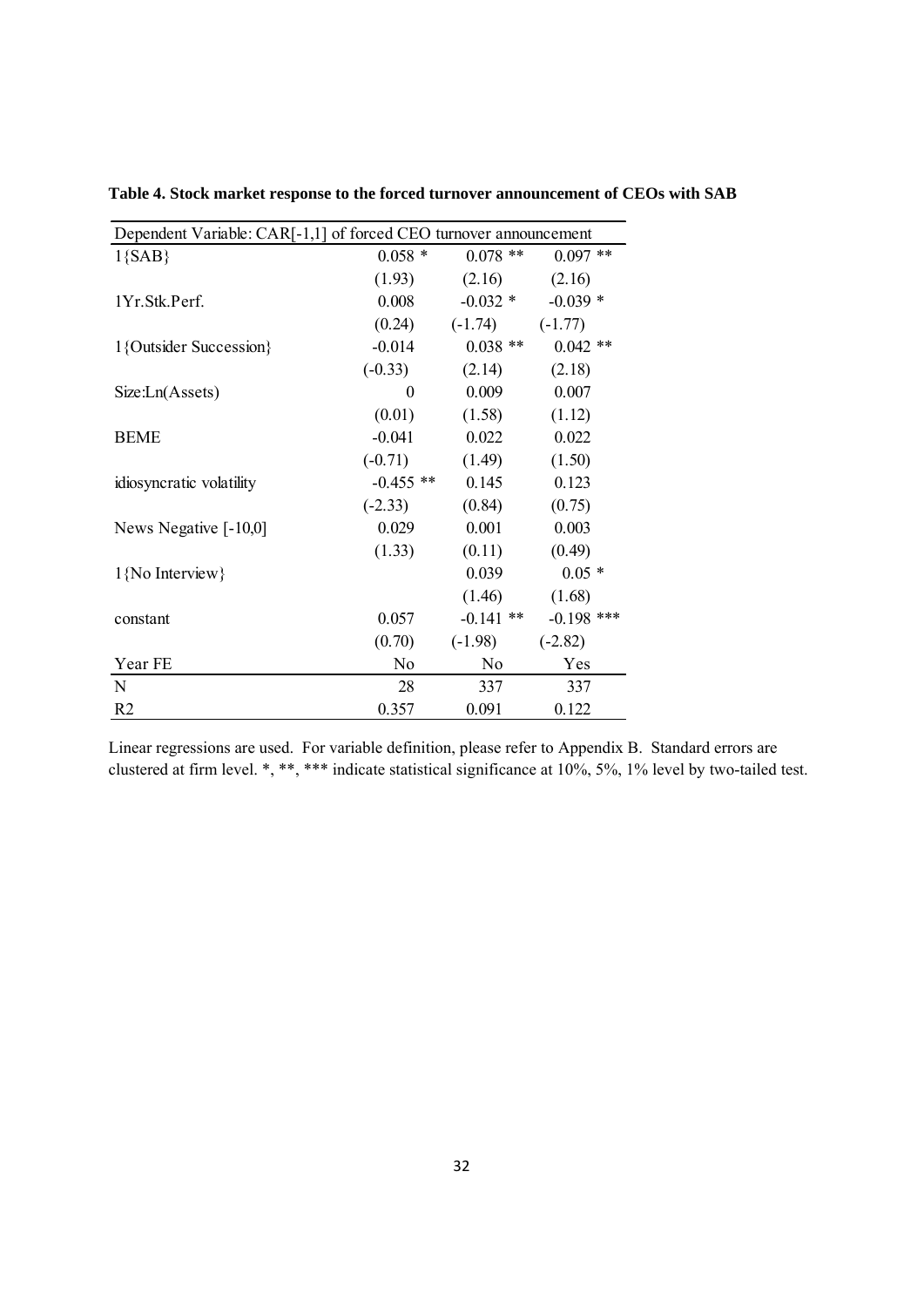| Dependent Variable: Investment |              |              |
|--------------------------------|--------------|--------------|
| Self-serving Attribution Bias  |              | $-0.186$ **  |
|                                |              | $(-2.47)$    |
| SAB*Cash Flow                  |              | $0.197$ **   |
|                                |              | (2.26)       |
| Cash Flow                      | $0.056$ **   | $0.056$ **   |
|                                | (2.30)       | (2.30)       |
| Q                              | 0.15         | 0.144        |
|                                | (1.32)       | (1.28)       |
| Q*Cash Flow                    | $-0.062$ *** | $-0.063$ *** |
|                                | $(-2.78)$    | $(-2.88)$    |
| Size:Ln(Assets)                | $0.169$ ***  | $0.154$ **   |
|                                | (2.59)       | (2.48)       |
| %Ind.Directors                 | $-0.13$      | $-0.139$     |
|                                | $(-1.54)$    | $(-1.62)$    |
| $1\{No\ Interview\}$           | $-0.016$     | $-0.037$     |
|                                | $(-0.62)$    | $(-1.06)$    |
| constant                       | $-1.254$ *   | $-1.082$     |
|                                | $(-1.71)$    | $(-1.50)$    |
| Firm FE                        | Yes          | Yes          |
| Year FE                        | Yes          | Yes          |
| N                              | 14851        | 14851        |
| R <sub>2</sub>                 | 0.661        | 0.674        |

**Table 5. SAB and investment cash flow sensitivity** 

The dependent variable is Investment, which is defined as the capital expenditure divided by lagged property, plant, and equipment. Linear regressions are used. For variable definition, please refer to Appendix B. Cash Flow is defined as the net income plus depreciation divided by lagged property, plant, and equipment. Q is Tobin's Q, which is defined as the book value of assets plus the market value of equity minus the book value of equity divided by the book value of assets. For missing SAB in the regressions, we attribute the value of zero and we identify it using the 1{No Interview} dummy. Standard errors are clustered at the firm level. \*, \*\*, \*\*\* indicate statistical significance at the 10%, 5%, 1% levels by a two-tailed test.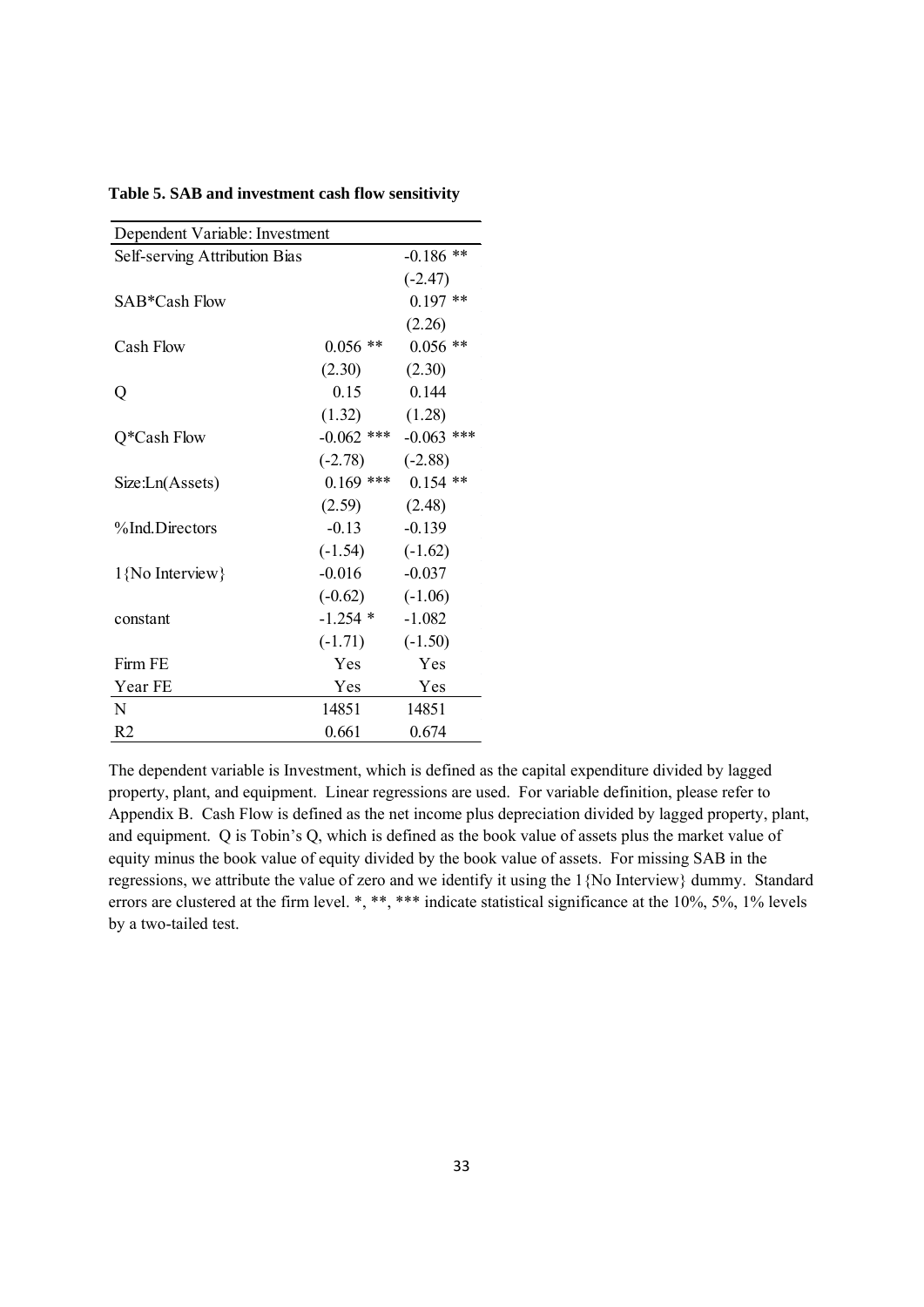| Dependent Variable: CAR[-1,1]          |              |                  |              |                |                |                |
|----------------------------------------|--------------|------------------|--------------|----------------|----------------|----------------|
| SIC code different for diversification | 1 digit      | 2 digit          | 3digit       | 1 digit        | 2 digit        | 3digit         |
| $1{SAB}$                               | $0.002$ **   | $0.002$ **       | $0.002$ **   |                |                |                |
|                                        | (2.39)       | (2.41)           | (2.45)       |                |                |                |
| Self-referencing                       |              |                  |              | $1.64$ **      | $1.603$ **     | $1.611**$      |
|                                        |              |                  |              | (2.38)         | (2.35)         | (2.34)         |
| Self-referencing $\gamma$ 2            |              |                  |              | $-466.118$ *** | $-465.257$ *** | $-467.851$ *** |
|                                        |              |                  |              | $(-2.91)$      | $(-2.92)$      | $(-2.91)$      |
| $1$ {Public Targets}                   | $-0.014$ *** | $-0.014$ ***     | $-0.014$ *** | $-0.014$ ***   | $-0.014$ ***   | $-0.014$ ***   |
|                                        | $(-5.41)$    | $(-5.42)$        | $(-5.42)$    | $(-5.42)$      | $(-5.43)$      | $(-5.43)$      |
| 1{Diversification}                     | $-0.004$ *   | $-0.002$         | $-0.002$     | $-0.004$ *     | $-0.002$       | $-0.002$       |
|                                        | $(-1.75)$    | $(-1.07)$        | $(-0.91)$    | $(-1.75)$      | $(-1.04)$      | $(-0.87)$      |
| 1{Cash Deal}                           | $0.006$ ***  | $0.006$ ***      | $0.006$ ***  | $0.006$ ***    | $0.006$ ***    | $0.006$ ***    |
|                                        | (3.13)       | (3.09)           | (3.09)       | (3.15)         | (3.11)         | (3.11)         |
| ln(MVE)                                | $\theta$     | $\boldsymbol{0}$ | $\mathbf{0}$ | $\theta$       | $\mathbf{0}$   | $\mathbf{0}$   |
|                                        | (0.46)       | (0.46)           | (0.46)       | (0.71)         | (0.72)         | (0.72)         |
| <b>BEME</b>                            | $\theta$     | $\theta$         | $\theta$     | $\Omega$       | $\mathbf{0}$   | $\theta$       |
|                                        | $(-0.29)$    | $(-0.31)$        | $(-0.27)$    | $(-0.16)$      | $(-0.17)$      | $(-0.14)$      |
| constant                               | $-0.004$     | $-0.004$         | $-0.004$     | $-0.005$       | $-0.005$       | $-0.005$       |
|                                        | $(-0.17)$    | $(-0.19)$        | $(-0.20)$    | $(-0.22)$      | $(-0.24)$      | $(-0.25)$      |
| <b>Industry FE</b>                     | Yes          | Yes              | Yes          | Yes            | Yes            | Yes            |
| Year FE                                | Yes          | Yes              | Yes          | Yes            | Yes            | Yes            |
| N                                      | 8925         | 8925             | 8925         | 8925           | 8925           | 8925           |
| R <sub>2</sub>                         | 0.033        | 0.032            | 0.032        | 0.033          | 0.033          | 0.032          |

|  | Table 6. Investor response to acquisition announcement and CEO's SAB |  |
|--|----------------------------------------------------------------------|--|
|--|----------------------------------------------------------------------|--|

Dependent variable is the cumulative abnormal return on the day of announcement of acquisition by the company that had CEO interviews in the same fiscal year when CEO was interviewed. CAR was estimated using Fama-French 4 factor model over the estimation window of [-150,-31] trading days. Merger related data is from SDC Platinum. Linear regressions are used. For variable definition, please refer to Appendix B. 1{Public target} is a dummy variable that is one if the acquisition target is a public company. 1{Diversification} a dummy variable that is one if the SIC code of the target is different from that of the acquirer. The difference of SIC codes is measured at the 1 digit, 2 digit, and 3 digit SIC code level. 1{Cash Deal} is a dummy variable that is one if the acquisition is a 100% cash transaction. Standard errors are clustered firm level and year level using Petersen (2009). \*, \*\*, \*\*\* indicate statistical significance at 10%, 5%, 1% level by two-tailed test.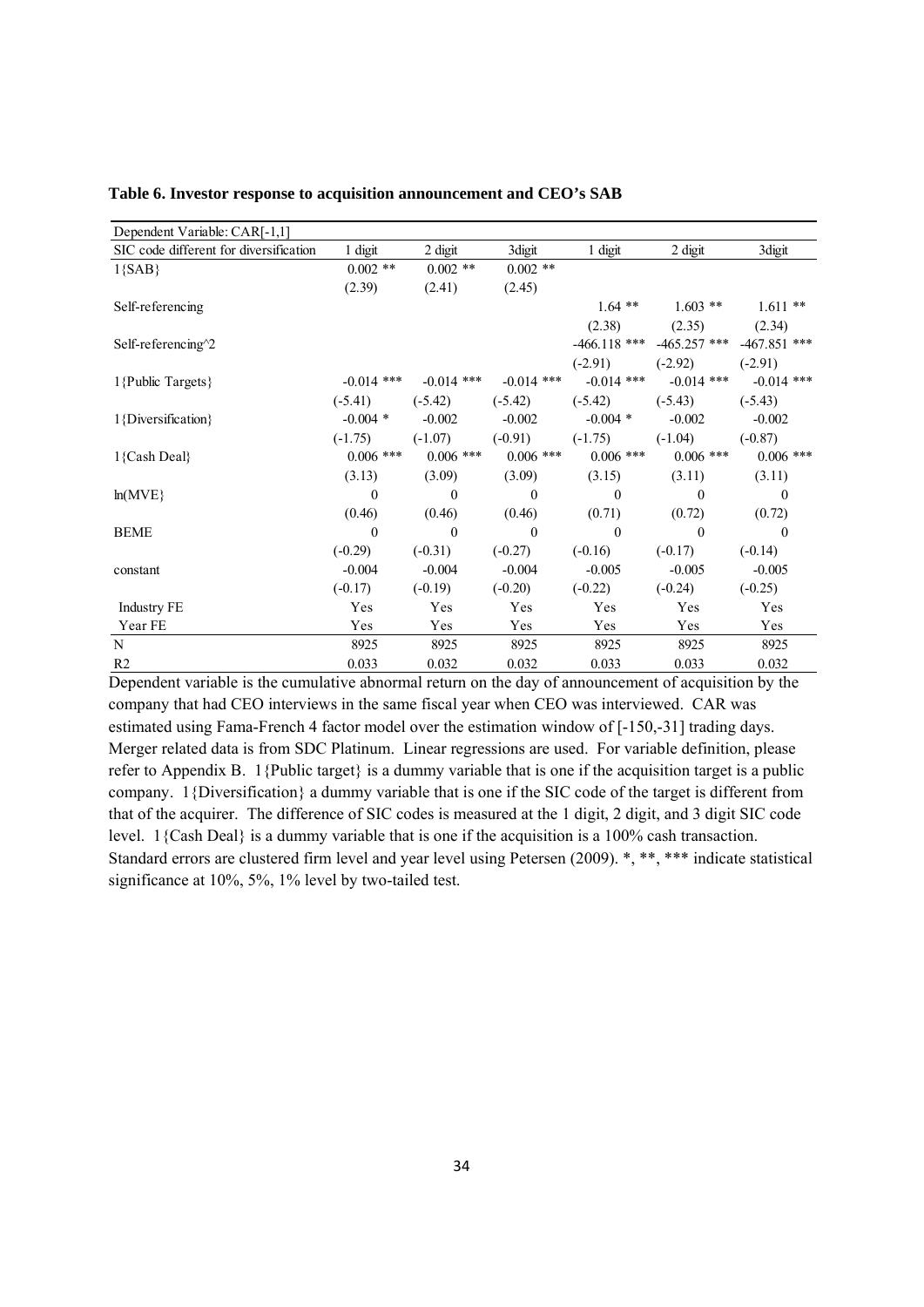|                               | All          | <b>SOX</b>   |              | Inst.Own.    |              |
|-------------------------------|--------------|--------------|--------------|--------------|--------------|
|                               |              | Before       | After        | Before       | After        |
| Self-Serving Attribution Bias | $0.014$ *    | 0.005        | $0.017 *$    | 0.005        | $0.017 *$    |
|                               | (1.82)       | (0.38)       | (1.75)       | (0.38)       | (1.75)       |
| 1year Stock Performance       | $-0.009$ *** | $-0.008$ *** | $-0.004$     | $-0.008$ *** | $-0.004$     |
|                               | $(-3.73)$    | $(-3.29)$    | $(-0.76)$    | $(-3.29)$    | $(-0.76)$    |
| SAB*1yr Stock Perf.           | $-0.022$ *   | $-0.008$     | $-0.044$ **  | $-0.008$     | $-0.044$ **  |
|                               | $(-1.73)$    | $(-0.68)$    | $(-2.28)$    | $(-0.68)$    | $(-2.28)$    |
| <b>ROA</b>                    | $-0.097$ *** | $-0.108$ *** | $-0.109$ *** | $-0.108$ *** | $-0.109$ *** |
|                               | $(-4.41)$    | $(-3.31)$    | $(-2.71)$    | $(-3.31)$    | $(-2.71)$    |
| Idiosyncratic volatility      | 0.049        | 0.094        | $-0.167*$    | 0.094        | $-0.167*$    |
|                               | (1.19)       | (1.57)       | $(-1.79)$    | (1.57)       | $(-1.79)$    |
| ln(A <sub>s</sub> )           | $-0.014$ **  | $-0.011$     | $-0.019$     | $-0.011$     | $-0.019$     |
|                               | $(-2.37)$    | $(-1.38)$    | $(-1.49)$    | $(-1.38)$    | $(-1.49)$    |
| 1{CEO Retirement Age}         | $-0.013$ *** | $-0.014$ **  | $-0.008$     | $-0.014$ **  | $-0.008$     |
|                               | $(-3.70)$    | $(-2.49)$    | $(-1.36)$    | $(-2.49)$    | $(-1.36)$    |
| 1{CEO High Ownership}         | $-0.021$ **  | $-0.013$     | $-0.04$ **   | $-0.013$     | $-0.04$ **   |
|                               | $(-2.29)$    | $(-1.05)$    | $(-2.09)$    | $(-1.05)$    | $(-2.09)$    |
| CEO Tenure                    | 0.019        | $-0.019$ *** | 0.047        | $-0.019$ *** | 0.047        |
|                               | (0.40)       | $(-2.70)$    | (0.52)       | $(-2.70)$    | (0.52)       |
| 1{Chairman CEO}               | $-0.006$     | 0.004        | $-0.012$     | 0.004        | $-0.012$     |
|                               | $(-1.25)$    | (0.59)       | $(-1.33)$    | (0.59)       | $(-1.33)$    |
| 1{No Interview}               | 0.002        | $-0.001$     | 0.003        | $-0.001$     | 0.003        |
|                               | (0.32)       | $(-0.15)$    | (0.35)       | $(-0.15)$    | (0.35)       |
| %Ind.Directors                | 0.005        | $-0.04$ *    | 0.045        | $-0.04$ *    | 0.045        |
|                               | (0.32)       | $(-1.96)$    | (1.57)       | $(-1.96)$    | (1.57)       |
| <b>BEME</b>                   | $0.007*$     | 0.005        | 0.014        | 0.005        | 0.014        |
|                               | (1.94)       | (1.59)       | (1.44)       | (1.59)       | (1.44)       |
| constant                      | $-0.058$     | $0.353$ ***  | $-0.126$     | $0.353$ ***  | $-0.126$     |
|                               | $(-0.09)$    | (3.29)       | $(-0.24)$    | (3.29)       | $(-0.24)$    |
| Firm FE                       | Yes          | Yes          | Yes          | Yes          | Yes          |
| Year FE                       | Yes          | Yes          | Yes          | Yes          | Yes          |
| $\overline{N}$                | 15116        | 7611         | 7505         | 7611         | 7505         |
| R <sub>2</sub>                | 0.031        | 0.034        | 0.037        | 0.034        | 0.037        |

**Table 7. CEO turnover with SAB controlling for BEME** 

The dependent variable is one if the firm has a forced CEO turnover in fiscal year t+1. Linear regressions are used. For variable definition, please refer to Appendix B. Standard errors are clustered firm level. \*, \*\*, \*\*\* indicate statistical significance at 10%, 5%, 1% level by two-tailed test.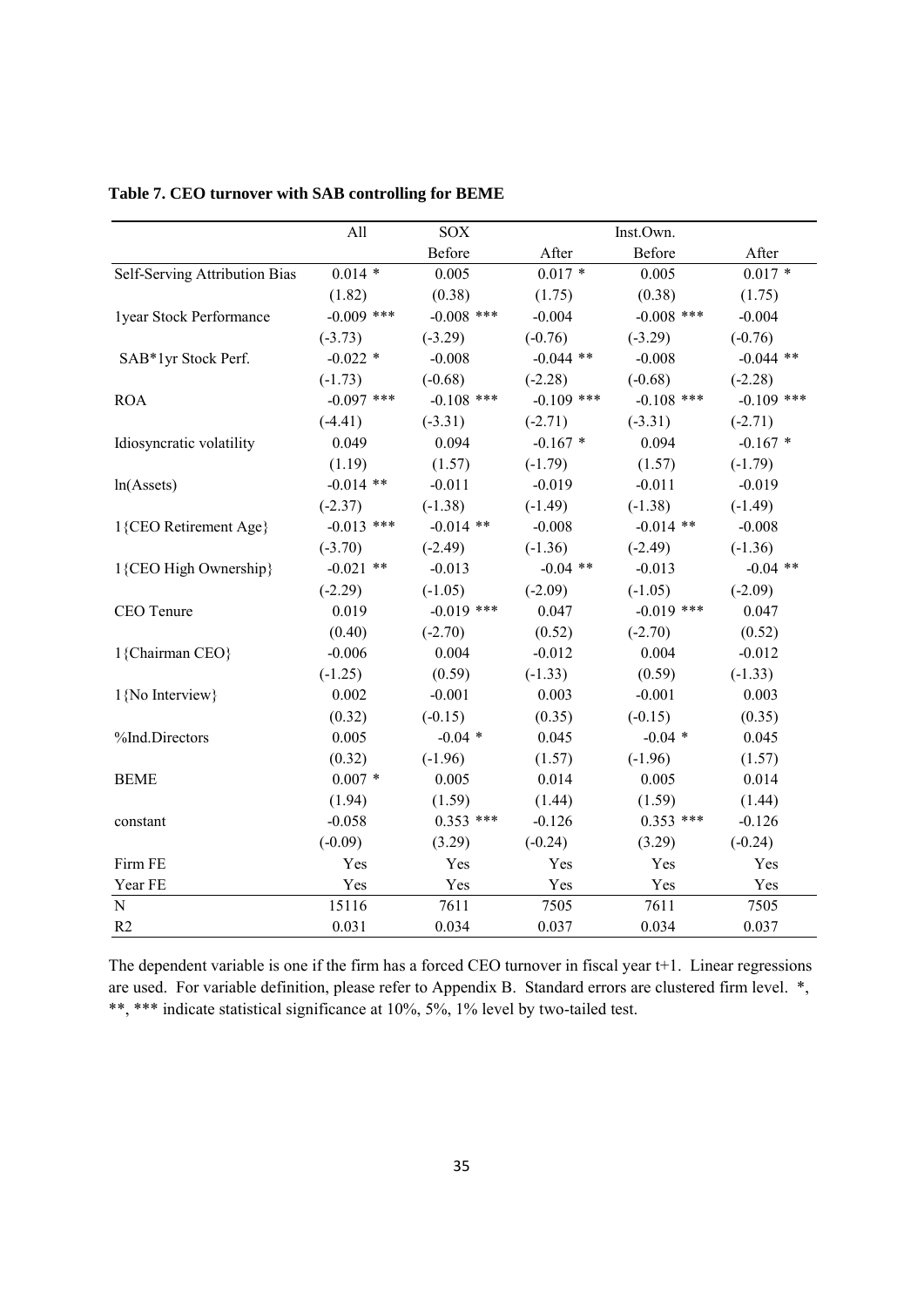| Sample: Execucomp                |                  | Firm year with CEO Interviews |                  | All Firm Years    |              |              |
|----------------------------------|------------------|-------------------------------|------------------|-------------------|--------------|--------------|
|                                  | All              | SOX                           |                  | All<br><b>SOX</b> |              |              |
|                                  |                  | Before                        | After            |                   | Before       | After        |
| $1{SAB}$                         | $0.015*$         | 0.007                         | $0.023 *$        | $0.015*$          | 0.006        | $0.02 *$     |
|                                  | (1.76)           | (0.57)                        | (1.81)           | (1.90)            | (0.56)       | (1.70)       |
| 1{SAB}*1yrStock Perf.            | $-0.016$         | $-0.004$                      | $-0.084$ ***     | $-0.021$ *        | 0.005        | $-0.065$ **  |
|                                  | $(-1.35)$        | $(-0.37)$                     | $(-2.79)$        | $(-1.69)$         | (0.61)       | $(-2.29)$    |
| %Anchor Negative Words           | 0.007            | $-0.007$                      | $0.012 *$        | $0.008$ **        | $-0.005$     | $0.014$ **   |
|                                  | (1.40)           | $(-1.17)$                     | (1.79)           | (1.97)            | $(-0.72)$    | (2.41)       |
| %Anchor Neg. Wrd*1Yr Stock Perf. | $-0.013$ **      | $-0.01$                       | $-0.013$ *       | $-0.003$          | 0.002        | $-0.015$ **  |
|                                  | $(-2.45)$        | $(-1.08)$                     | $(-1.75)$        | $(-0.53)$         | (0.26)       | $(-2.35)$    |
| 1year Stock performance          | $-0.017$ ***     | $-0.015$ **                   | $-0.029$ **      | $-0.011$ ***      | $-0.02$ ***  | $-0.033$ *** |
|                                  | $(-2.75)$        | $(-2.12)$                     | $(-2.55)$        | $(-4.57)$         | $(-6.75)$    | $(-6.76)$    |
| <b>ROA</b>                       | $-0.055$         | $-0.066$                      | $-0.019$         | $-0.103$ ***      | $-0.019$     | $-0.014$     |
|                                  | $(-1.51)$        | $(-1.23)$                     | $(-0.43)$        | $(-4.70)$         | $(-1.22)$    | $(-0.96)$    |
| idiosyncratic volatility         | 0.102            | 0.029                         | 0.198            | 0.081             | $0.127$ ***  | $0.145$ ***  |
|                                  | (0.98)           | (0.25)                        | (1.04)           | (1.64)            | (2.63)       | (2.87)       |
| ln(A <sub>s</sub> )              | 0.003            | $\boldsymbol{0}$              | 0.005            | $-0.011$ **       | 0.001        | 0.002        |
|                                  | (0.94)           | $(-0.02)$                     | (1.22)           | $(-2.03)$         | (0.56)       | (1.25)       |
| 1{CEO Retirement Age}            | $-0.008$         | $-0.01$                       | $-0.009$         | $-0.012$ ***      | $-0.015$ *** | $-0.014$ *** |
|                                  | $(-0.58)$        | $(-0.47)$                     | $(-0.49)$        | $(-3.57)$         | $(-3.66)$    | $(-3.63)$    |
| 1{CEO High Ownership}            | $-0.023$ *       | $-0.019$                      | $-0.04$ **       | $-0.018*$         | $-0.011$ **  | $-0.003$     |
|                                  | $(-1.95)$        | $(-1.02)$                     | $(-2.52)$        | $(-1.88)$         | $(-2.53)$    | $(-0.52)$    |
| CEO Tenure                       | $\boldsymbol{0}$ | $\boldsymbol{0}$              | $\boldsymbol{0}$ | 0.021             | $-0.001$ *** | $-0.001$ *** |
|                                  | (0.01)           | (0.40)                        | $(-0.39)$        | (0.45)            | $(-3.04)$    | $(-2.73)$    |
| 1{Chairman CEO}                  | $-0.004$         | $-0.006$                      | $-0.001$         | $-0.008*$         | $-0.009*$    | $-0.017$ *** |
|                                  | $(-0.31)$        | $(-0.30)$                     | $(-0.05)$        | $(-1.77)$         | $(-1.74)$    | $(-3.83)$    |
| %Ind.Directors                   | $-0.042$ *       | $-0.045$ *                    | $-0.036$         | 0.007             | 0.004        | 0.005        |
|                                  | $(-1.90)$        | $(-1.69)$                     | $(-1.00)$        | (0.50)            | (0.37)       | (0.36)       |
| 1{Missing CNBC Interview}        |                  |                               |                  | 0.002             | 0.004        | $\mathbf{0}$ |
|                                  |                  |                               |                  | $-0.36$           | $-0.54$      | $-0.04$      |
| constant                         | 0.009            | 0.031                         | 0.068            | $-0.132$          | 0.019        | $-0.009$     |
|                                  | (0.24)           | (0.56)                        | (0.68)           | $(-0.20)$         | (0.94)       | $(-0.40)$    |
| <b>Industry FE</b>               | Yes              | Yes                           | Yes              | No                | $\rm No$     | No           |
| Firm FE                          | No               | No                            | No               | Yes               | Yes          | Yes          |
| Year FE                          | Yes              | Yes                           | Yes              | Yes               | Yes          | Yes          |
| $\overline{N}$                   | 2146             | 899                           | 1247             | 15986             | 7762         | 8224         |
| Adj.R2                           | 0.013            | 0.011                         | 0.013            | 0.029             | 0.014        | 0.015        |

#### **Table 8. CEO turnover with SAB and journalist's negative tone**

The dependent variable is one if the firm has a forced CEO turnover in fiscal year t+1. Linear regressions are used. For variable definition, please refer to Appendix B. %Anchor Negative Words is constructed as follows. Across all the interview sample, we compute the negative words spoken by the anchor (interview host) and divide by the number of words by the anchor. Then across the interviews, we obtain mean and standard deviation. Then we obtain standardized percentage of negative words. Then for the firm year, we attribute the most recent value of standardized negative words for the firms that had CNBC interview. Standard errors are clustered firm level. \*, \*\*, \*\*\* indicate statistical significance at 10%, 5%, 1% level by two-tailed test.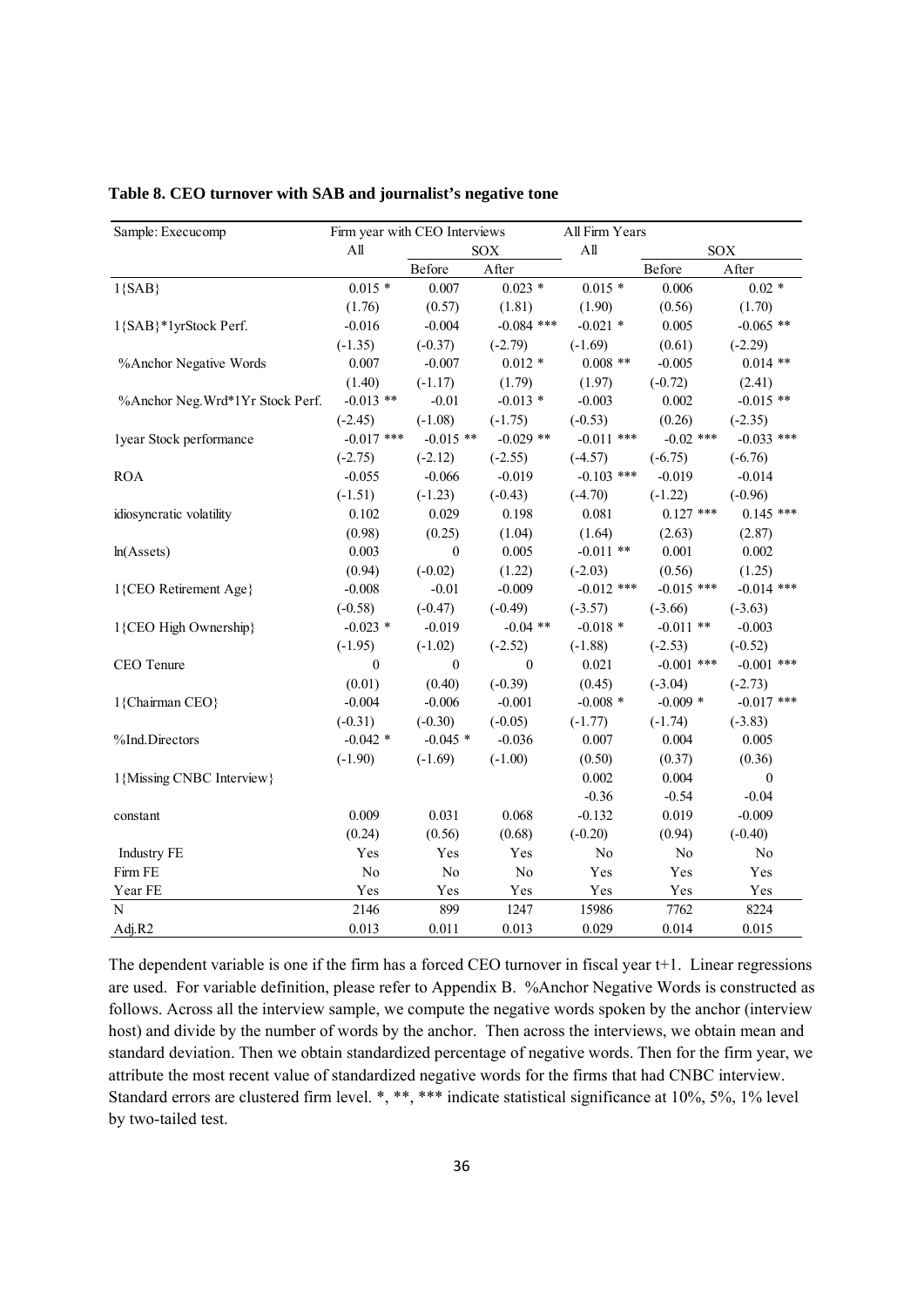| Table 9. CEO's narcissism versus self-serving attribution bias |  |
|----------------------------------------------------------------|--|
|----------------------------------------------------------------|--|

|                       | CAR[0] | CAR[0] | CAR[1,2]   | CAR[1,2]   |
|-----------------------|--------|--------|------------|------------|
| <b>CEO</b> Narcissism | 0.332  | 0.461  | $-0.269$   | $-0.31$    |
|                       | (0.69) | (0.95) | $(-0.759)$ | $(-0.849)$ |
| Other controls        | Yes    | Yes    | Yes        | Yes        |
| <b>Industry FE</b>    | Yes    | Yes    | Yes        | Yes        |
| Year FE               | Yes    | Yes    | Yes        | Yes        |
| N                     | 6931   | 6931   | 6931       | 6931       |
| Adj. $R2$             | 0.017  | 0.021  | 0.017      | 0.017      |
|                       |        |        |            |            |

**Panel A. Stock price response to CEO interviews on CNBC using CEO narcissism** 

Linear regressions are used. For variable definition, please refer to Appendix B. We use heteroskedasticity robust standard errors that are adjusted for clustering by firm. All the "other controls" are the control variables used in Table 2.

|                       | CAR[0]         | CAR[0]         | CAR[1,2]      | CAR[1,2]      |
|-----------------------|----------------|----------------|---------------|---------------|
| Self-Referencing      | $-102.334$ *** | $-107.273$ *** | $-123.917$ ** | $-123.874$ ** |
|                       | $(-3.049)$     | $(-3.050)$     | $(-2.360)$    | $(-2.463)$    |
| <b>CEO</b> Narcissism | 0.305          | 0.435          | $-0.302$      | $-0.34$       |
|                       | (0.63)         | (0.90)         | $(-0.855)$    | $(-0.934)$    |
| Other controls        | Yes            | Yes            | Yes           | Yes           |
| <b>Industry FE</b>    | Yes            | Yes            | Yes           | Yes           |
| Year FE               | Yes            | Yes            | Yes           | Yes           |
| N                     | 6931           | 6931           | 6931          | 6931          |
| Adj. $R2$             | 0.018          | 0.022          | 0.018         | 0.019         |

**Panel B. Stock price response to CEO interviews on CNBC using CEO narcissism and Selfreferencing** 

Linear regressions are used. For variable definition, please refer to Appendix B. We use heteroskedasticity robust standard errors that are adjusted for clustering by firm. All the "other controls" are the control variables used in Table 2.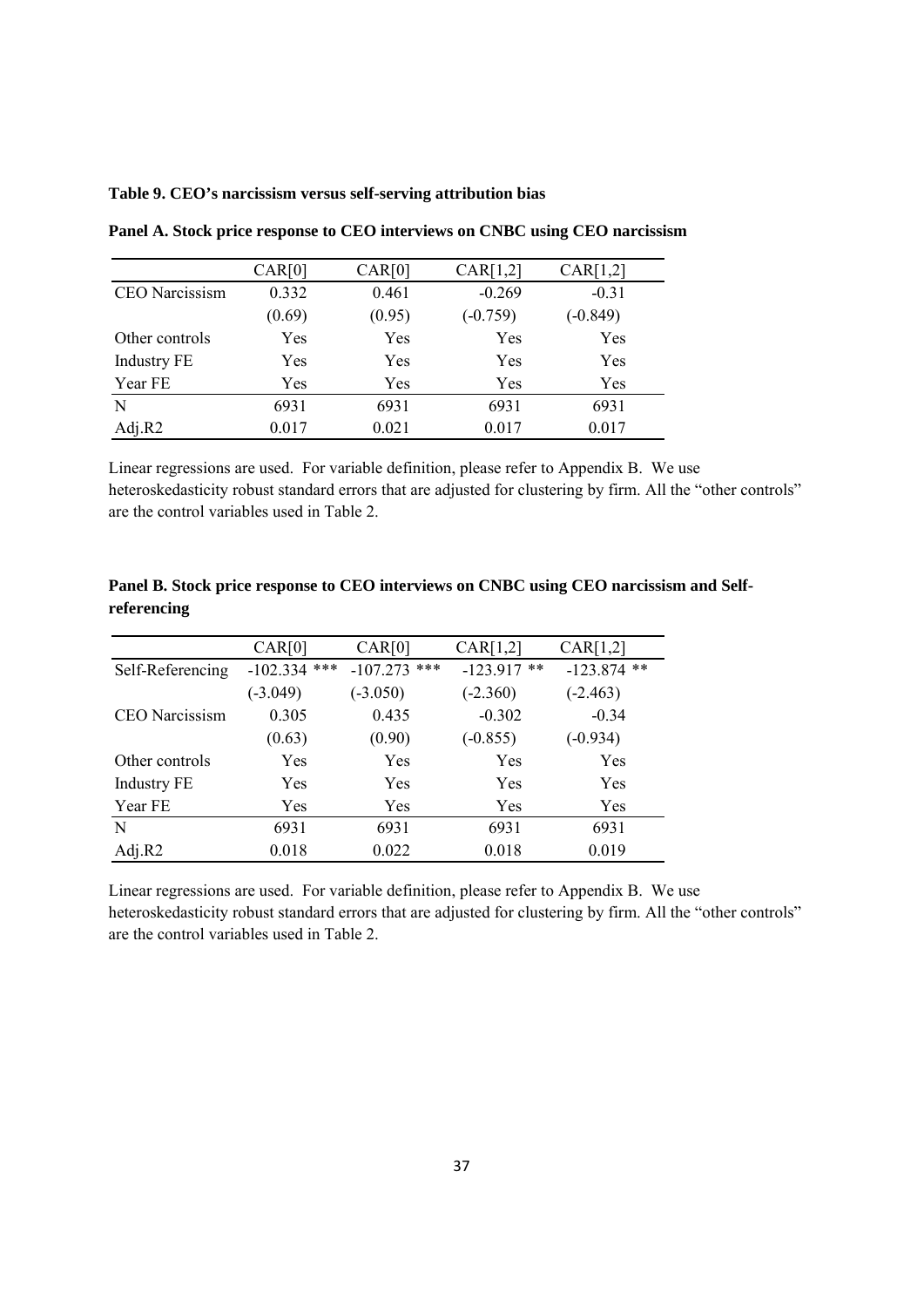| Sample: Execucomp        | Firm year with CEO interviews |                | All firm years |                |                |             |
|--------------------------|-------------------------------|----------------|----------------|----------------|----------------|-------------|
|                          | All                           | SOX            |                | All            | SOX            |             |
|                          |                               | <b>Before</b>  | After          |                | <b>Before</b>  | After       |
| $1{SAB}$                 | $0.015*$                      | 0.008          | $0.025$ *      | $0.015*$       | 0.008          | $0.017 *$   |
|                          | (1.84)                        | (0.66)         | (1.96)         | (1.94)         | (0.64)         | (1.73)      |
| CEO narcissism           | $-0.021$                      | $-0.038$ *     | $-0.011$       | $-0.01$        | $-0.061$ ***   | $-0.004$    |
|                          | $(-1.21)$                     | $(-1.87)$      | $(-0.44)$      | $(-0.56)$      | $(-2.70)$      | $(-0.14)$   |
| 1 year Stock Performance | $-0.015$ **                   | $-0.015$ **    | $-0.024$ **    | $-0.01$ ***    | $-0.009$ ***   | $-0.007$    |
|                          | $(-2.50)$                     | $(-2.08)$      | $(-2.20)$      | $(-4.37)$      | $(-3.57)$      | $(-1.51)$   |
| 1{SAB}*1yrStockPerf.     | $-0.016$                      | $-0.001$       | $-0.091$ ***   | $-0.022$ *     | $-0.01$        | $-0.042$ ** |
|                          | $(-1.36)$                     | $(-0.10)$      | $(-3.01)$      | $(-1.73)$      | $(-0.81)$      | $(-2.21)$   |
| Other controls           | Yes                           | Yes            | Yes            | Yes            | Yes            | Yes         |
| Firm FE                  | N <sub>0</sub>                | N <sub>0</sub> | No             | <b>Yes</b>     | Yes            | Yes         |
| <b>Industry FE</b>       | Yes                           | Yes            | Yes            | N <sub>0</sub> | N <sub>0</sub> | No          |
| Year FE                  | Yes                           | <b>Yes</b>     | Yes            | <b>Yes</b>     | <b>Yes</b>     | Yes         |
| N                        | 2146                          | 899            | 1247           | 15386          | 7762           | 7624        |
| R <sub>2</sub>           | 0.012                         | 0.013          | 0.011          | 0.03           | 0.034          | 0.036       |

## **Panel C. CEO turnover regressions with CEO narcissism**

 Linear regressions are used. For variable definition, please refer to Appendix B. We use heteroskedasticity robust standard errors that are adjusted for clustering by firm.

# **Panel D. Stock market response to the forced turnover announcement of CEOs with CEO narcissism**

| Dependent Variable: CAR[-1,1] of forced CEO Turnover announcement |            |           |  |  |
|-------------------------------------------------------------------|------------|-----------|--|--|
| $1{SAB}$                                                          | $0.078$ ** | $0.097**$ |  |  |
|                                                                   | (2.16)     | (2.16)    |  |  |
| <b>CEO</b> Narcissism                                             | 0.055      | 0.036     |  |  |
|                                                                   | (0.51)     | (0.34)    |  |  |
| Other controls                                                    | Yes        | Yes       |  |  |
| Year FE                                                           | Yes        | Yes       |  |  |
| N                                                                 | 337        | 337       |  |  |
| R <sub>2</sub>                                                    | 0.091      | 0.122     |  |  |

Linear regressions are used. For variable definition, please refer to Appendix B. We use heteroskedasticity robust standard errors that are adjusted for clustering by firm.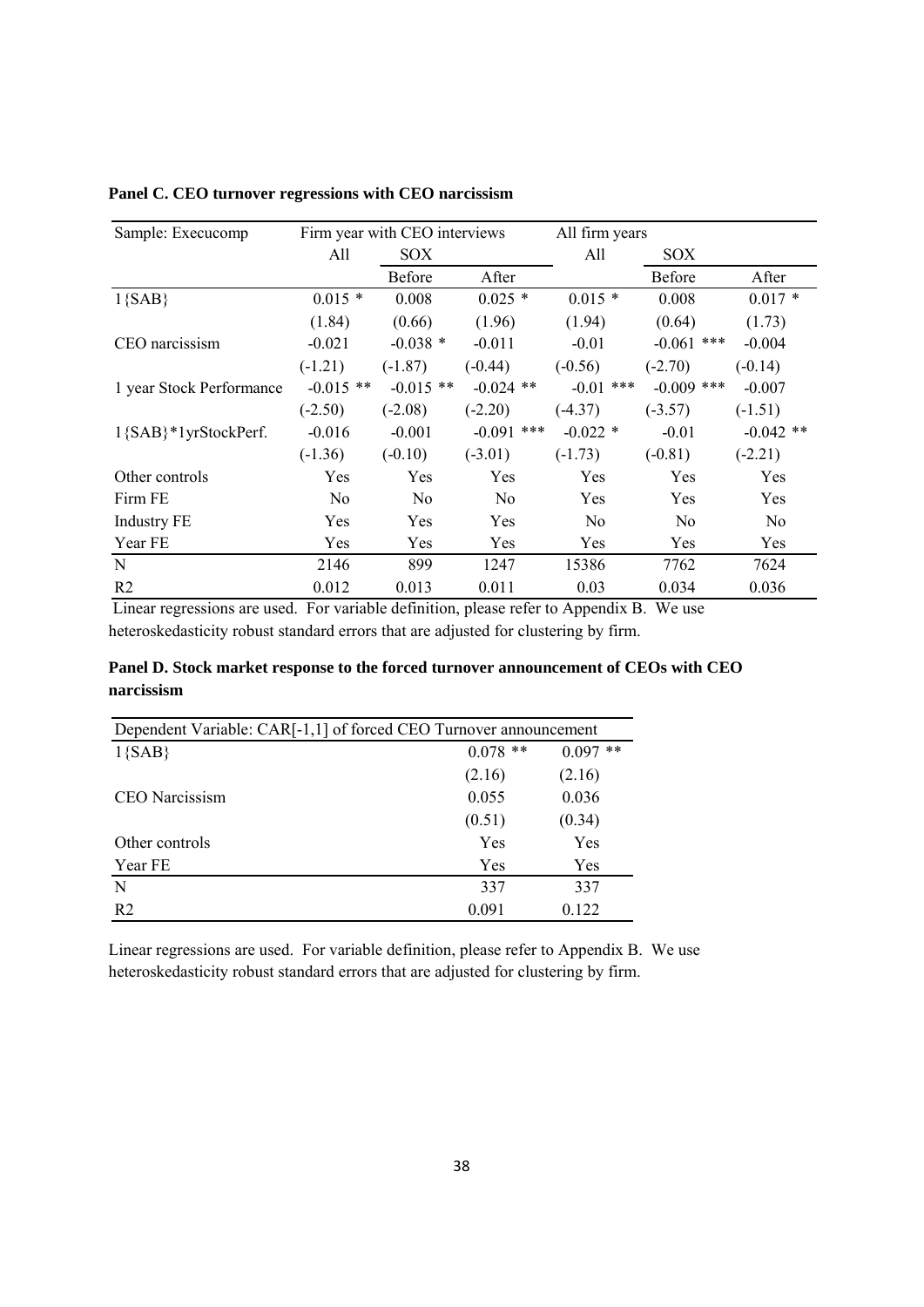#### **References**

- Adams, R., Ferreira, D., 2009. Women in the boardroom and their impact on governance and performance. Journal of Financial Economics 94, 291-309
- Ai, C., Norton, E., C., 2003. Interaction terms in logit and probit models. Economics Letters 80, 123-129
- Billett, M.T., Yiming, Q., 2008. Are overconfident CEOs born or made? Evidence of self-attribution bias from frequent acquirers. Management Science 54, 1037-1051
- Bushman, R., Dai, Z., Wang, X., 2010. Risk and CEO turnover. Journal of Financial Economics forthcoming
- Campbell, T.C., Gallmeyer, M., Johnson, S.A., Rutherford, J., Stanley, B.W., 2011. CEO Optimism and Forced Turnover. Journal of Financial Economics (JFE), Forthcoming
- Carhart, M., 1997. On persistence in mutual fund performance. The Journal of Finance LII, 57-82
- Chatterjee, A., Hambrick, D.C., 2007. It's all about me: Narcissistic Chief Executive Officers and Their Effects on Company Strategy and Performance. Administrative Science Quarterly 52, 351-386
- Daniel, K.D., Hirshleifer, D., Subrahmanyam, A., 2001. Overconfidence, Arbitrage, and Equilibrium Asset Pricing. The Journal of Finance 56, 921-965
- Doukas, J.A., Petmezas, D., 2007. Acquisitions, Overconfident Managers and Self-attribution Bias. European Financial Management 13, 531-577
- Dyck, A., Volchkova, N., Zingales, L., 2008. The Corporate Governance Role of the Media: Evidence from Russia. Journal of Finance 63, 1093-1135

Dyck, A., Zingales, L., 2002. The right to tell: the role of the media in development, chap. The corporate governance role of the media. The World Bank

- Fama, E.F., FrencH, K.R., 1996. Multifactor Explanations of Asset Pricing Anomalies. The Journal of Finance 51, 55-84
- Fich, E.M., Shivdasani, A., 2006. Are busy boards effective monitors? The Journal of Finance LXI, 689- 724
- Gervais, S., Heaton, J.B., Odean, T., 2011. Overconfidence, Compensation Contracts, and Capital Budgeting. The Journal of Finance 66, 1735-1777
- Gervais, S., Odean, T., 2001. Learning to be overconfident. Review of Financial Studies 14, 1-27
- Goel, A.M., Thakor, A.V., 2008. Overconfidence, CEO Selection, and Corporate Governance. The Journal of Finance 63, 2737-2784
- Guner, A.B., Malmendier, U., Tate, G., 2008. Financial expertise of directors. Journal of financial Economics 88, 323-354
- Gurun, U.G., 2011. Good news is endogenous.
- Hirshleifer, D., 2001. Investor psychology and asset pricing. The Journal of Finance XVI, 1533-1597
- Jensen, M.C., Meckling, W.H., 1976. Theory of the firm: managerial behavior, agency costs and ownership structure. Journal of Financial Economics 3, 305-360
- Jenter, D., Kanaan, F., 2011. CEO turnover and relative performance evaluation. The Journal of Finance forthcoming
- Kaplan, S.N., Minton, B., 2011. How has CEO turnover changed? Increasingly performance sensitive boards and increasingly uneasy CEOs. International Review of Finance forthcoming
- Kim, Y.H.A., Kang, M.J., 2011. Stock market liquidity and short-termism driven CEO turnover. Nanyang Technological University working paper
- Kim, Y.H.A., Mescke, F., 2011. CEO interviews on CNBC. Nanyang Technological University working paper
- King, R., 2011. Trading on a world o fsentiment. In: Bloomberg Businessweek, p. http://www.businessweek.com/technology/content/feb2011/tc20110228\_701998.htm
- Kuhnen, C.M., Niessen, A., 2011. Public opinion and executive compensation. Management Science forthcoming